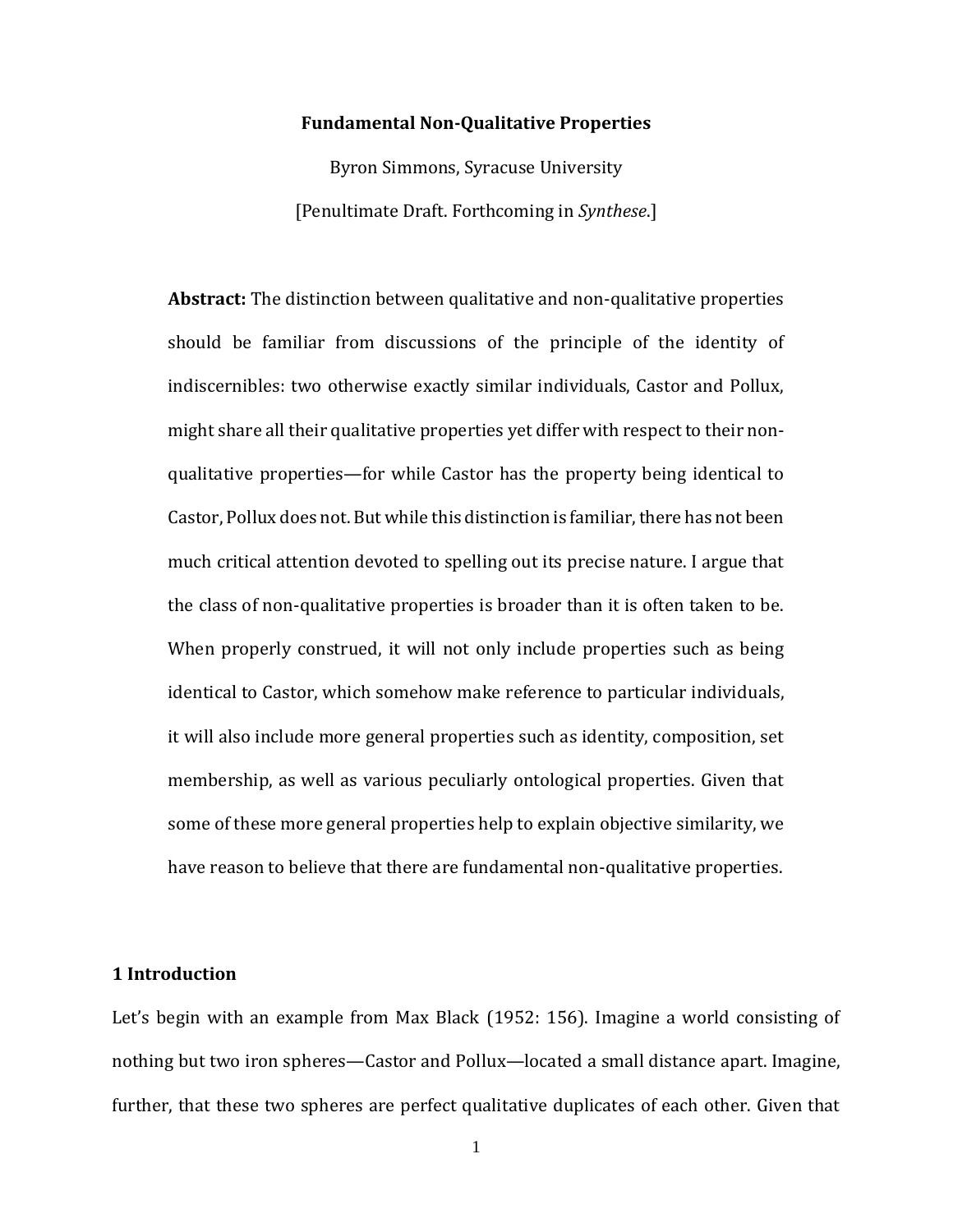this world contains nothing besides these two spheres and perhaps some empty space, Castor and Pollux are not just qualitative duplicates, they are qualitative indiscernibles. They are, we might say, qualitatively identical but numerically distinct. And yet they do not share all the same properties: one has the haecceitistic property *being identical to Castor*, the other does not.<sup>1</sup> Some haecceitistic properties appear to be non-qualitative.

Let's turn next to an example drawn from Immanuel Kant ([1781/ 1787] 1998: A 599/ B 627). <sup>2</sup> Consider a hundred actual and a hundred merely possible silver dollars. They are exactly alike in all qualitative respects, but they nevertheless appear to differ in an important respect—they are fundamentally different kinds of things, they belong to different ontological categories (the former is actual, while the latter is merely possible). They are, we might say, qualitatively identical but numerically as well as categorially distinct. The difference between them appears to be absolute, not merely due to their relations to us. An actual and a merely possible dollar might be perfect qualitative duplicates, but they do not thereby share all the same properties; they do not even share all the same non-haecceitistic properties: one has the categorial property *being actual*, the other does not.<sup>3</sup> Some categorial properties appear to be non-qualitative.

<sup>1</sup> A *haecceitistic* property is a property—like *being identical to Plato* or *being a student of Socrates*, and unlike *having a beard* or *being a philosopher*—which in some rough, intuitive sense involves or makes essential reference to a particular individual.

<sup>&</sup>lt;sup>2</sup> The property of presentness, at least given something like the moving spotlight theory of time described in Broad (1923: 59, 1938: 277), is another potential example of a non-qualitative property.

<sup>3</sup> A *categorial* property is 'a property something has by virtue of being or having an item from one of the categories' (Wedin 2000: 194).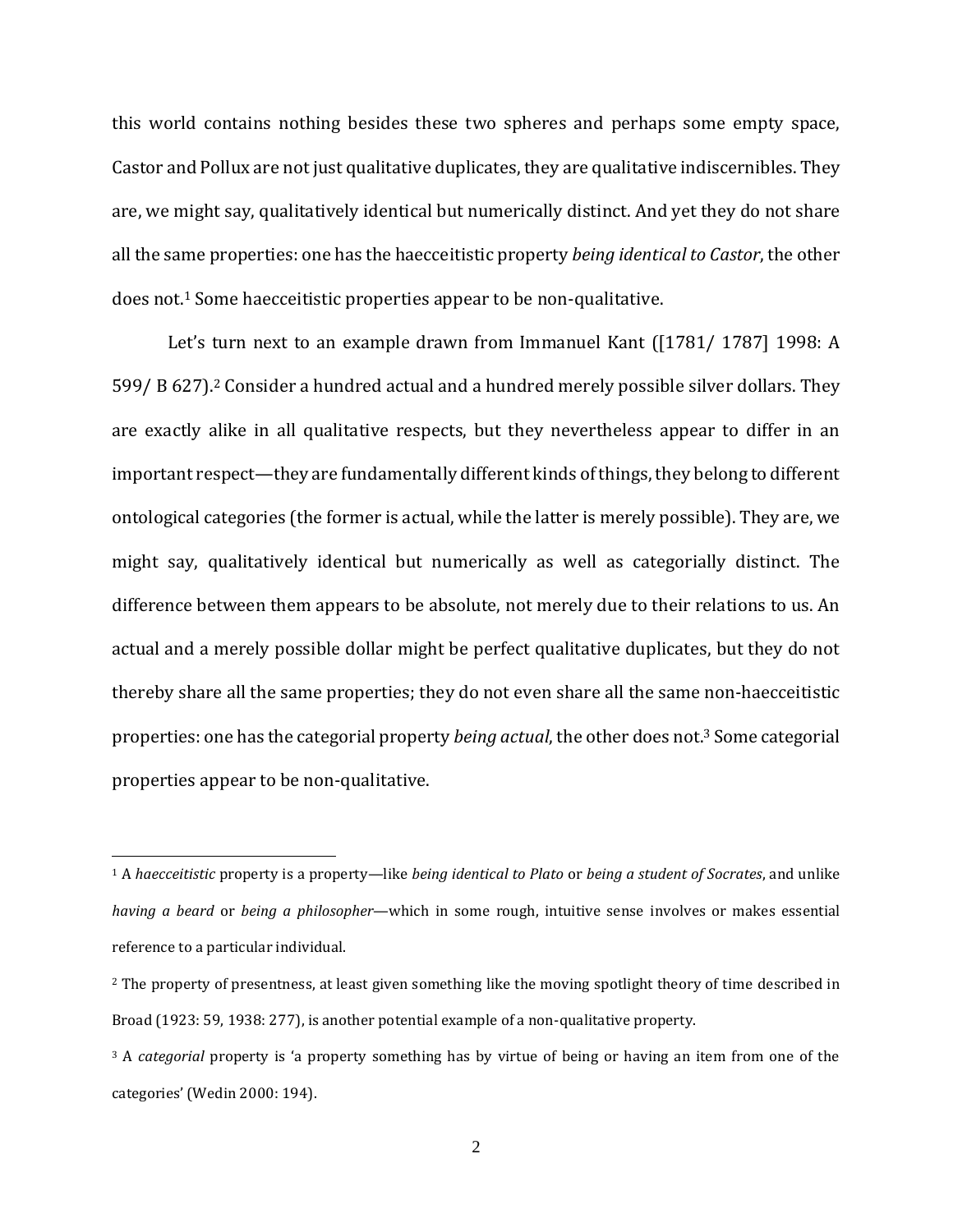Let's turn finally to an example drawn from G. W. Leibniz ([1717] 1956: 38 / G VII 373). Imagine two worlds otherwise exactly alike except that everything in one world is at absolute rest and everything in the other moves at an absolute velocity of 5 kilometers per hour to the west. There appears to be no discernible difference between these worlds: they have the same fundamental laws and are observationally exactly alike. Consider some particle in the first world and its boosted counterpart in the other. These particles are indiscernible, but they do not thereby share all the same properties: one has the physical property *being at absolute rest*, the other does not. Some physical properties appear to be non-qualitative.

We have here three different examples of seemingly non-qualitative properties. But the qualitative/non-qualitative distinction, while somewhat familiar from discussions of the principle of the identity of indiscernibles, does not admit of a canonical interpretation. The standard way of drawing this distinction focuses on the non-qualitative side. The nonqualitative properties and relations are positively characterized as those properties and relations that, in some intuitive way, involve or make essential reference to particular individuals.<sup>4</sup> They are, so characterized, just the haecceitistic properties.<sup>5</sup> The qualitative properties are then negatively characterized as those properties that do not involve

<sup>4</sup> The nature of this involvement is often understood in non-linguistic terms. Fine (1977: 137) takes it to be a kind of *dependence*: a property is non-qualitative when its identity depends upon the identity of a particular individual; Rosenkrantz (1979: 517) takes it to be a kind of *constitution*: a property is non-qualitative when it has an individual as a constituent; and Cowling (2015: 289-91) considers an account that takes it to be a kind of *grounding*: a property is non-qualitative when it is grounded in a particular individual.

<sup>5</sup> I will generally take talk of 'properties' to cover both properties and relations.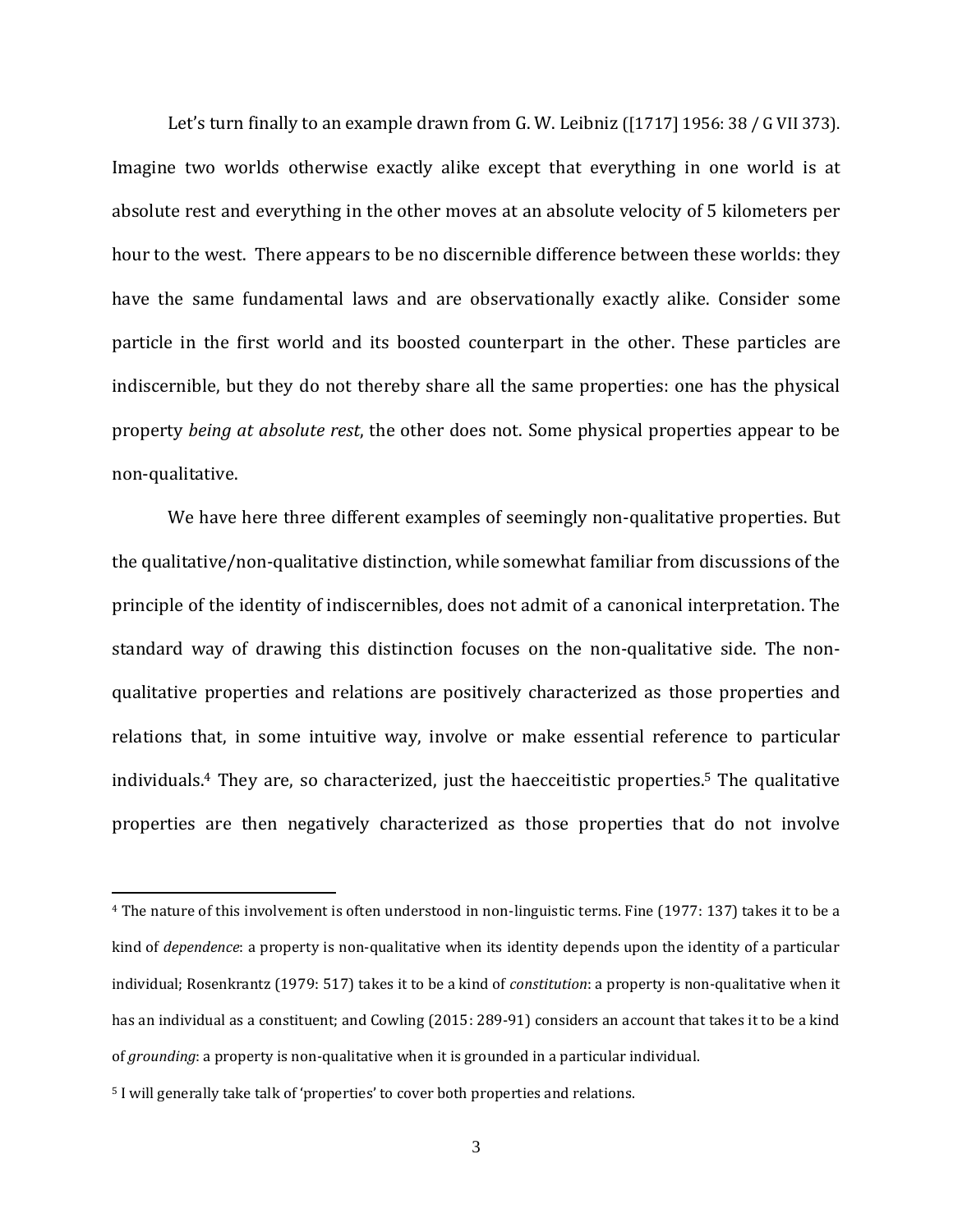particular individuals, and thus are not haecceitistic. It should be clear that this is a mistake. For, as we have just seen, at least one non-qualitative property is not haecceitistic. An actual and a merely possible silver dollar might be composed of exactly the same kinds of metals and have exactly the same size, shape, and weight. They might even be qualitatively indiscernible. But they would still differ with respect to their actuality. This property does not, however, involve or make essential reference to particular individuals. The standard characterization fails to categorize actuality as properly non-qualitative.

Another popular strategy focuses on the qualitative side. The qualitative properties are positively characterized in terms of duplication and indiscernibility: intrinsic qualitative properties are those properties that intrinsic duplicates must have in common, while extrinsic qualitative properties are those additional properties that indiscernibly situated intrinsic duplicates must have in common as well. Since haecceitistic properties like *being identical to Castor* cannot be had by distinct individuals, they cannot be shared by indiscernibly situated intrinsic duplicates, and thus get classified as non-qualitative. This lends an air of plausibility to the proposed strategy. But, once again, the problem lies with actuality. For while an actual and a merely possible dollar might be *qualitative* duplicates, they are not thereby duplicates *without qualification*. They would, given the seemingly fundamental categorial difference between them, appear to differ in an important intrinsic respect: one is actual, the other is not. But given that the intrinsic categorial property *being actual*—unlike the intrinsic haeccietistic property *being identical to Castor*—can be shared by distinct individuals, an actual and a merely possible dollar aren't really *intrinsic* duplicates after all. We might seek to revise this strategy by requiring the duplicates involved to be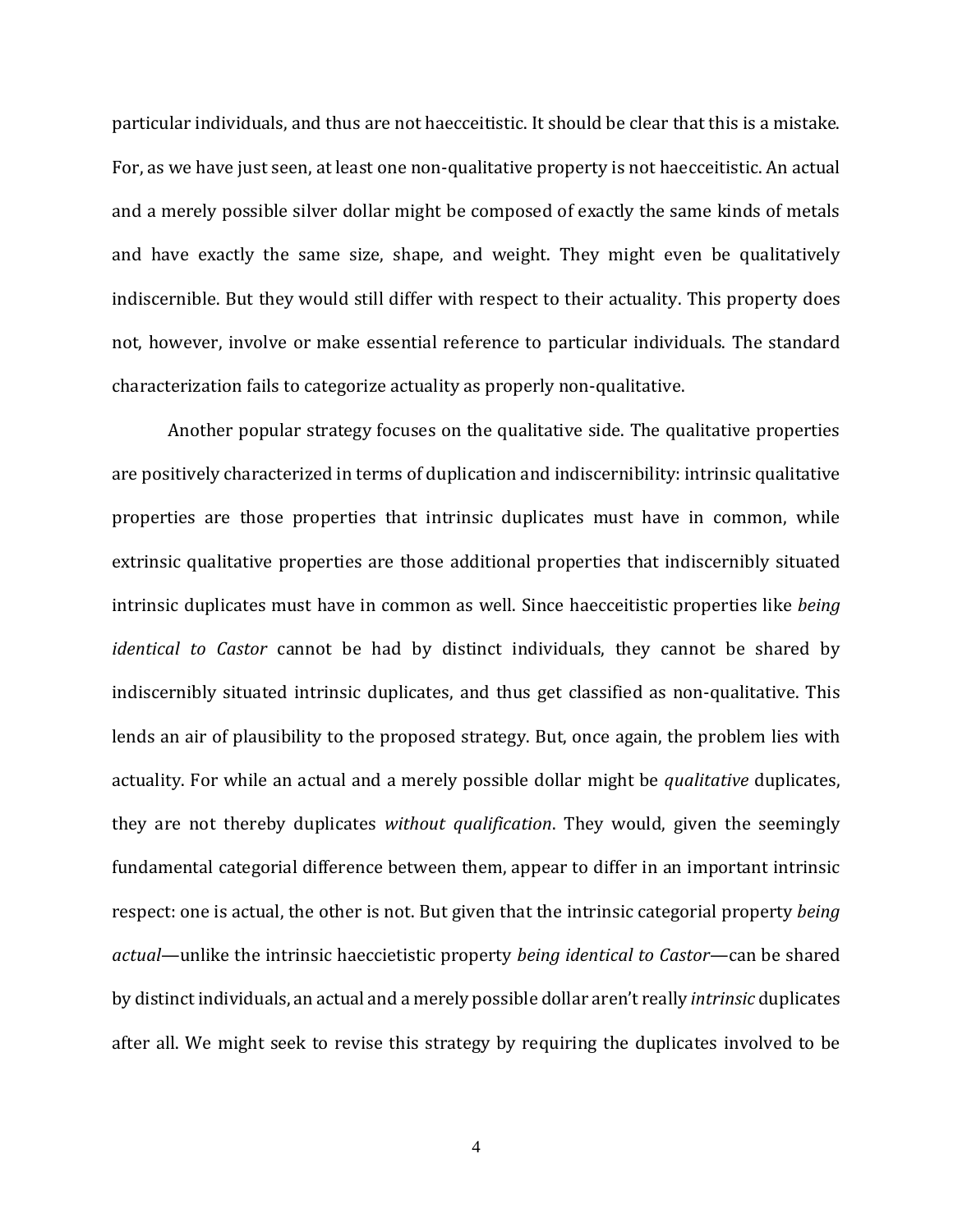qualitative duplicates. But unless we can give substance to the word 'qualitative', the revised strategy will be circular and empty.

I seek an alternative way of characterizing the qualitative/non-qualitative distinction, which correctly classifies the property of actuality and, at the same time, provides substance to the distinction itself. To this end, I will look to the various ways the distinction gets invoked. This survey will generate a list of features that are typical—rather than definitive of the properties on either side of the distinction. I list them not with the intention of laying down strict requirements, but with the hope of setting up mere desiderata. My overarching goal is to provide a positive characterization for both sides of the distinction: to account not only for the unity of the qualitative, but for the unity of the non-qualitative as well.

I shall proceed toward this goal as follows. In section 2, I distinguish the qualitative from the non-qualitative properties by appealing to the role that some properties play in causal processes. This provides us with a positive account of the qualitative side of the distinction: a property is *qualitative* whenever it plays—or is grounded in properties that play—a fundamental causal role at some world. In section 3, I argue that that class of nonqualitative properties is much broader than it is traditionally taken to be. In addition to the haecceitistic properties, there are three interesting classes of properties that have claim quite independent of the causal account—to being non-qualitative: namely, the logical, mathematical, and ontological properties. Yet while this gives us a sense of the range of the non-qualitative properties, it leaves us without a positive account of their nature. In section 4, I will begin to develop just such an account. I first argue that some logical, mathematical, and ontological properties are fundamental, where a property is *fundamental* just in case it is an ultimate source of objective similarity. I then argue that these properties are negatively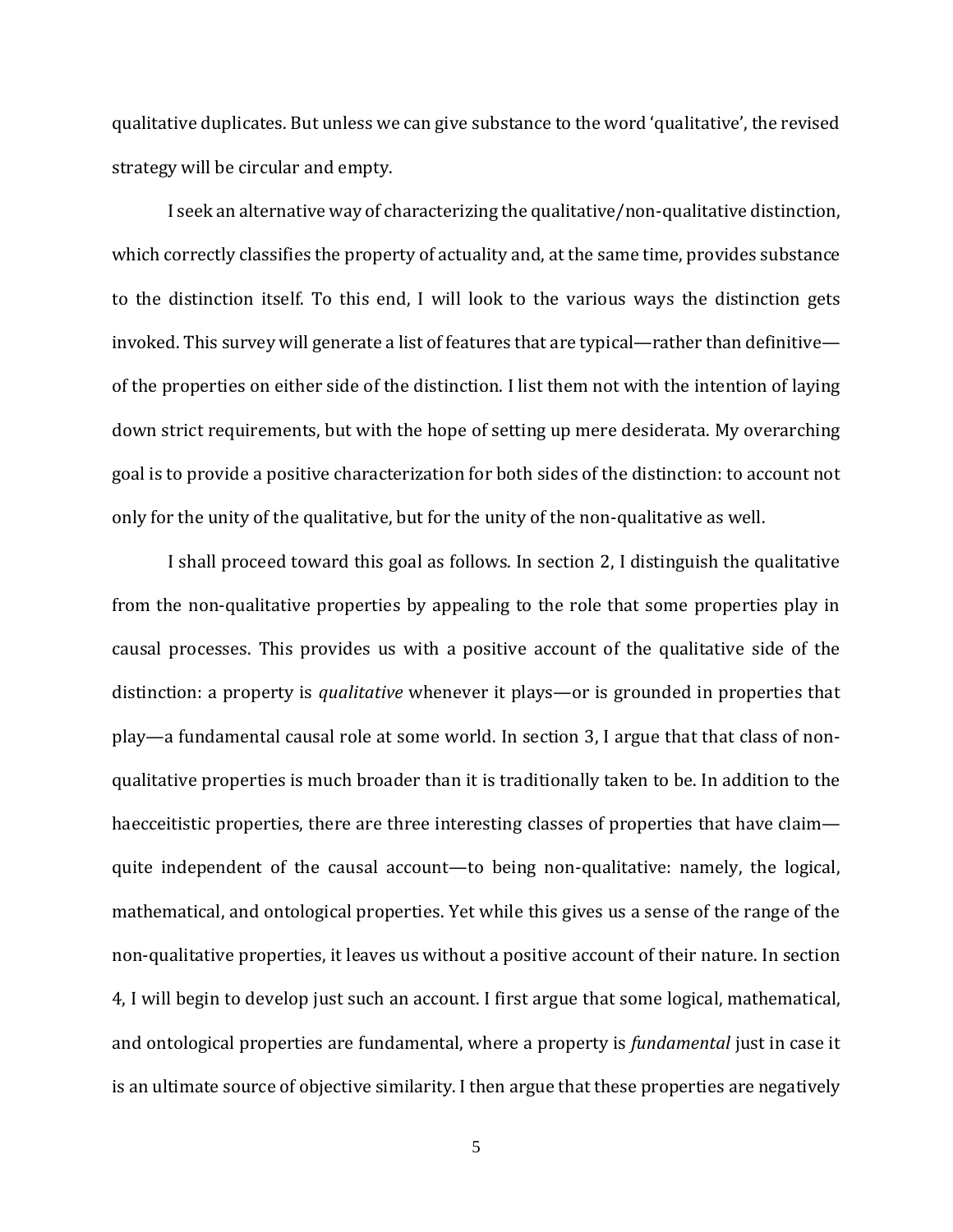unified in their failure to ground causal powers. In section 5, I offer a positive account of the non-qualitative side of the distinction: the fundamental *non-qualitative* properties are best understood as the source of various necessary connections and exclusions. Thus, unlike the fundamental properties that play various causal roles, they fail to be subject to principles of recombination. This Humean link allows us to capture the dual unity of the qualitative/nonqualitative distinction.

Before moving on, I should pause to lay out some background assumptions. I'll begin with my preferred ontology.<sup>6</sup> I assume modal realism with absolute actuality. Our world is but one of a plurality of possible worlds. These worlds are very much like our own. They are concrete, fully determinate individuals. Each world is an internally unified whole, and is absolutely isolated from every other world. I assume that these worlds do not overlap, that no individual is wholly part of more than one world. The plurality of these worlds is plenitudinous: whenever something is possible, there is a world (or a plurality of worlds) at which it is true.<sup>7</sup> But these worlds are, presumably, not all on a par. Our world, at least, is special. It is actual, while others are merely possible. This marks a genuine, objective difference between them. I thus reject David Lewis's indexical account of actuality. A possible object's status as actual is not a mere matter of its belonging to our world. Actuality is absolute.

I also assume a robust form of mathematical platonism. There is, beyond the realm of concrete possible worlds, a realm of abstract mathematical entities. These entities are

<sup>6</sup> I have taken this ontology wholesale from Bricker (2001, 2006, 2008, forthcoming).

<sup>7</sup> The parenthetical clause is included in order to accommodate the possibility of island universes. See Bricker (2001).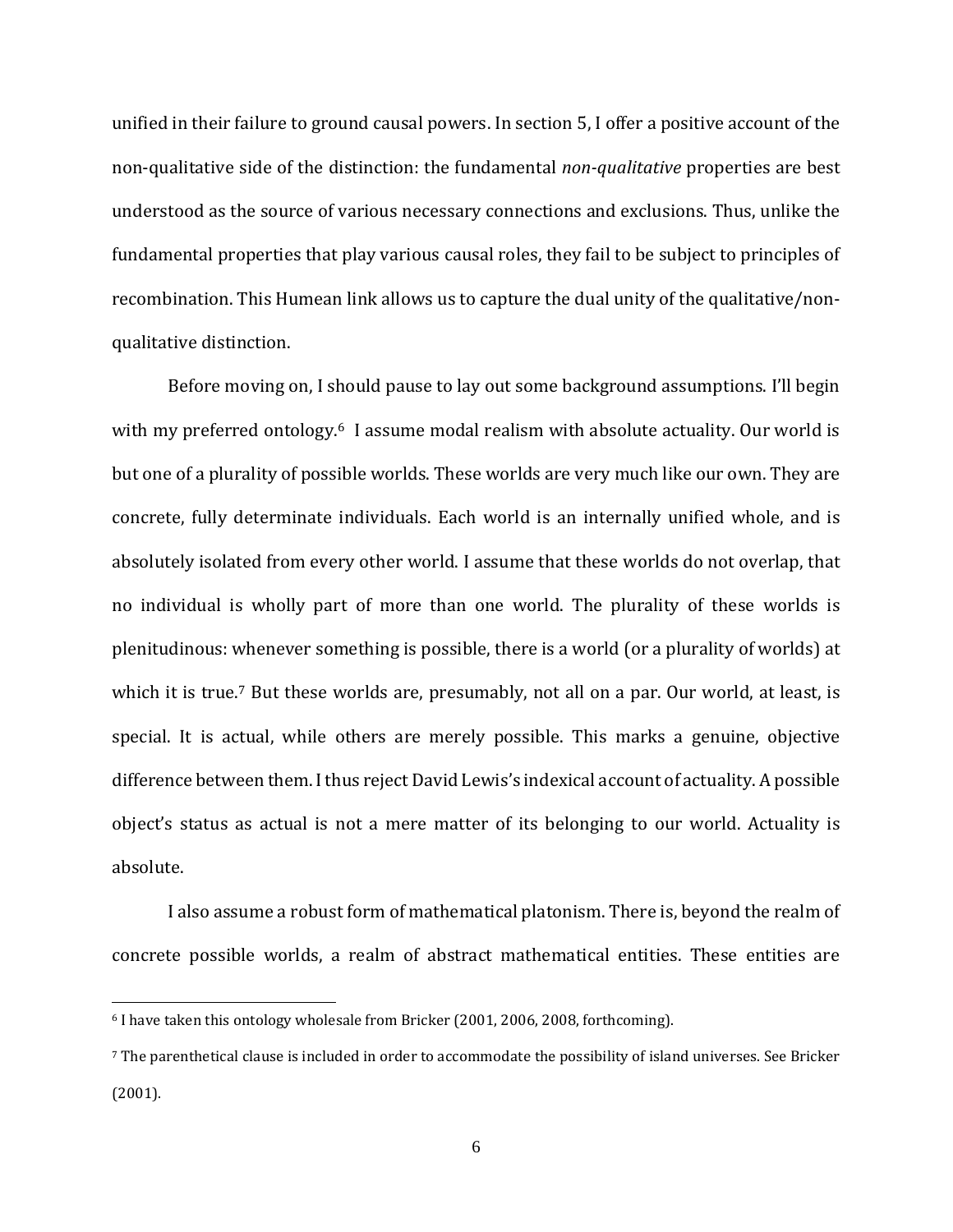causally inert. They are entirely lacking in intrinsic qualitative character. They have only a relational character, and belong to isolated systems or structures. The 'pure' sets—namely, those sets that have in the transitive closure of the membership relation only other sets form but one of a plurality of mathematical structures. The *sui generis* natural numbers which are not themselves set-theoretic constructions of any kind, and thus are not to be identified with either the 'von Neumann' or the 'Zermelo' numbers—form another such structure. The plurality of these structures is plenitudinous: whenever a structure is possible, there is some collection of *sui generis* mathematical entities that matches and is isolated by that structure.<sup>8</sup>

I'll turn next to my preferred conception of properties.<sup>9</sup> I assume an abundant conception of properties according to which, for any class of possible entities, there is a property had by all and only the members of that class. The entities that share such properties might be nothing alike, the classes they form might be gruesomely gerrymandered. But some few of these properties—presumably, a very small minority—will be fundamental or perfectly natural. The entities that share fundamental properties are objectively similar, the classes they form are internally unified. The fundamental properties correspond not only to universals or tropes, but also to modes of being, haecceities, and whatever other sparse similarity makers are employed to solve problems of one over

<sup>8</sup> Let's say following Bricker (forthcoming) that a collection of entities *matches* a structure if it instantiates that structure and no more inclusive structure; and that a structure *isolates* a collection that instantiates it if the structural relations never hold between entities inside and outside of the collection.

<sup>9</sup> I here mostly follow Lewis (1983: 10-19, 1986: 59-69) and Bricker (1996: 227, 2001: 31).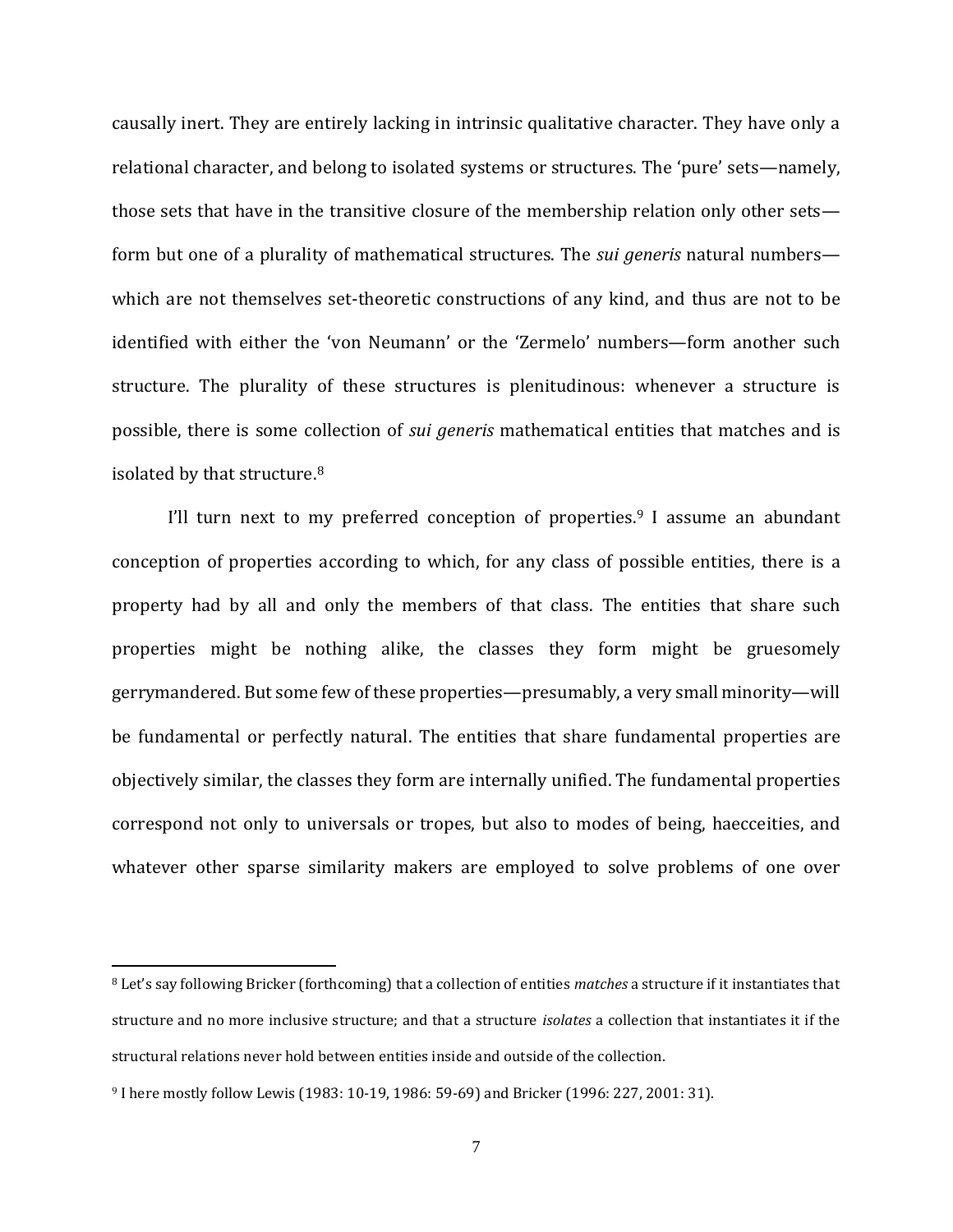many.<sup>10</sup> I will mostly avoid talk of such things and will simply posit a primitive inegalitarian distinction among the properties. This gives us a broad conception of naturalness according to which a property is *fundamental* or *perfectly natural* if and only if it is an ultimate bearer of objective similarity.

I also assume an intensional conception of properties according to which two properties are identical if they are necessarily coextensive. Take, for example, the properties *being a triangular figure* and *being a trilateral figure*. These properties are necessarily coextensive: they are shared by exactly the same possible entities. They have the same underlying reality. But while I identify these properties, I distinguish the concepts we use to designate them. A *concept* is what we grasp in virtue of our understanding of a predicate in our language and is associated with that predicate's meaning, while a *property* is what gets designated by the use of a concept. When we apply the predicate 'is triangular' to some

<sup>10</sup> Modes of being correspond to properties like *being actual* and *being present*, while haecceities correspond to properties like *being Socrates* and *being Plato*. They appear to underwrite non-qualitative similarities among their instances. (My claim that haecceities are a kind of one over many might seem strange given that haecceities are usually taken to be shared only by individuals that are identical to each other, and these individuals are one, not many. But haecceities have traditionally been taken to be responsible for the identity of the individuals that enjoy them; they take what would have otherwise been many individuals and make them one. Haecceities are, in this respect at least, a kind of one over many. There is, however, a stronger respect in which haecceities might be taken to be a kind of one over many. For if worlds do not overlap and no individual is wholly part of more than one world, then the non-fundamental property *being identical to Socrates*, had by a single individual at a single world, might be distinguished from the potentially fundamental property *being Socrates*, had by many different individuals at many different worlds. It is, on this non-traditional view, the latter property that would correspond to a haecceity.)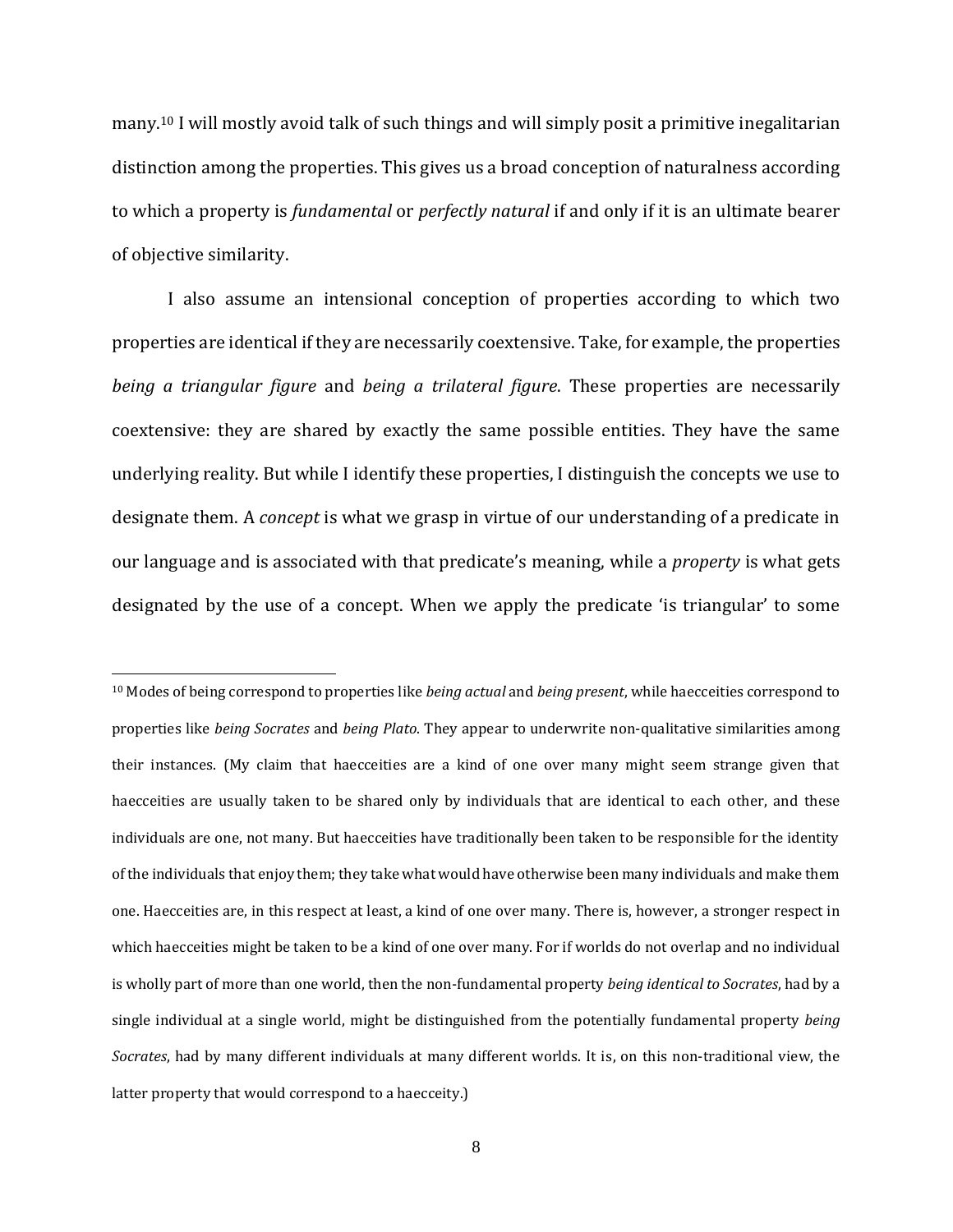figure, we are primarily concerned with the number of that figure's angles; and when we apply the predicate 'is trilateral' to that very same figure, we are primarily concerned with the number of its sides. These predicates—and the concepts they express—allow us to represent the same underlying reality in different ways. But this difference lies only in thought, not in what is thought about. Thus, while properties are intensional, the concepts we use to designate them are hyperintensional.

I have assumed a vast plenitude of objects and a rich abundance of properties. These are controversial assumptions. But given the project at hand, we should have no problem taking them on board. We're looking for positive accounts of both the qualitative and the non-qualitative properties. We should thus be fairly permissive about the entities we countenance—especially when their properties have good claim to being non-qualitative. But we shouldn't be overly permissive about the properties we countenance—especially when those properties are hyperintensional. For sometimes the easiest way to designate a qualitative property is with an impure—and seemingly non-qualitative—concept. Consider, for example, the very specific mass of Mars. This mass is something Mars shares with countless merely possible entities, and the property of having this mass is clearly qualitative. But we can most readily designate this property with the impure concept *having the mass of Mars at this world*. We should not, however, confuse our representation of this property with the property itself, and would do well to adopt an intensional conception of properties, which avoids this confusion entirely. Whoever does not believe in the entities we countenance or accepts a hyperintensional conception of properties might disagree with us about the overall extension or existence of various allegedly non-qualitative properties, but she need not disagree with our characterization of the qualitative/non-qualitative distinction itself. Our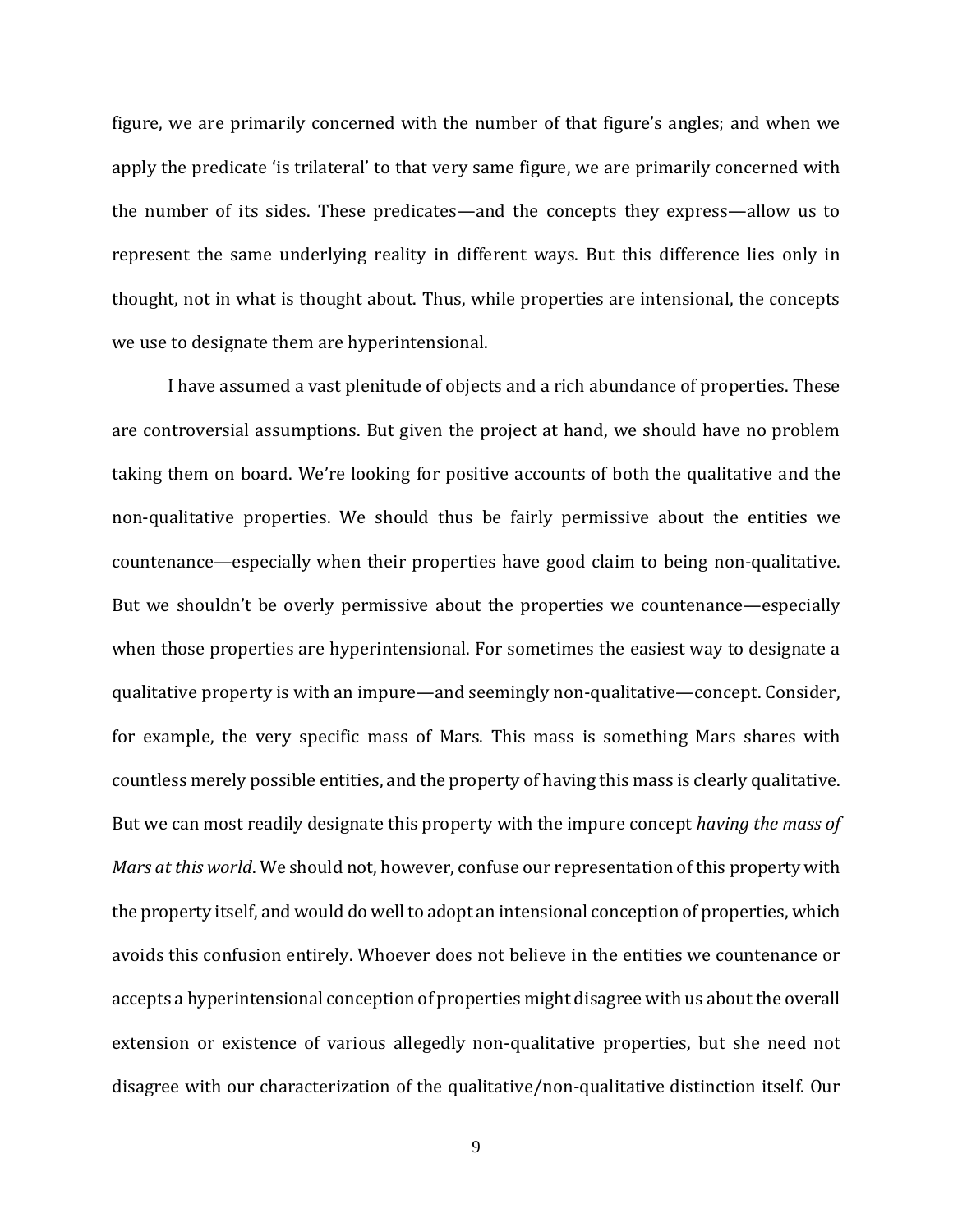understanding of this distinction will be enriched by having more test cases available, and fortified by taking cointensive properties to be identical.

# **2 The unity of the qualitative**

There are three importantly different features that have typically been associated with the qualitative/non-qualitative distinction. The first is *metaphysical*: the qualitative properties are often taken to be those properties that make for qualitative discernibility and give an object a certain qualitative character, while the non-qualitative properties are taken to be those properties that divide qualitative indiscernibles.<sup>11</sup> To ensure that this characterization is neither empty nor circular, let's start by saying that two things are *indiscernible* with respect to a class of intrinsic and extrinsic properties when they do not differ (and when their parts do not differ) with respect to (the arrangement of) any of the properties in that class. If one of these things has (or fails to have some arrangement of) a property in that class, the other has (or fails to have) it as well. Let's then say that a property *divides* a pair of objects when one item in the pair has that property (or when some arrangement of its parts has a particular distribution of that property) and the other does not. And let's next say that a *metaphysically unified* class of properties is a class of properties that, in some way or another, can be reduced to some metaphysically interesting class of properties. To give substance to the notion of qualitative indiscernibility, we can now say, at least provisionally, that the *qualitative* properties form a metaphysically unified class of properties, which, among other things, does not divide the following pairs: Castor and Pollux, an actual and a merely possible

<sup>11</sup> See, for example, Lewis (1983: 25, 2001: 382 n 6), Eddon (2009: 15-19), and Cowling (2015: 279, 285).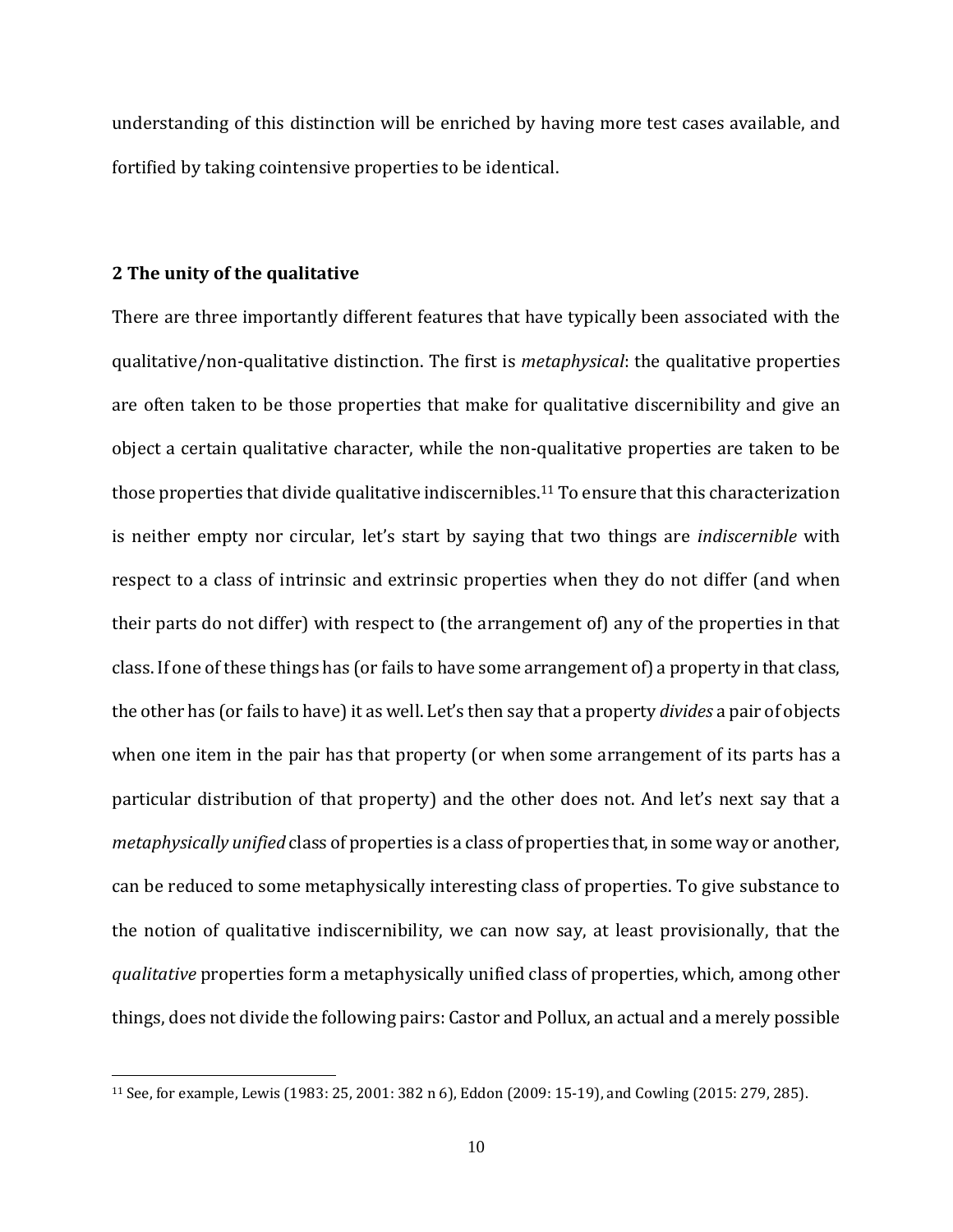dollar, and a 'resting' world where everything is at absolute rest and a 'boosted' world where everything moves at an absolute velocity of 5 kilometers per hour to the west. If we can find an underlying unifying notion, we will be able to say, without fear of vicious circularity, that two things are *qualitatively indiscernible* when they (and their parts) do not differ with respect to (the arrangement of) any of their intrinsic or extrinsic qualitative properties.

The second feature is *epistemic*: the qualitative properties are sometimes taken to be those properties that can be observed or otherwise detected and provide markers of an object's qualitative character, while the non-qualitative properties are taken to be those properties that are not, even in principle, detectable.<sup>12</sup> Let's say that we are *receptive* to differences in a property when our sensory receptors are sensitive to an object's having or lacking that property: if the object has that property, our sensory receptors will be affected in one way; if it lacks that property, they will be affected in another way. Let's stipulate that we can *detect* a property when we are receptive to differences in that property. And let's stipulate further that a property is, in principle, *observable* or *detectable* when some possible observer or instrument is receptive to differences in that property: that is, when it is possible for something both to be capable of reacting in one way to the presence and in another way to the absence of that property. There seems to be a tight connection between the ability to observe or detect various properties and the ability to discriminate between objects based on their having or lacking those properties. For qualitative similarities and differences appear to be epistemically more robust than non-qualitative similarities and differences. We

<sup>12</sup> See, for example, Carnap (1947a: 84, 1947b: 138, 1950: 74), Ismael (2001: 186-93), Ismael and van Fraassen (2003: 375-8), and Rickles (2006: 152-3, 159, 2008: 7-9).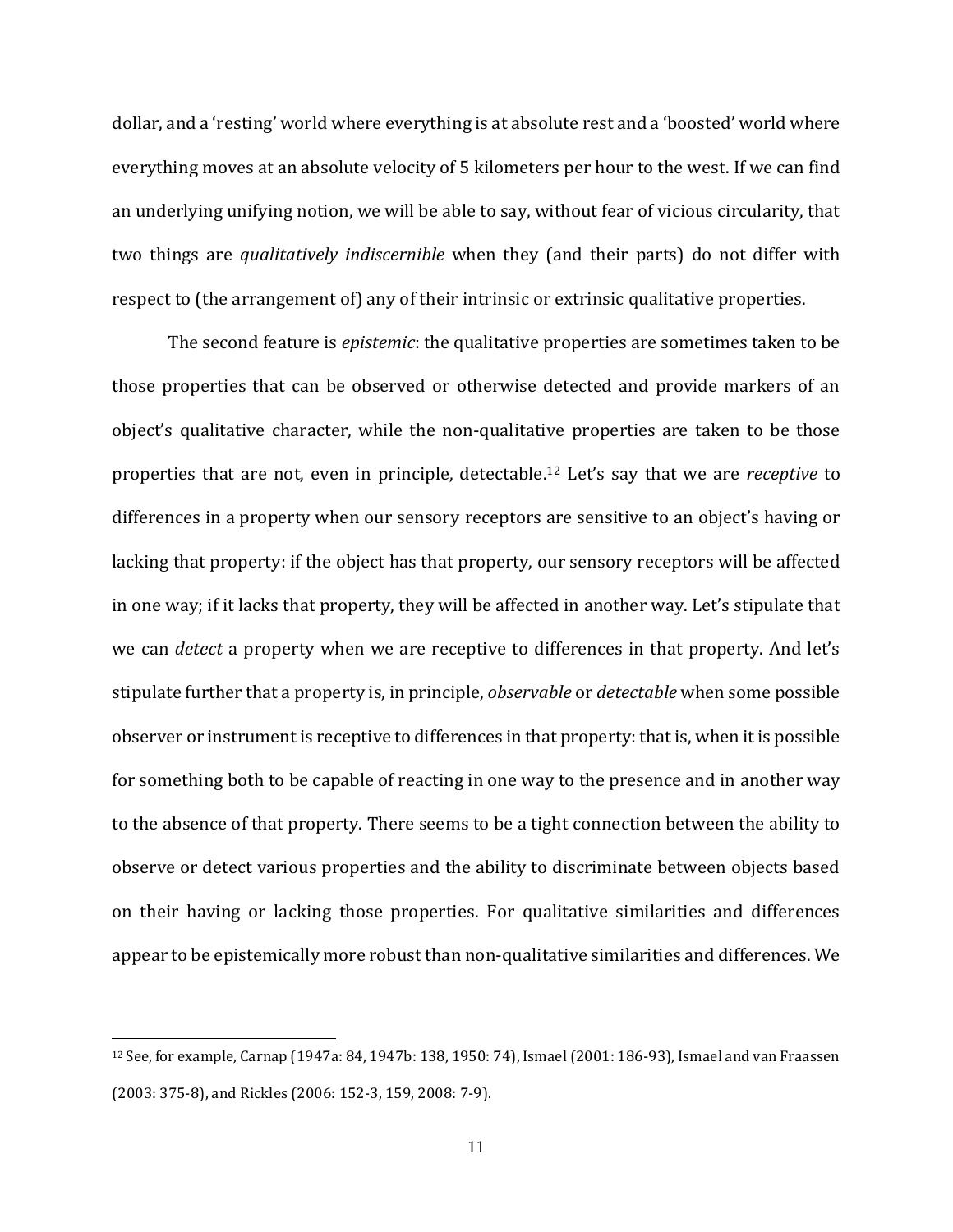can, on the basis of our experience, recognize that one object is red and that another object is blue. The seemingly intrinsic qualitative difference between a red ball and a blue ball is robust in a way that the intrinsic non-qualitative difference between two red balls is not. It is on the basis of this qualitative robustness that we have the ability to observe or detect various properties. The qualitative properties are thus presumed to be observable although, due to our limitations, we humans might not always be in a position to observe them. The basic idea here is that the qualitative properties are those that can, at least in principle, be detected by the senses, while the non-qualitative properties are those that require the additional workings of the intellect.

The third feature is *linguistic*: the qualitative properties are taken to be those properties that we can designate descriptively without the aid of directly referential devices (such as demonstratives, pure indexicals, or proper names), while the non-qualitative properties are taken to be those properties that can only be expressed with the aid of such devices.<sup>13</sup> Suppose we had a mighty language that contained general predicates for all the fundamental discernibility makers, allowed for complex infinitary constructions, but was completely lacking in directly referential devices. We could, with such a language, describe the qualitative characters of various objects, but we would lack the resources to pick out or describe one but not another of two indiscernible objects. To do that, we would also require the use of directly referential devices. Some of the properties that we could thereby pick out would be highly specific haecceitistic properties such as *being identical to Plato*, while others

<sup>13</sup> See, for example, Carnap (1947b: 138), Adams (1979: 7), Lewis (1986: 221), Gallois (1998: 249), and Divers (2002: 349 n 12).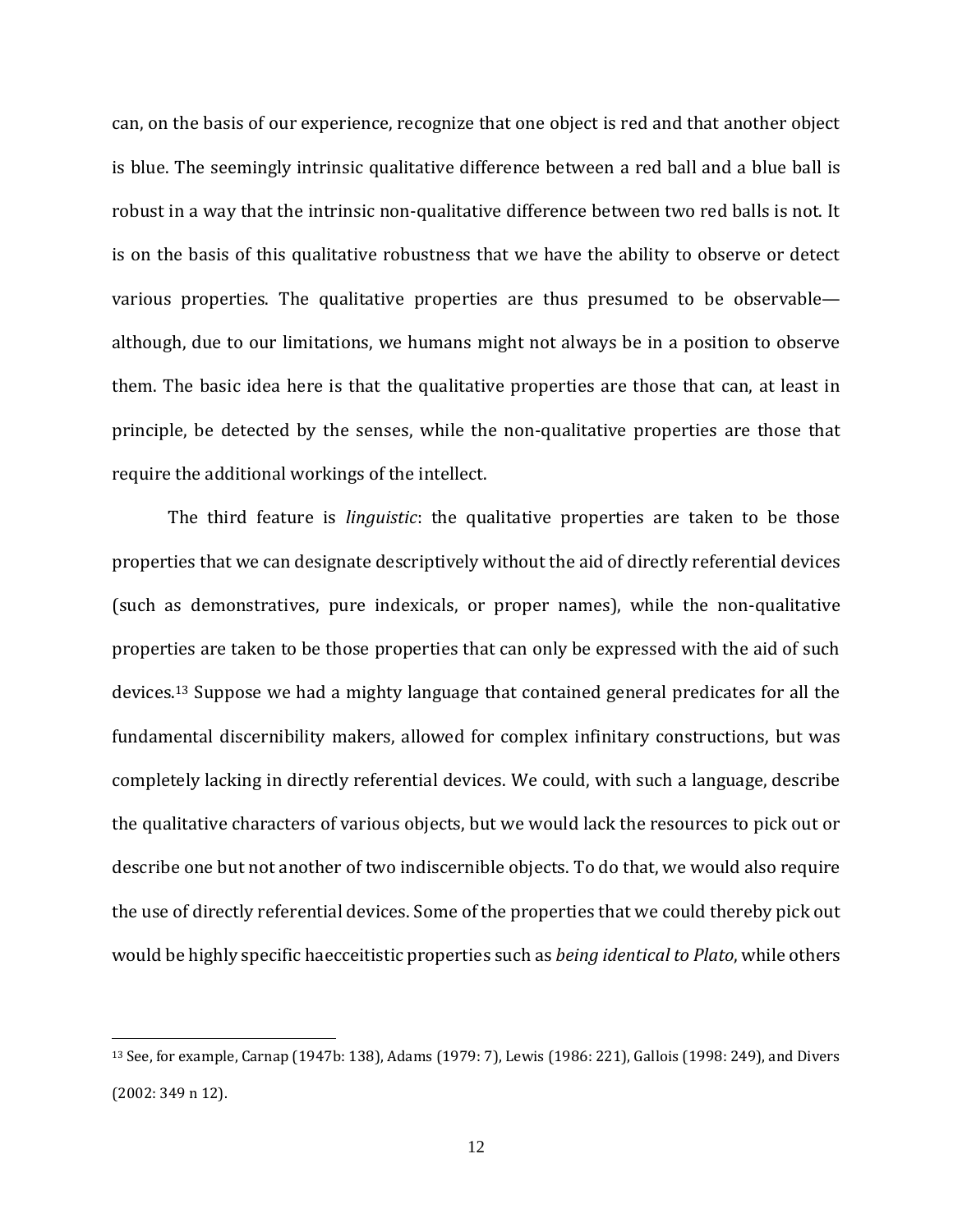such as *being a student of Socrates* or *being exactly ontologically like me and everything else at my world* might be more general.

There are, as we have just seen, at least three features that have typically been associated with the qualitative/non-qualitative distinction. I will use the general thrust of these features to construct a list of desiderata for a positive account of the qualitative properties. But before I do that, I should explain how I think these features are related and which I believe should take priority.

It is a working assumption of the approach taken here that the qualitative/nonqualitative distinction is primarily metaphysical in nature and can be accounted for in more basic terms. The qualitative properties should thus be taken to reduce to—or otherwise depend upon—some class of fundamental (or broadly perfectly natural) properties. I will take the relevant notion of dependence to be one of grounding (where the relevant grounding relation is understood in terms of global supervenience and comparative naturalness).<sup>14</sup> This, however, limits the extent to which the qualitative properties can be plausibly taken to be observable or detectable. For assuming that *being an electron* is a fundamental qualitative property, both *being a non-electron* and *being an electron or a nonelectron* would appear to be grounded in it. But since everything in every possible world has the property *being an electron or a non-electron*, it won't be possible to detect its presence as

<sup>14</sup> I will say that the B-properties *ground* the A-properties iff the A-properties globally supervene on the Bproperties, and the A-properties are all broadly less natural than the B-properties. I thus take the relevant grounding relation to be a relation between properties. It is intended to be irreflexive, asymmetric, and transitive. It is not intended to be hyperintensional.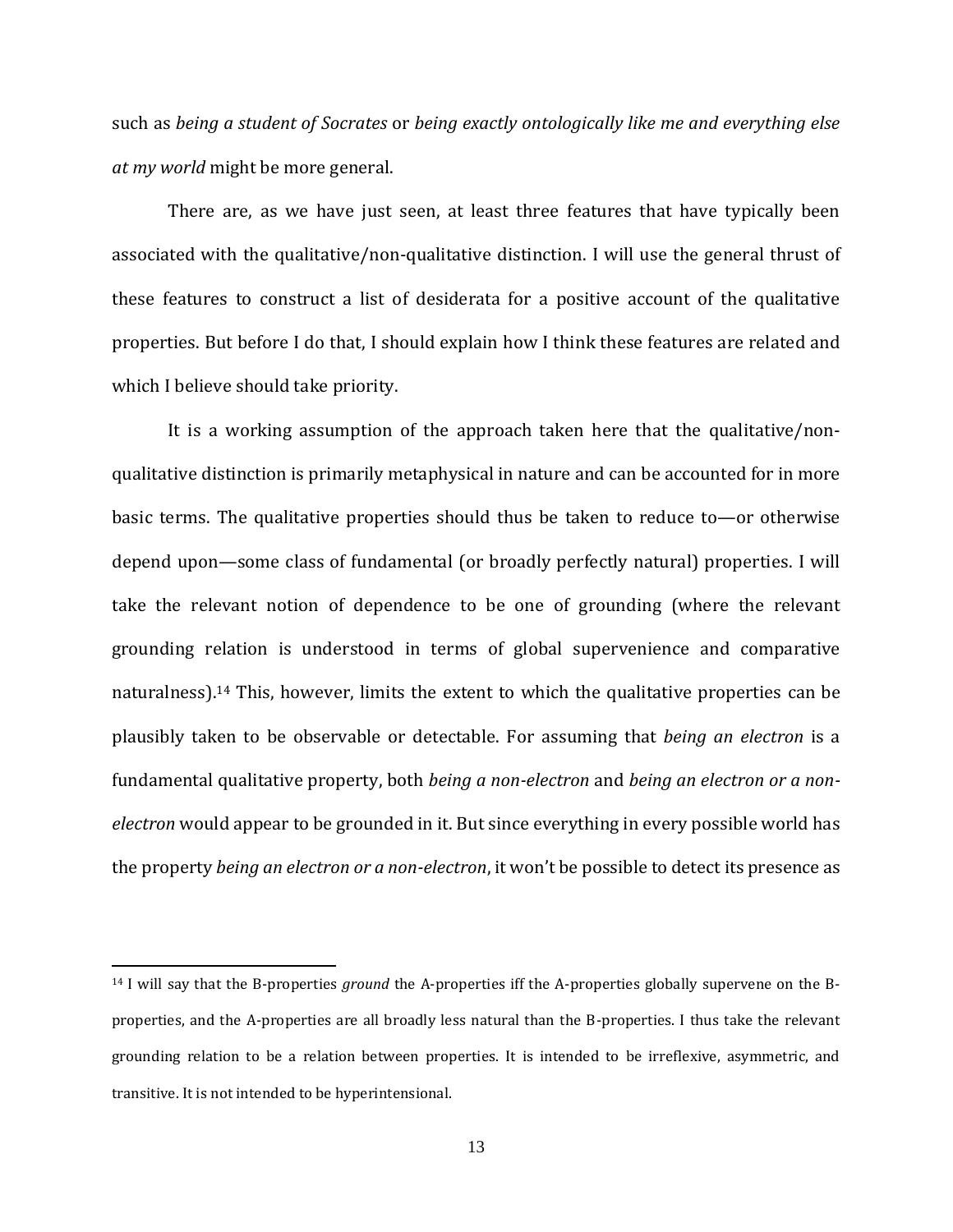opposed to its absence. The property *being an electron or a non-electron* thus appears to be both qualitative and undetectable.<sup>15</sup>

But even supposing that a property's qualitative robustness can become diffuse enough to be undetectable, there might still be a principled connection between the qualitative and the detectable properties. For fundamental properties are the ultimate bearers of similarity, and assuming that qualitative similarity is epistemically more robust than non-qualitative similarity, the fundamental qualitative properties should be detectable in principle. We might not be in a position to detect them: our sensory receptors are certainly not fine-tuned enough to observe differences at the sub-atomic level or beyond, and our best instruments might be too crude to devise suitable experiments to detect them. But an epistemic agent better acquainted with these properties should be able to detect them on the basis of their qualitative robustness. The desired connection between the qualitative and the detectable properties can thus be secured at the fundamental level.

The primitive predicates of a mighty language should be taken to correspond only to properties that are epistemically qualitatively robust. But a property's expressibility in such a language should not be taken as an infallible guide to its qualitative status. For thought, I believe, is prior to language, and if we allow, as I think we should, that an impure—and seemingly non-qualitative—concept such as *having the same mass as Mars at this world* can designate a qualitative property, we should also allow for the possibility that a pure—and

<sup>15</sup> The negation employed here is not strict negation. I am assuming that the intension of *being a non-electron* is properly contained in the intension of *being strictly a non-electron*. The latter, unlike the former, is had by abstract mathematical entities. For more details, see footnote 27 below.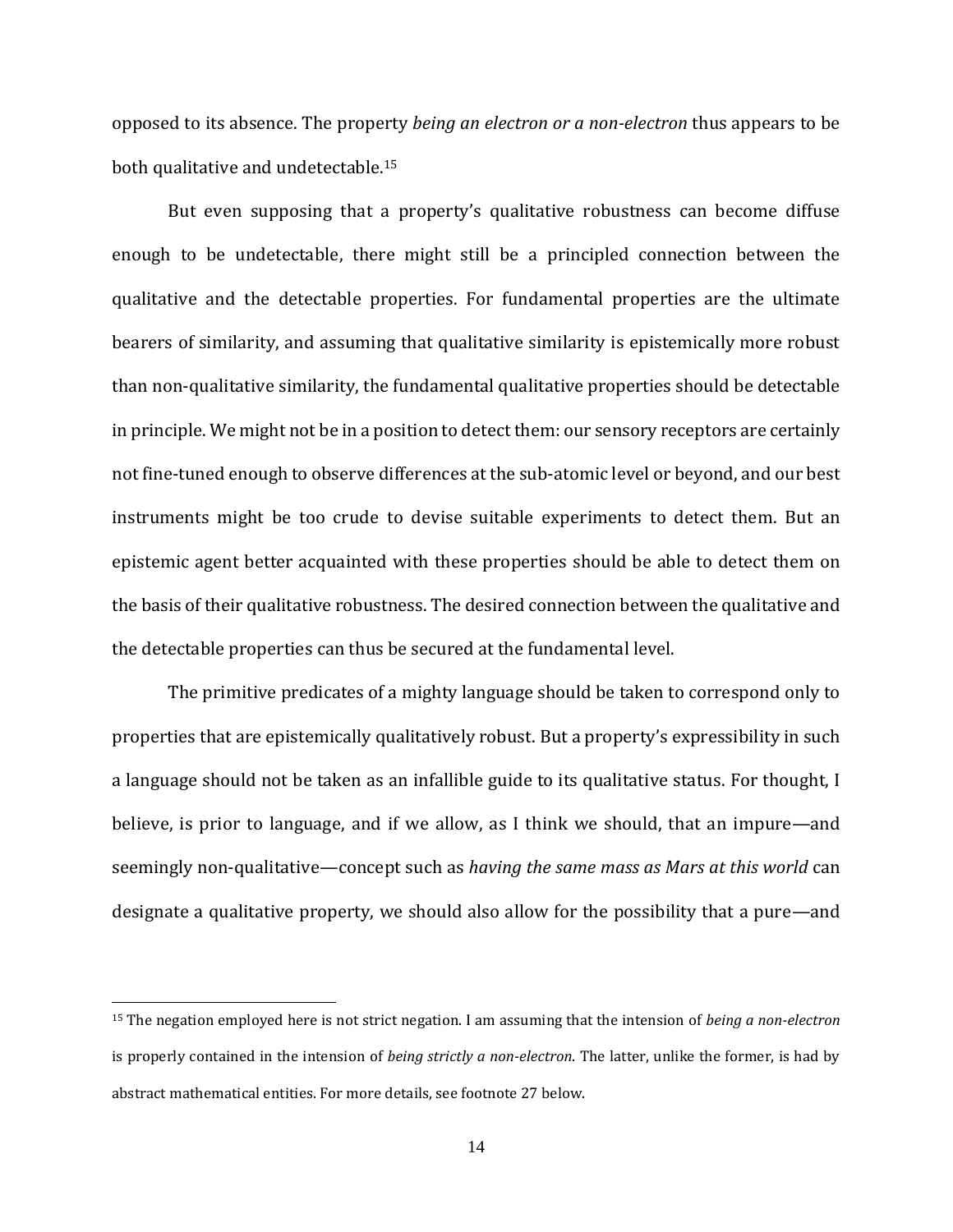seemingly qualitative—concept can designate a non-qualitative property.<sup>16</sup> We should not, as Sam Cowling (2015: 287) points out, take thought or language, which are plainly minddependent, to determine the scope of the qualitative/non-qualitative distinction, which is plainly mind-independent.

I hereby propose the following desiderata for a positive account of the qualitative properties: such an account should reduce these properties to some metaphysically interesting notion, it should rule the three examples with which we began our investigation as non-qualitative, it should secure a connection to what is observable or detectable, and it should supply primitive predicates for a mighty language.

I believe that these desiderata can be satisfied by a causal account which takes the relevant metaphysical notion to be that of playing a fundamental causal (or nomic) role.<sup>17</sup> This account has two components which together capture the desired reduction and satisfies the first desideratum:

**The Causal Thesis:** a fundamental property is *qualitative* if and only if it plays a fundamental causal (or nomic) role at some world.

<sup>&</sup>lt;sup>16</sup> I believe this to be a live possibility. For depending upon the lay of logical space, the property of absolute actuality, which we designate with the impure, directly referential concept *being exactly ontologically like me and everything else at my world*, might also be designatable with a purely descriptive, infinitely disjunctive concept. But absolute actuality should I think, nevertheless, be taken to be non-qualitative. See Simmons (forthcoming: sect. 2) for further discussion.

<sup>17</sup> Teller (1984: 148) plausibly attributes something like this account to Lewis (1983). It is similar to the supervenience view discussed in Cowling (2015: 295-8).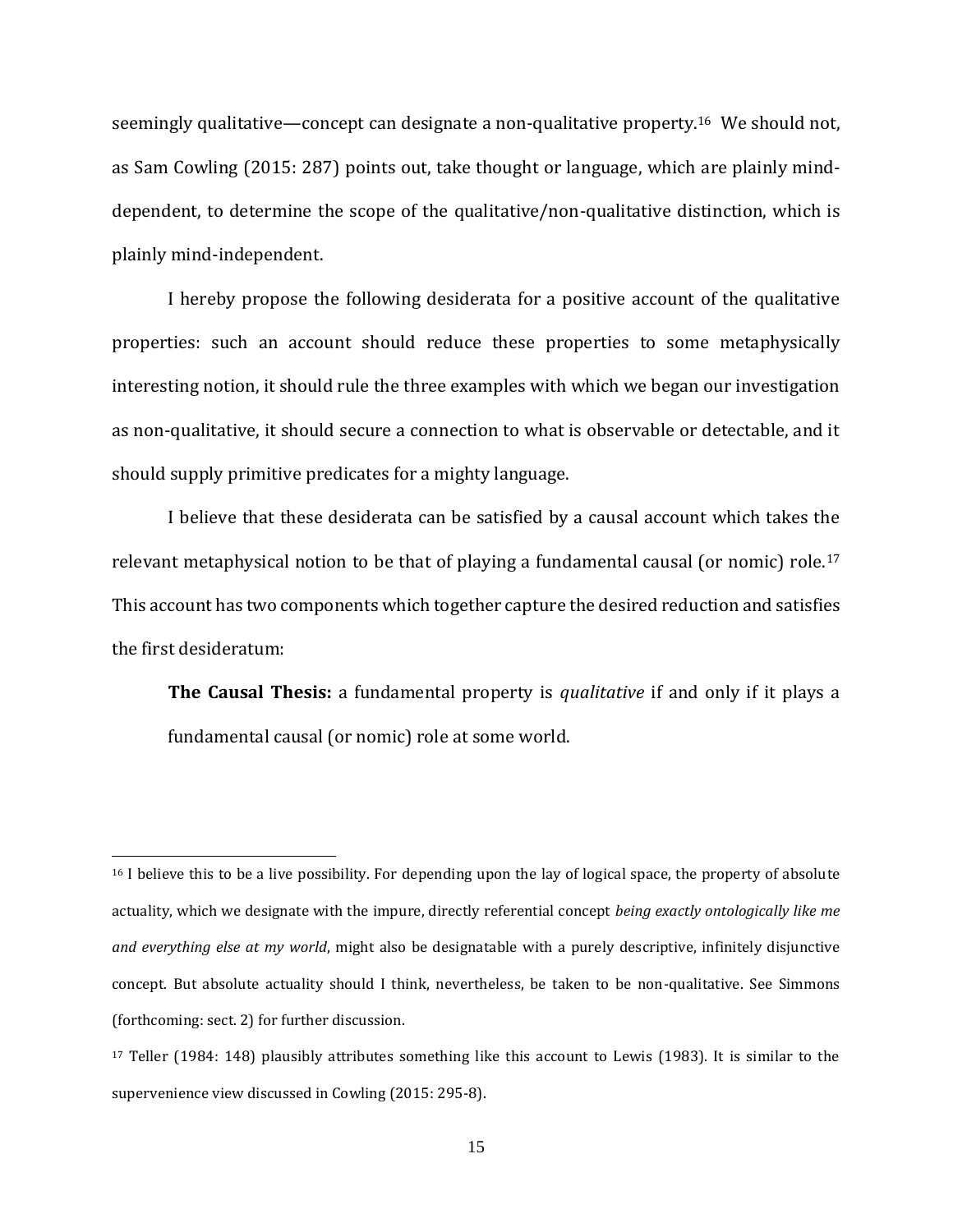**The Grounding Thesis:** a property is *qualitative* if and only if (i) it is a fundamental

qualitative property, or (ii) it is grounded in the fundamental qualitative properties. A complete defense of this account would need to provide an explanation of what it is to play a fundamental causal (or nomic) role. I will settle for some brief elucidatory remarks. A fundamental causal (or nomic) role is importantly connected to the fundamental laws of nature. These laws, it is often said, can be written in purely fundamental terms. The fundamental causal facts are, in effect, instances of these laws. <sup>18</sup> Thus, the properties that play active roles in the fundamental laws of nature will be the properties that play fundamental causal (and nomic) roles.

Let's turn next to the second desideratum. The proposed account properly classifies each of the three examples as non-qualitative. It rules *being identical to Castor* as nonqualitative, since this property does not itself play a fundamental causal role, and does not supervene upon—and, hence, is not grounded in—the fundamental qualitative properties shared by Castor and Pollux. It rules *being actual* as non-qualitative, since this property is, as I will argue in section 4, fundamental and does not ground causal powers. And it rules *being at absolute rest* as non-qualitative, since this property does not itself play a fundamental causal role, and does not supervene upon the fundamental qualitative properties shared by a 'resting' world and a 'boosted' world.

Let's turn now to the third desideratum. The causal account ensures that the fundamental qualitative properties are detectable. For in order to have causal powers, a

<sup>18</sup> Fundamental laws should be distinguished from derived laws which cannot be written in purely fundamental terms, but which can be somehow derived from fundamental laws. Similarly, fundamental causal facts should be distinguished from facts that merely underwrite true causal statements.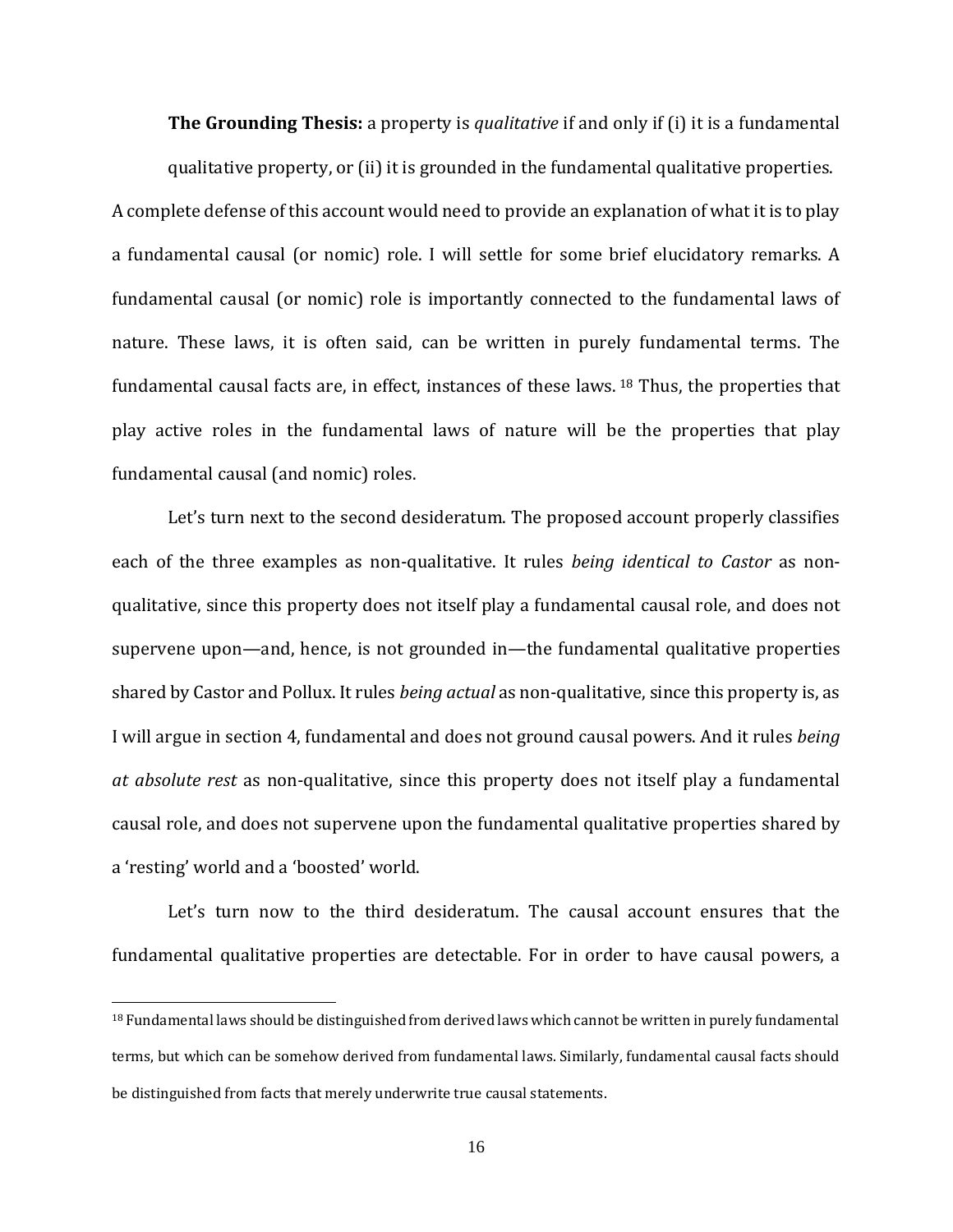property must be capable of affecting various objects. But if a property can affect various objects, there should be possible objects that are left differently affected by its presence than by its absence. And if there are such objects, that property must be detectable. Thus, a fundamental property can have causal powers only if it is detectable in principle.

The causal account does not, however, ensure that the fundamental non-qualitative properties are undetectable. For the causal thesis only prohibits fundamental nonqualitative properties from featuring in fundamental laws of nature, it doesn't prevent them from featuring in derived laws.<sup>19</sup> Indeed, if there were fundamental haecceitistic properties, this would appear to be possible. For, to borrow an example from Michael Tooley (1977: 686), suppose that some world contains a garden—call it Hesperides—where all the fruit are apples. Different things happen to different fruits when people try to take them into Hesperides: some turn into apples, some turn into elephants, others are repelled by a mysterious force. It appears to be a *de re* law in this world that all the fruit in Hesperides are apples. But if so, the seemingly fundamental non-qualitative property *being Hesperides* will play a non-fundamental nomic role and should thus be detectable. 20

 $19$  The related view that fundamental laws must be expressible without impure, non-qualitative predicates is a popular position, but is not without controversy. See Lange (1995: 430-6, 2000: 34-9) for critical discussion. <sup>20</sup> That the nomic role played by *being Hesperides*is non-fundamental can be established by considering another world—qualitatively indiscernible from the one described above—where Hesperides has been 'replaced' by Eden. It would seem to be a *de re* law in this other world that all the fruit in Eden are apples. But these two worlds would appear to have the same fundamental causal facts. Thus, while *being Eden* and *being Hesperides* play causal and nomic roles at their respective worlds, the roles they play are not fundamental.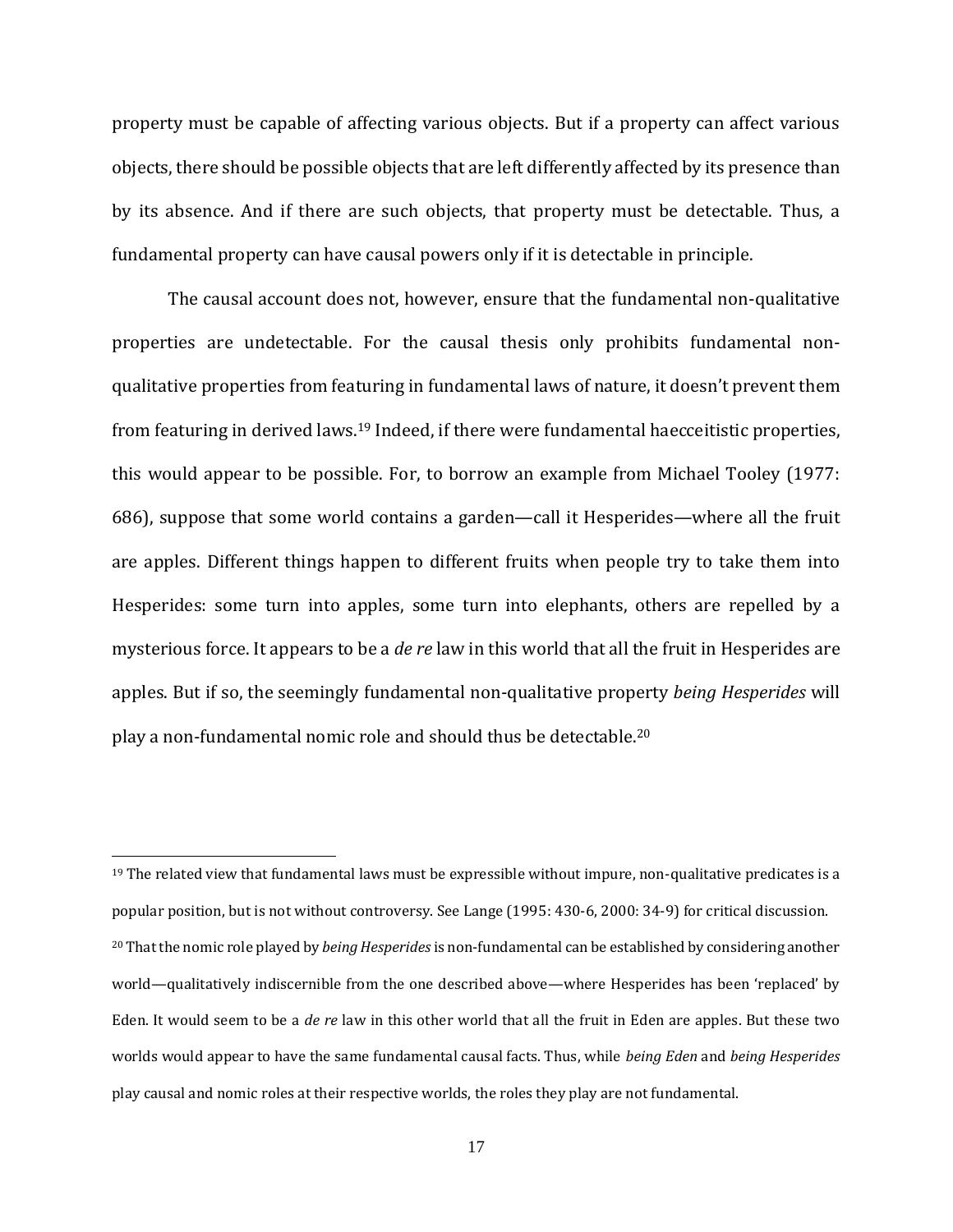Let's turn finally to the fourth desideratum. The causal account can supply primitive predicates for a mighty language by taking these predicates to designate the properties that play the fundamental causal roles. A language containing these predicates which also allowed for complex infinitary constructions would appear to have the resources to designate all the non-fundamental qualitative properties as well.

I should add a few brief remarks before moving on. The causal account takes the fundamental qualitative properties to play various fundamental causal roles. But it does not require these properties to play a causal role at every world in which they are instantiated. Consider, for example, a world without a source of light that contains nothing but two objects exactly alike except that one is red and the other is blue. The properties *being red* and *being blue* do not play an active causal role in this world, but they might do so in other worlds. They are what David Lewis (2009: 205) calls *idlers* at the world in question, but only contingently so.<sup>21</sup>

Nor does this account require these roles to be played by the same properties at every world. It is, in this respect, intended to be neutral between quidditism and structuralism. Quidditists hold that worlds can differ qualitatively without differing structurally.<sup>22</sup> They

<sup>&</sup>lt;sup>21</sup> The causal account does require the fundamental qualitative properties to play a causal role at some of the worlds in which they are instantiated. A fundamental property that was essentially an idler would be classed as non-qualitative. The causal account is thus incompatible with the view that qualia are both fundamental and essentially epiphenomenal. Thanks to an anonymous referee for pushing me on this point.

<sup>22</sup> To be somewhat more precise, let's say that two worlds are *structurally isomorphic* iff there is a one-one correspondence between their parts that preserves the overall pattern of their fundamental qualitative properties and relations; and let's say that two worlds are *qualitatively indiscernible* iff there is a one-one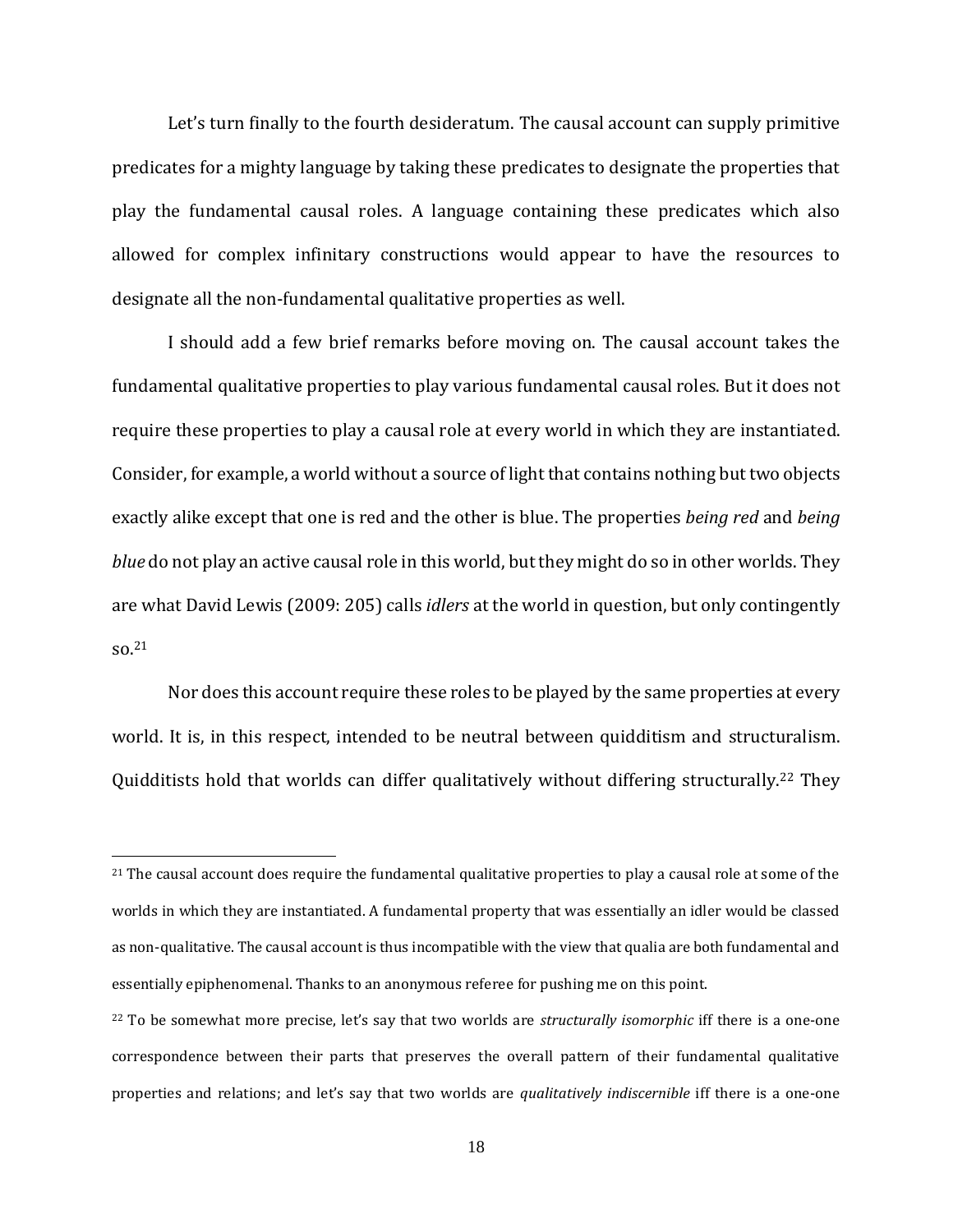claim that distinct qualitative properties can play the same causal roles at different worlds. Structuralists deny this.<sup>23</sup> They claim not only that qualitative properties have their causal roles essentially, but that they are individuated by them. Since the causal thesis only requires

correspondence between their parts that preserves not just the overall pattern of their fundamental qualitative properties and relations, but the fundamental properties and relations themselves. We can then define *quidditism about worlds* as the view that some qualitatively discernible worlds are structurally isomorphic. The quidditist will likely hold that the fundamental qualitative properties are individuated by basic qualitative suchnesses.

Quidditism should not be confused with *haecceitism about properties*, which holds that worlds can differ by a permutation or wholesale replacement of properties without differing qualitatively. The haecceitist believes that the properties that play the fundamental causal roles lack basic qualitative suchnesses and have only bare non-qualitative thisnesses. She must therefore deny the causal thesis. I don't take this to be a problem since I take quidditism to be far more plausible than haecceitism about properties. See Hildebrand (2016) for discussion. Note that Hildebrand calls these views *qualitative quidditism* and *bare quidditism*. I've adopted the terminology from Bricker (2017: 39, 49 n 18).

<sup>23</sup> We can define *structuralism about worlds* as the view that no qualitatively discernible worlds are structurally isomorphic (or, alternatively, as the view that two worlds are structurally isomorphic only if they are qualitatively indiscernible). It is, so understood, simply the denial of quidditism. There are, as I see it, two views about properties that motivate structuralism: *strong causal essentialism about properties*—a view that Hawthorne (2001) calls *causal structuralism* and Hildebrand (2016) simply calls *structuralism*—which holds that the fundamental qualitative properties are individuated by their causal roles, and *haecceitism about properties* which holds that the fundamental properties are individuated by bare non-qualitative thisnesses. Both views tie a world's qualitative character to its overall structure, and both views hold that the most natural qualitative properties are individuated by their causal roles. But while the strong essentialist believes that these properties are perfectly natural, the haecceitist does not. It is because the haecceitist denies that there are fundamental qualitative properties that she must deny the causal thesis.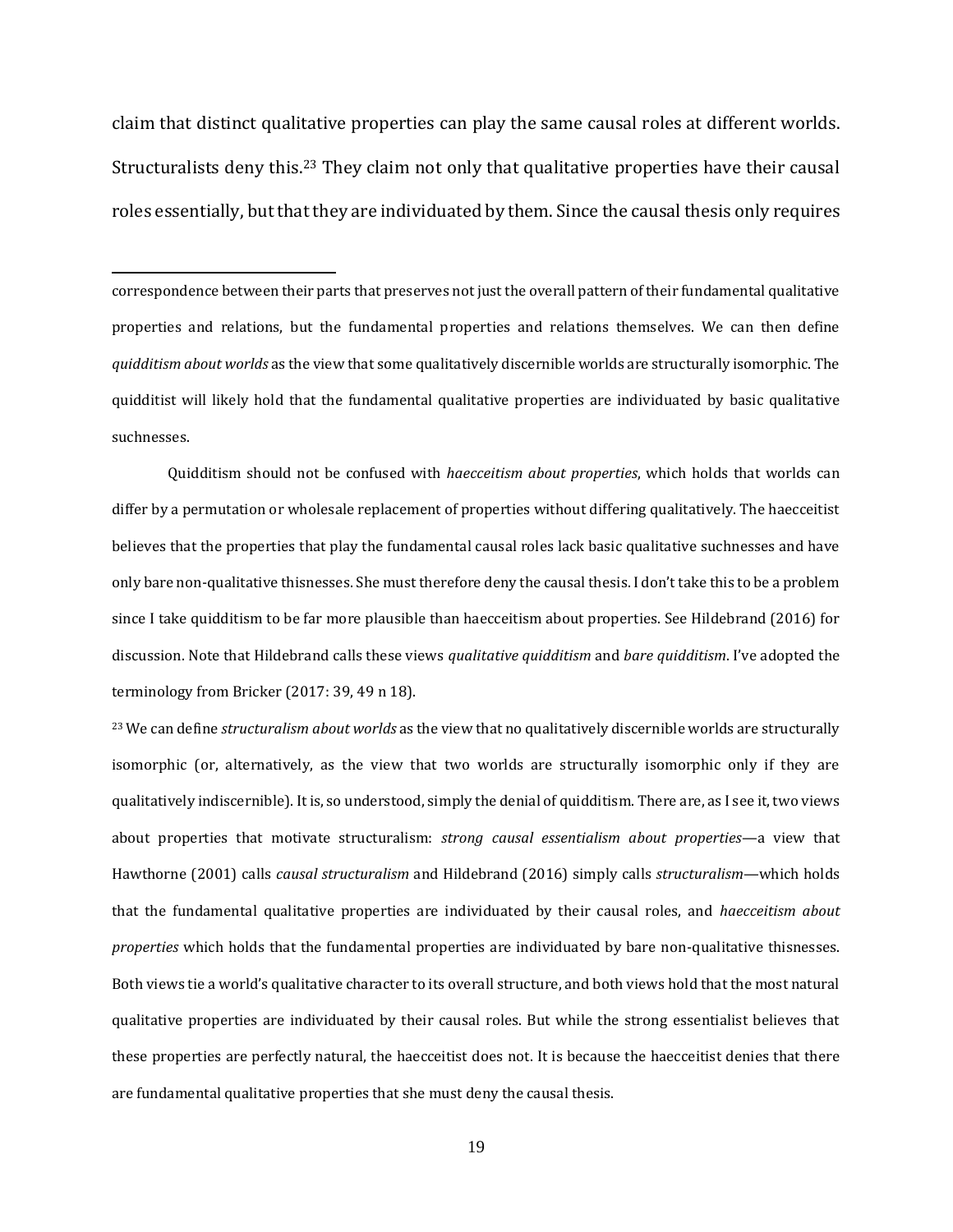that the fundamental qualitative properties play a causal role at some world, it can be endorsed by quidditists and structuralists alike.<sup>24</sup>

The account is also intended to be neutral between Humean and anti-Humean theories of laws and causation. The Humean takes the fundamental qualitative properties to be *occurrent* or *categorical*(that is, to be neither primitive propensities, brute causal powers, nor fundamentally modal properties). The Humean then attempts to reduce laws and causation to the overall distribution of these fundamental occurrent properties. The anti-Humean does not think the laws can be so reduced. She thinks more is needed, and will either

I deny, however, that quidditists cannot take the casual thesis to be adequately informative. So while I am inclined to agree that the thesis that a fundamental property is qualitative because it has a basic qualitative suchness might provide a deeper metaphysical explanation of the nature of a fundamental qualitative property than the causal thesis, I don't think the concept of a basic suchness is terribly informative. I can gesture at it by giving various analogies, but I can't really help you acquire it if you lack it. I think the concept of playing a fundamental causal role is more informative. It is one that I could potentially help you to acquire. The causal thesis thus provides a kind of insight into the nature of the fundamental qualitative properties that the basic suchness thesis does not. The quidditist can, I think, accept the causal thesis, deny that it gets to the metaphysical heart of the matter, but still take it to be informative. Thanks to an anonymous referee for pushing me on this point.

<sup>&</sup>lt;sup>24</sup> The quidditist and the strong causal essentialist agree that the properties that play the fundamental causal roles have qualitative suchnesses. But they disagree about the connection between a property's playing a causal role and its having a suchness: the strong causal essentialist thinks that a property has a suchness because it plays a fundamental causal role, whereas the quidditist thinks that a property's qualitative suchness is independent of the causal roles it plays. This might suggest that while both the quidditist and the strong causal essentialist can accept the truth of the causal thesis, only the strong causal essentialist can take it to provide us with an explanation for why the properties that play the fundamental causal roles are qualitative.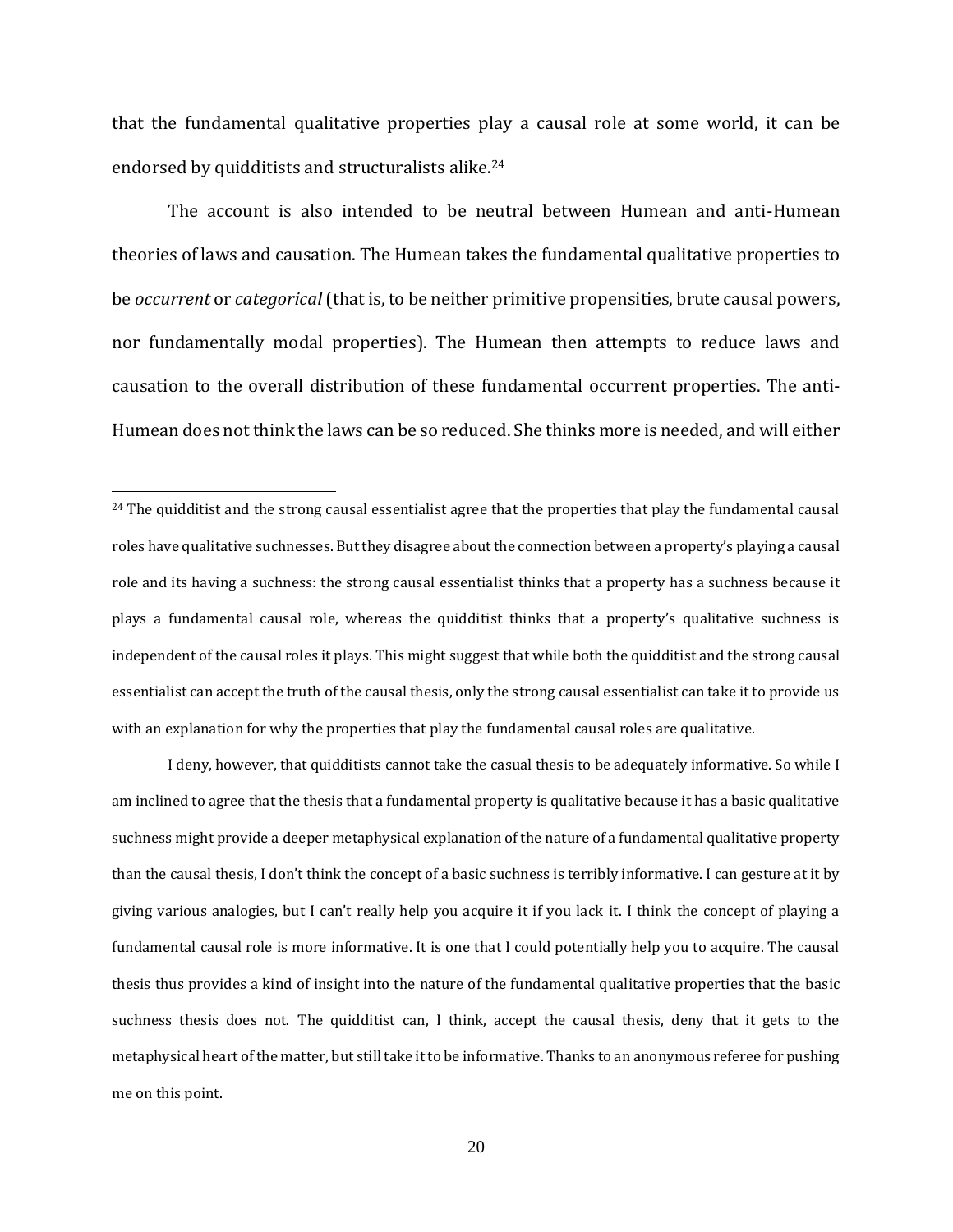deny that the fundamental qualitative properties are occurrent or else insist that there must be additional primitive connections between them.

## **3 The range of the non-qualitative**

Let's turn now to the range of properties that should be classified as non-qualitative. The standard account classes as non-qualitative all those properties that somehow make direct reference to particular individuals. Our alternative account classes as qualitative all those properties that somehow enter into causal processes. There are, however, at least three important classes of properties that fall into neither of these camps, and have claim independent of the causal account—to being non-qualitative.

There are, first, the *logical* properties such as identity and composition.<sup>25</sup> A characteristic feature of such properties is their 'formality'. There are, as John MacFarlane (2000) points out, three main ways to understand this formality. We might take it to be a kind of generality: the logical properties apply, without qualification, to any domain.<sup>26</sup> There would seem to be entities that not only lack intrinsic qualitative character, but extrinsic qualitative character as well (the pure sets, the *sui generis* numbers, and other abstracta are plausible examples of such things).<sup>27</sup> But, given that the logical properties apply to these

<sup>25</sup> Bricker (1996: 233-4, 2006: 49) and Hawley (2009: 102) take both identity and composition to be nonqualitative. Fine (1977: 138) appears to take identity as non-qualitative.

<sup>26</sup> MacFarlane (2000) calls this '1-formality'.

<sup>&</sup>lt;sup>27</sup> In order to maintain that some entities determinately lack all qualitative character, I must deny the commonly held assumption that the qualitative properties are closed under (strict) negation. For while the *sui generis* natural numbers lie outside the intension of, say, *being an electron*, they nevertheless instantiate its strict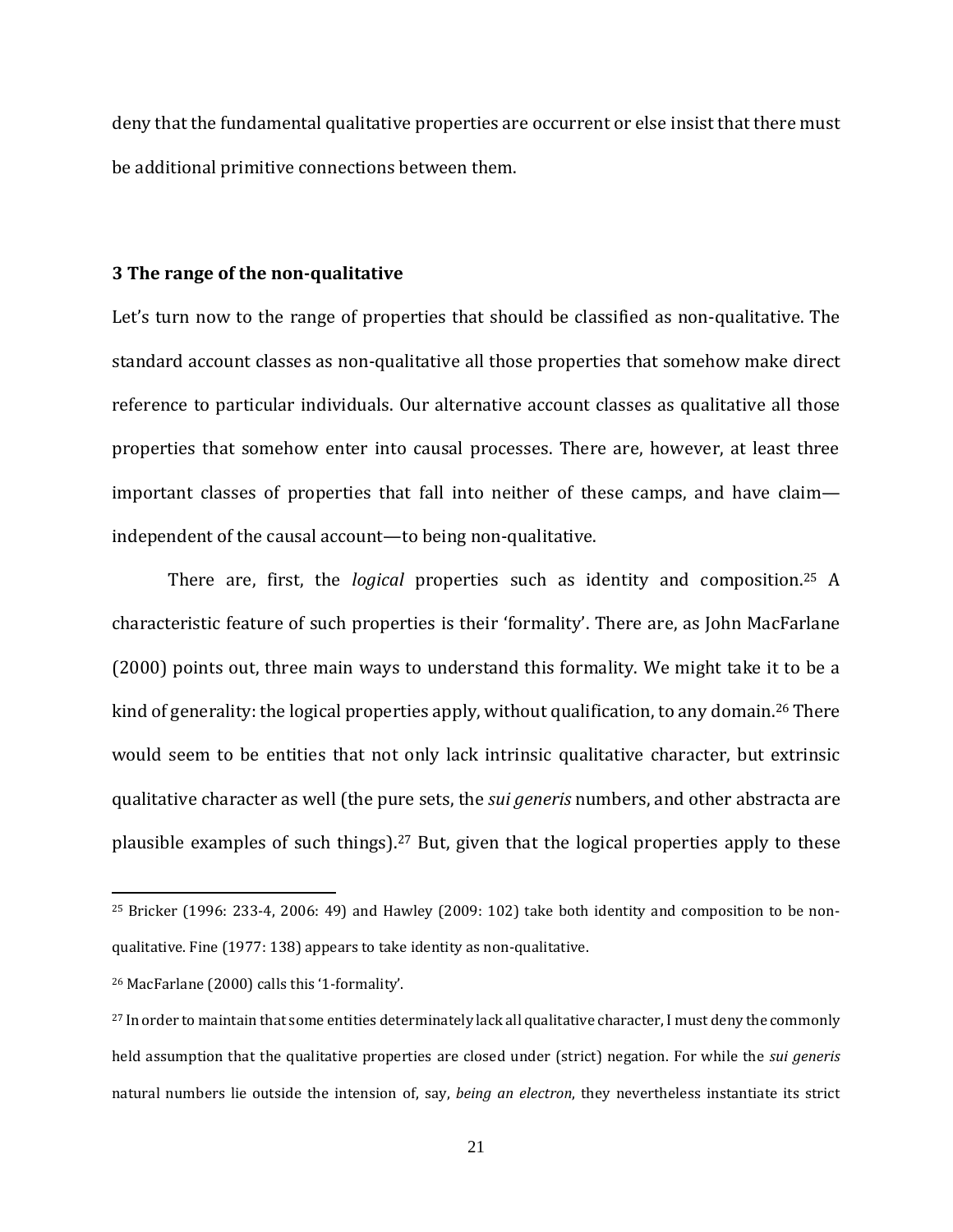entities, they cannot be qualitative.<sup>28</sup> We might instead take this formality as a kind of topic neutrality: the logical properties are indifferent to their subject matter and treat all

negation, namely, *being strictly a non-electron*. But although I must deny the letter of this assumption, I can still capture some of its spirit. For the property *being concrete and strictly a non-electron* is, I believe, appropriately grounded in the property *being an electron*. This is because, as I suggested in footnote 14 above, grounding should be understood in terms of global supervenience and comparative naturalness. But since global supervenience is defined on concrete possible worlds, *being concrete and strictly a non-electron* will be grounded in *being an electron*. This gives negation a kind of closure in the realm of the concrete: the antiintension of *being an electron* defined on the concrete possible worlds, which we might call *being a non-electron*, would seem to be a qualitative property.

<sup>28</sup> The qualitative status of parthood leads to an antinomy. The thesis of this antinomy is that parthood is qualitative; the antithesis is that it is not. The alleged proof of the thesis is that a property is qualitative if it is preserved by duplication, and since parthood is preserved by duplication, it must be qualitative. The proof of the antithesis is that it is possible for there to be things that determinately fail to instantiate any qualitative properties or stand in any qualitative relations, but given that the parthood relation would apply to such things, it must be non-qualitative.

This antinomy can be resolved in favor of its antithesis. Consider the 'proof' of the thesis. The best motivation for the premise that parthood is preserved by duplication is that it must be included in the definition of duplication itself: to say that two objects are *qualitative duplicates* is to say that there is a one-one correspondence between their parts that preserves all the fundamental qualitative (as well as all the mereological) properties had by their parts and all the fundamental qualitative (as well as all the mereological) relations between their parts. But, given this definition, the plausibility of the premise that a property is preserved by duplication only if it is qualitative turns on the plausibility of the auxiliary assumption that the mereological properties and relations are themselves all qualitative. This assumption is not, however, particularly plausible: the proof of the antithesis gives us good reason to think it false. Thus, a property or relation can be preserved by duplication—and can thereby contribute to the qualitative character of an object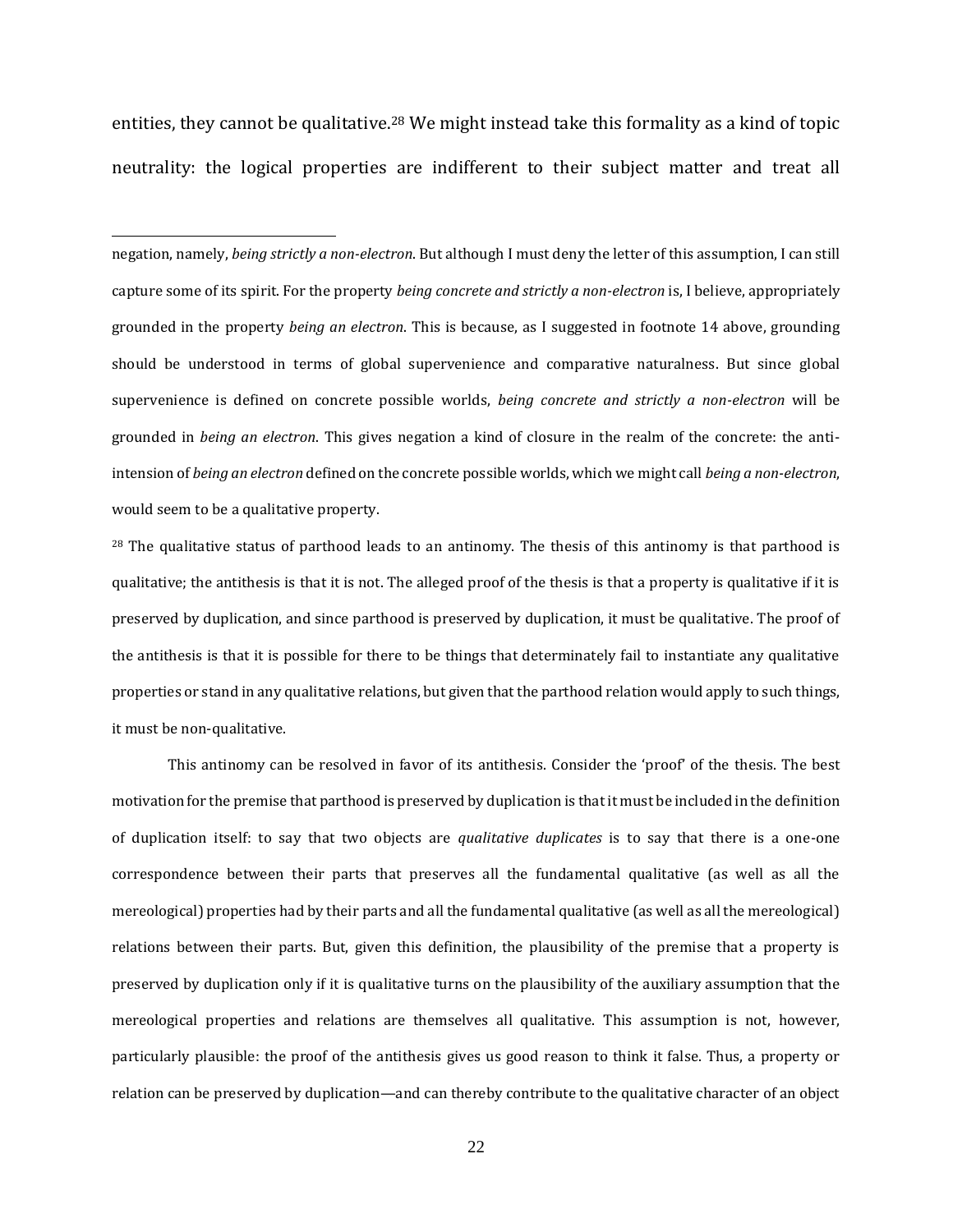individuals the same.<sup>29</sup> They don't introduce a special subject matter. But this suggests that they aren't qualitative, else they would usher in a qualitative subject matter. We might finally take this formality as a kind of abstraction: the logical properties take their objects in abstraction from their relations to the world.<sup>30</sup> But these properties, being detached from the world, should be free of its qualitative character. Thus, on any way of understanding their formality, the logical properties appear to be non-qualitative.

There are, second, the *mathematical* properties such as the membership and successor relations.<sup>31</sup> The membership relation is not topic neutral. It introduces a special subject matter: it always relates things to sets. If the membership relation were qualitative, it would contribute to the qualitative character of the pure sets. But the pure sets do not seem to have any qualitative character: they do not seem to instantiate any qualitative properties or stand in any qualitative relations. The membership relation does not appear to be qualitative. Purely structural mathematical properties such as the successor relation hold between the *sui generis* natural numbers. But since these numbers appear to determinately

whose parts have that property or stand in that relation—without itself being qualitative. Thanks to an anonymous referee for pushing me on this point.

<sup>29</sup> MacFarlane (2000) calls this '2-formality'.

<sup>30</sup> MacFarlane (2000) calls this '3-formality'.

<sup>31</sup> Bricker (2008: 117-18, forthcoming) takes the mathematical properties to be non-qualitative. Carnap (1947a: 84) and Fine (1977: 138, 177) appear to do so as well.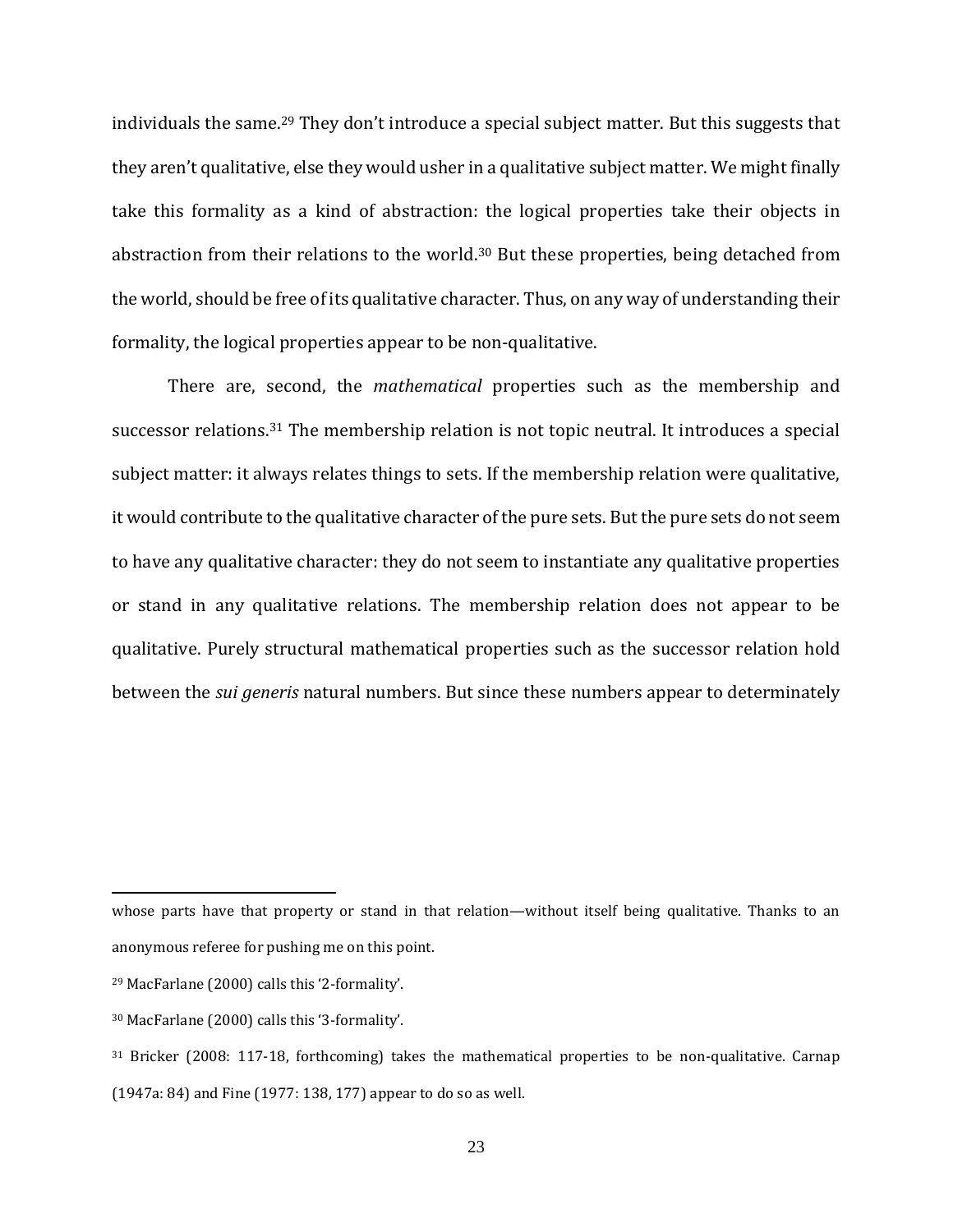lack all qualitative character, the successor relation does not appear to be qualitative. Thus, the mathematical properties appear to be non-qualitative.<sup>32</sup>

 $32$  My argument turns on the plausibility of the claim that purely mathematical entities have no qualitative character whatsoever. I'll consider two challenges to this claim. The first concerns a pure set's cardinality. Two pure sets can have the same cardinality. So, for example, the singleton of the empty set, {∅}, and the singleton of the singleton of the empty set, {{∅}}, both have exactly one member. They are similar in this respect. If we thought that similarity must always be qualitative, we should say that these pure sets have qualitative character in virtue of their cardinality. But this strikes me as the wrong thing to say. For a set's cardinality appears to be a purely quantitative, non-qualitative property. Two sets with the same cardinality thus appear to enjoy a kind of non-qualitative similarity. It is a mistake to think that similarity must always be qualitative. (Note that I am not here claiming that quantitative properties can never be qualitative. Some properties such as *having exactly 5 kg mass* strike me as both quantitative as well as qualitative, while other properties such as *having exactly 5 members* strike me as purely quantitative.)

The second challenge concerns an abstract *sui generis* geometrical object's shape. An abstract geometrical object can have the same shape as a concrete possible object. But since the qualitative character of a solid gold cube is different from that of a solid gold dodecahedron, their shape properties would appear to be qualitative. I must, it seems, either give up on the claim that abstract geometrical objects lack qualitative character or else deny that the shape properties had by concrete possible objects are qualitative after all. If forced to choose, I would take the latter option. But maybe I don't have to. A concretely possible object such as solid gold cube will have a property that might plausibly be thought of as a shape property in virtue of some pattern of the spatiotemporal relations between its parts. And, assuming that these relations are qualitative, this shape property will be qualitative as well. An abstract geometrical object will have a property that might also be thought of as a shape property in virtue of some pattern of the relations between its parts. And, assuming that these relations are non-qualitative, this shape property will be non-qualitative as well. Two objects, whether concrete or purely geometrical, can then be said to have the same shape when there is a mapping between them that preserves the relevant patterns of relations between their parts, call this mapping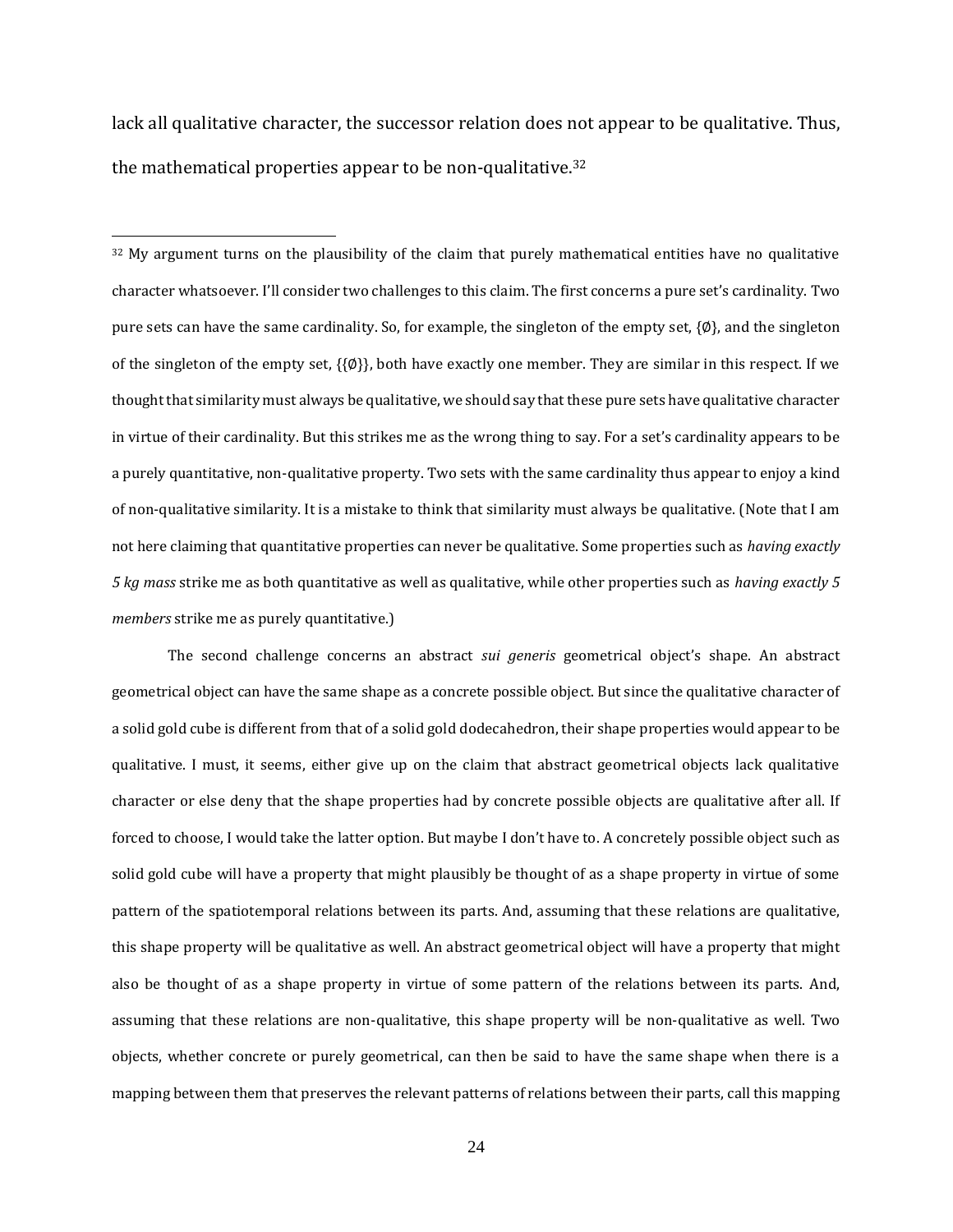There are, third, the *ontological* properties such as actuality and presentness.<sup>33</sup> A characteristic feature of such properties is that they are absolute: they do not appear to be concerned with how their objects are related to anything else, they carry a special nonrelative metaphysical status. We tend to think, for example, that actual objects are importantly different from merely possible ones. We do not, as Robert Adams puts it, tend to think that 'the difference in respect of actuality between Henry Kissinger and the Wizard of Oz is just a difference in their relations to us' (1974: 215). Indeed, the difference between them seems to be intrinsic. But it is not thereby a qualitative difference. For a qualitative duplicate of Henry Kissinger—even an indiscernible such duplicate—might fail to be actual. The property of actuality does not appear to be qualitative. We also tend to think, perhaps somewhat naively, that present objects are importantly different from both past and future objects. The present is like a spotlight that moves through time—endowing now this and now that object with a special ontological status. We don't, however, tend to think of this

a *shape isomorphism*. Given these assumptions, I now have the resources to say everything I want to say. But what should I say about the property that is preserved by shape isomorphism? Is it some third somewhat less natural non-qualitative shape property? Or is it just the non-qualitative shape property had by purely geometrical objects? To put this another way: are the qualitative relations that underwrite qualitative shape properties themselves reinforced by non-qualitative purely geometrical relations or not? If not, there are three distinct shape properties here. If so, there are only two. I prefer to say that there are only two shape properties here: one qualitative and had only by concrete possible objects, the other non-qualitative and had both by concretely possible and purely geometrical objects. (Note that if spatiotemporal relations are non-qualitative, there will only be one, non-qualitative, shape property here.) Thanks to two anonymous referees for pushing me on these matters.

<sup>33</sup> Bricker (2001: 29-31, 2006: 49-50, 2008: 122-5, forthcoming) takes actuality to be non-qualitative.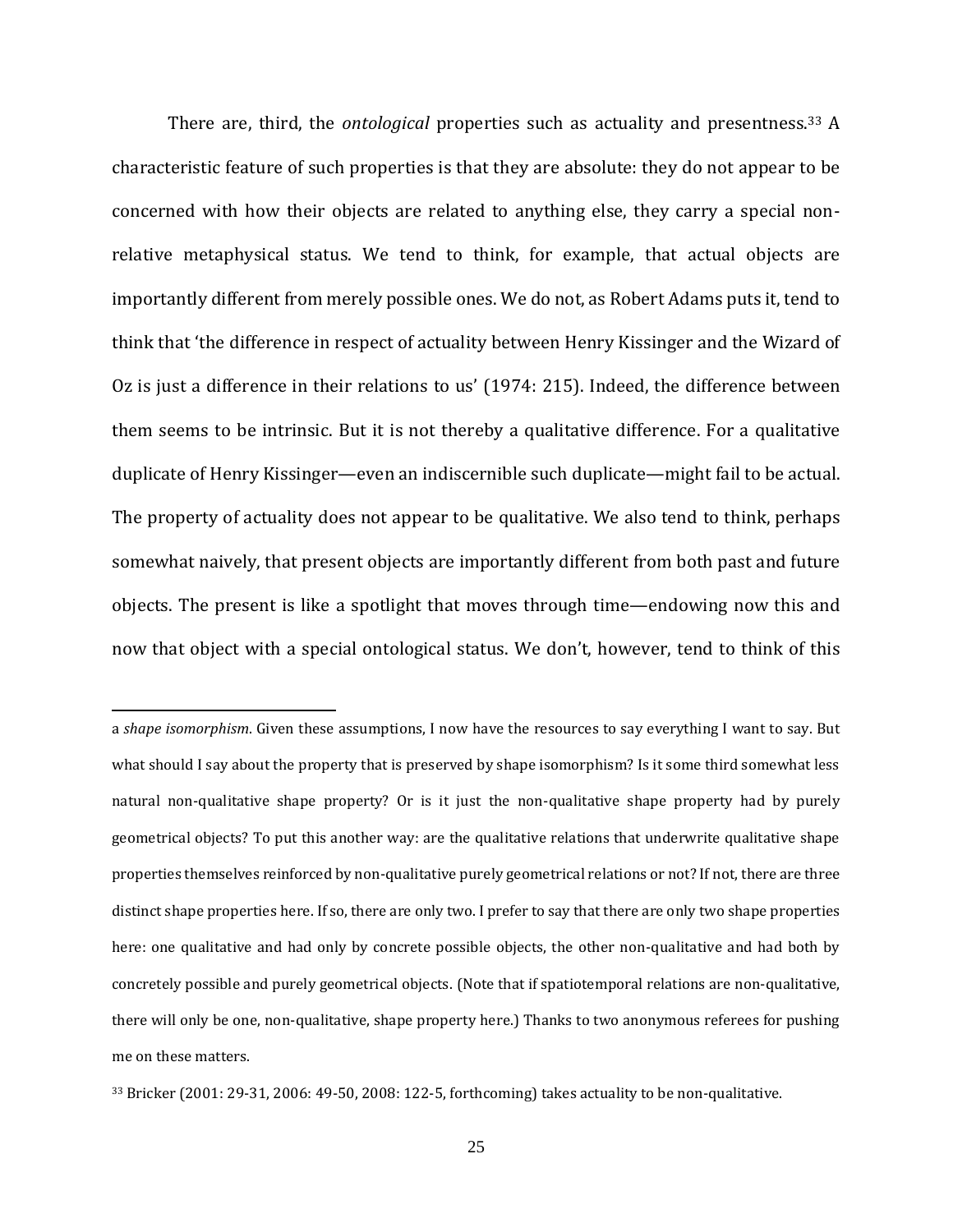status as constituted by relations of cotemporality. For while Plato still bears relations of cotemporality to all the objects of his day, he no longer enjoys present existence. Nor should we think of the difference between present objects and past (or future) objects as qualitative. For imagine that we live in a two-way eternal recurrence world where history repeats itself every 10 trillion years. There will then be infinitely many past (and infinitely many future) duplicates for every presently existing thing. But since these past (and future) duplicates seem to be qualitatively indiscernible from their present counterparts, the property of presentness does not appear to be qualitative. Thus, the ontological properties appear to be non-qualitative.

My aim in this section has been to expand our intuitive, pre-theoretical conception of the non-qualitative as far as possible. A property, I have argued, might fail to be qualitative for a variety of positive reasons that are independent of the causal account: the logical properties fail due to their formality, the mathematical properties fail due to the special nature of their subject matter, and the ontological properties fail due to a combination of their non-relative status and their ability to divide even indiscernible duplicates. These properties are all negatively unified in this failure. But do they have anything in common beyond that? They might, for all I've said, just be a rag-tag band of properties without genuine unity.

### **4 Fundamentality and naturalness**

The fundamental properties are sometimes said to be perfectly natural; they carve reality at the joints. These properties are supposed to play various roles. They are supposed to ground objective similarity, they are supposed to ground causal powers, and—more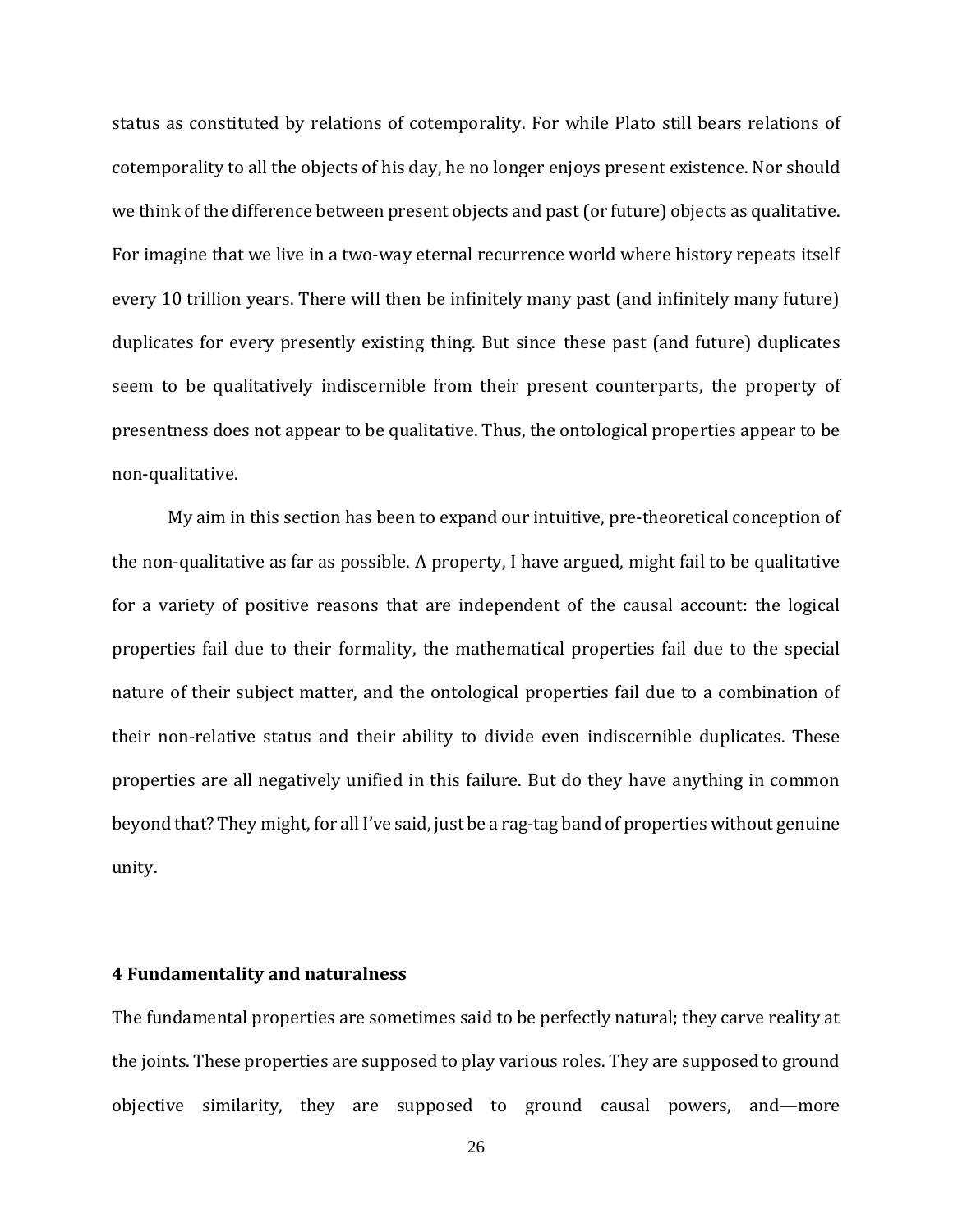controversially—there are only supposed to be 'enough of them to characterize things completely and without redundancy' (Lewis 1986: 60). But we also learn that the perfectly natural properties are all supposed to be qualitative.<sup>34</sup> I don't take this narrow conception of naturalness to characterize the fundamental properties in general, but only the fundamental qualitative properties. The fundamental non-qualitative properties do not seem to ground and they do not seem to be needed to ground—causal powers, and, as I hope to show, they can allow for some redundancy. They do, however, help to ground non-qualitative similarities. I shall take up each of these components in turn.

Let's start with the first component. Are there objective non-qualitative similarities? The haecceitist about individuals who denies overlap certainly seems to think so. She believes that there is a world with a qualitative history no different from our own where Socrates and Plato 'swap' their qualitative roles. At this world, Plato lives a life-history that is qualitatively indiscernible from Socrates' actual life-history, and Socrates lives a lifehistory that is qualitatively indiscernible from Plato's actual life-history. There is, on this view, an individual at our world and a numerically distinct individual at some other possible world who are non-qualitatively alike because they both enjoy the fundamental haecceitistic property *being Socrates*. This property corresponds to something like a haecceitity: it is a kind of one over many, the enjoyment of which is both necessary and sufficient for being

 $34$  For Lewis, objective similarity is always qualitative. He thinks that the problem with unnatural properties is that '[t]hey pay no heed to the *qualitative* joints, but carve things up every which way' (1986: 59, emphasis added), and that the '[s]haring of [the perfectly natural, or sparse, properties] makes for *qualitative* similarity' (1986: 60, emphasis added). They help to give us 'a complete *qualitative* characterization of things' (1986: 60, emphasis added).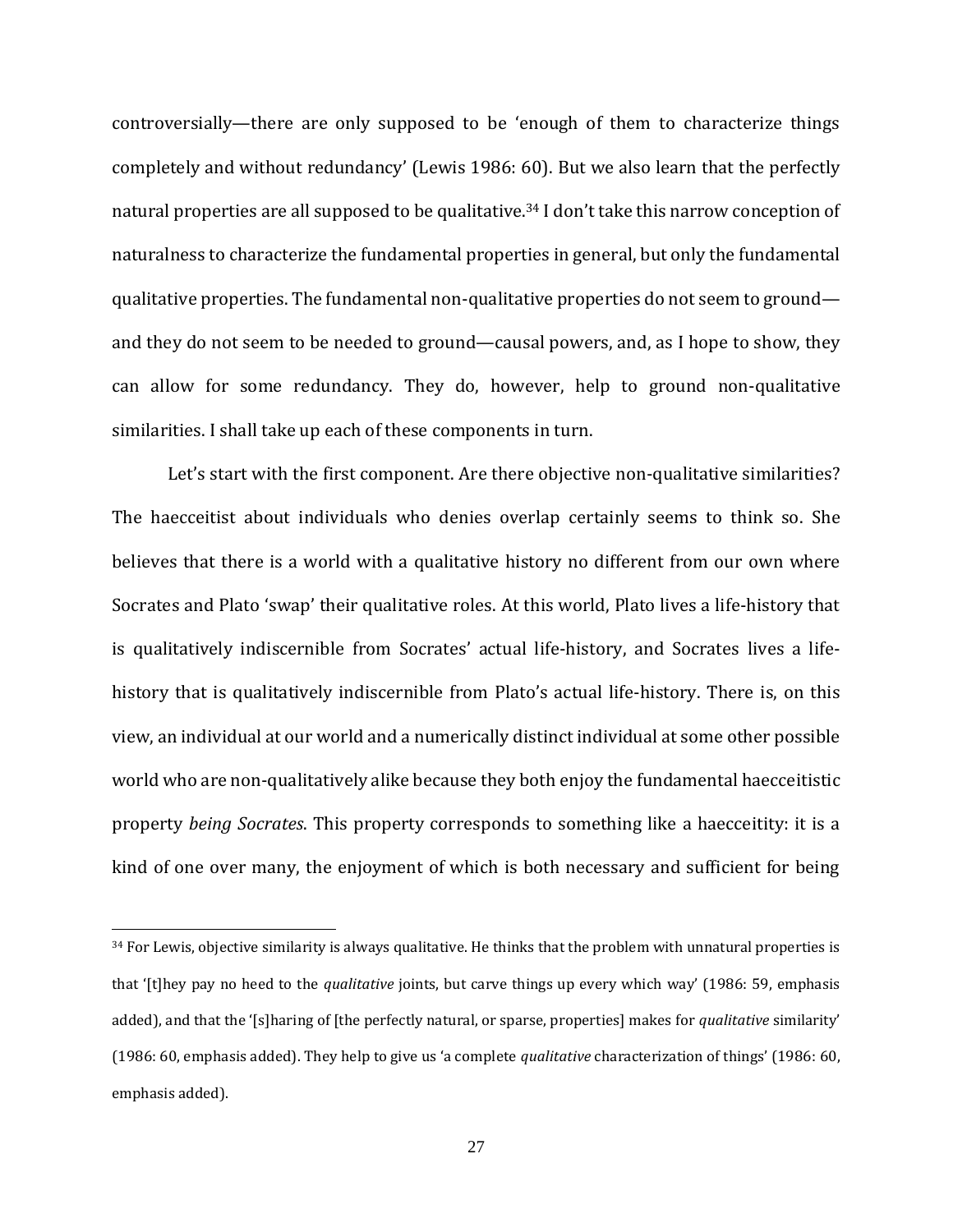Socrates. Thus, given haecceitism without overlap, the fundamental haecceitistic properties appear to underwrite a kind of objective non-qualitative similarity.

I am no haecceitist. But I believe there are objective non-qualitative similarities, and will argue that they are underwritten by many of the properties mentioned in the previous section. I think, for instance, that actual objects are not only importantly different from merely possible ones, but importantly similar to each other as well. But actual objects are too qualitatively heterogeneous for their similarity not to spring from a basic source. This source cannot, however, be qualitative. For then an actual and a merely possible dollar would be guaranteed to differ in a basic qualitative respect and could never be qualitative duplicates. Actuality thus appears to underwrite a kind of non-qualitative similarity.

I also believe that there are non-qualitative similarities between ordered pairs of entities. Take, for example, the pair of the *sui generis* natural number two and itself, on the one hand, and the pair of my left arm and itself, on the other. I think these pairs resemble each other in an important respect: the number two is identical to the number two, and my left arm is identical to my left arm. The identity relation seems to be an important source of similarity between these pairs. But, as we observed above, the *sui generis* natural numbers do not appear to have qualitative properties, nor do they seem to bear qualitative relations to anything at all. So, if there is some kind of similarity here, it cannot be qualitative. The identity relation appears to underwrite a kind of non-qualitative similarity. (Similar considerations also apply to the parthood and composition relations.)

We might run arguments for the singleton and set membership relations as well. Suppose we believe in impure sets. Take the pair of the number two and its singleton, on the one hand, and the pair of my left arm and its singleton, on the other. These pairs resemble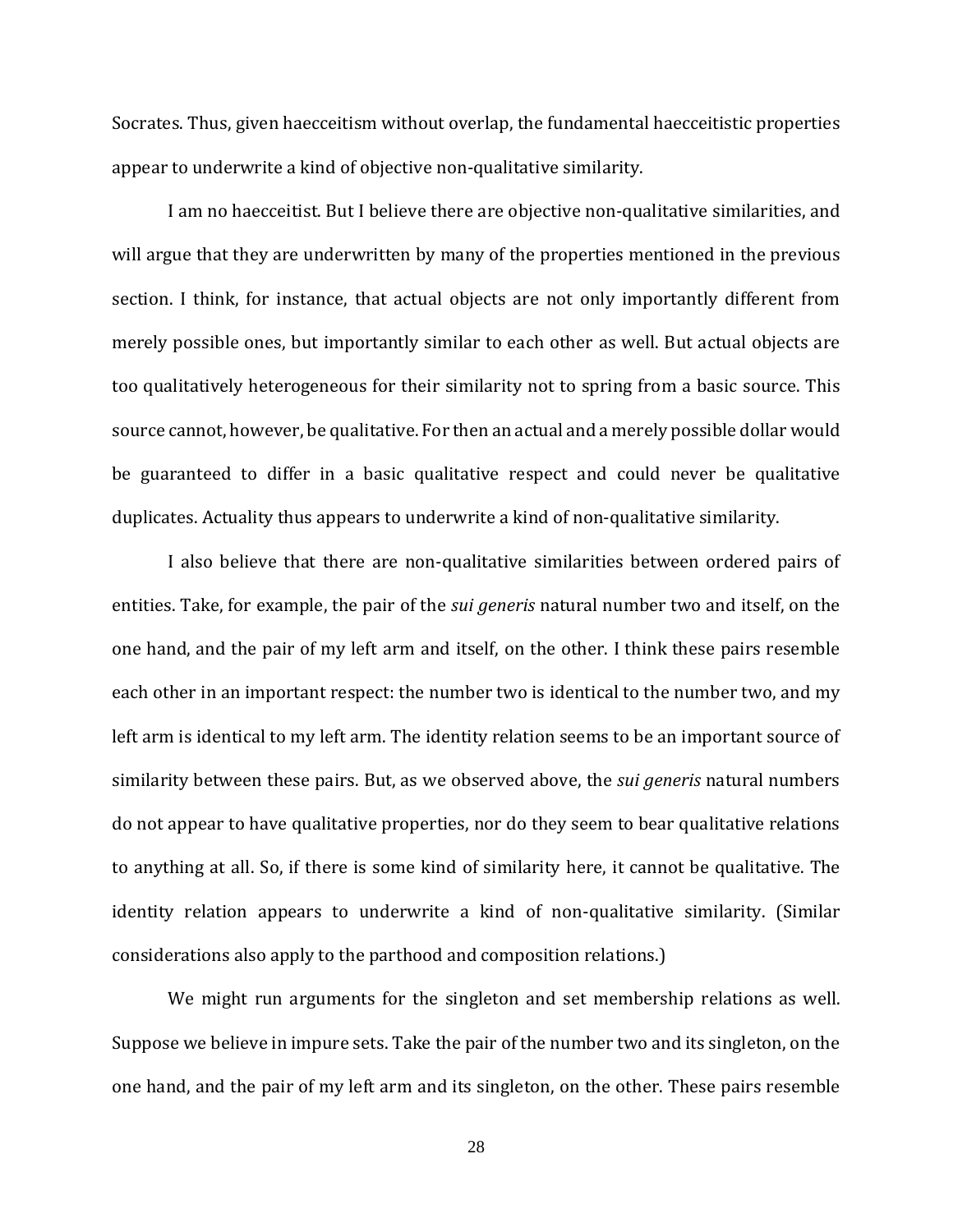each other in an important respect. The singleton relation is an important source of similarity between them. Or take the pair of the plurality of *sui generis* natural numbers and the set of natural numbers, on the one hand, and the plurality of my body's atomic parts and the set of its atomic parts, on the other. These pairs also resemble each other in an important respect. The membership relation is an important source of similarity between them. But since the *sui generis* natural numbers do not themselves appear to stand in any qualitative relations, the singleton and membership relations appear to be sources of non-qualitative similarity.

I take these examples to show that there are objective non-qualitative similarities. Indeed, the properties in these examples have good claim to being among the ultimate grounds of similarity. And since it seems plausible to assume that a property is an ultimate source of similarity only if it is fundamental, there would thus appear to be fundamental nonqualitative properties. This result is intended to be independent of the causal thesis. It depends on only two things: first, a popular account of fundamentality according to which a property is fundamental iff it is among the properties that ground objective similarity; and, second, the observation that the properties in question are, as argued in section 3 above, non-qualitative. Does this show that Lewis's characterization of naturalness is too narrow? Not quite. We also need to show that these fundamental non-qualitative properties are not apt to ground causal powers, and that they may admit of some redundancy.

Let's turn then to the second component. Are there fundamental properties that do not enter into any causal processes? I shall assume that a fundamental property can ground causal powers only if it is detectable in principle. For if a fundamental property plays a causal role—and thereby grounds a causal power—at some world, then it would appear to be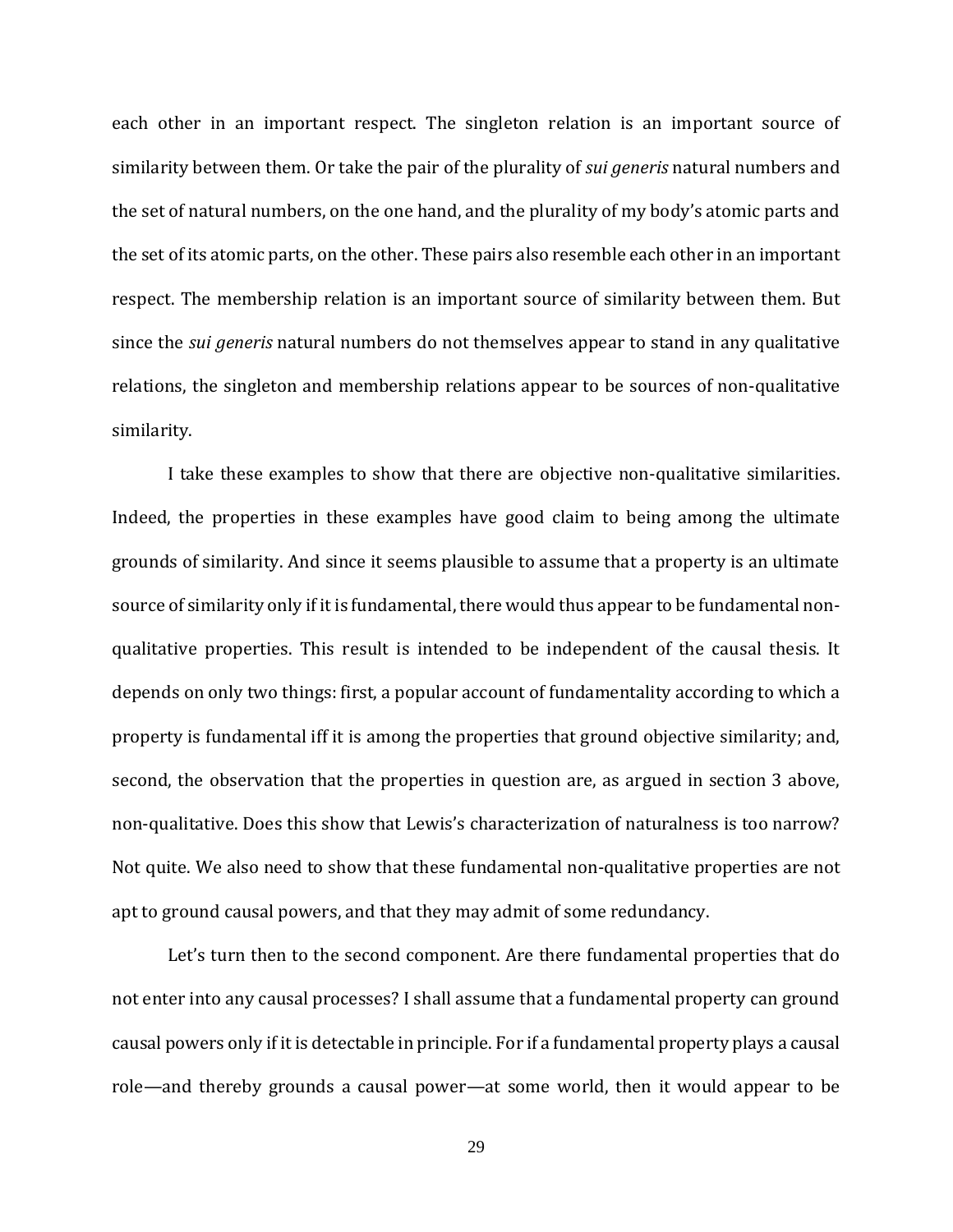detectable at that world: an observer or instrument should be capable of being affected in one way by the presence and in another way by the absence of that property. Indeed if we think, as David Lewis does, of physics as aspiring 'to give an inventory of natural properties' (1983: 27), then this project only makes sense if we take these properties to be detectable.<sup>35</sup> It should thus suffice to show that the proposed fundamental non-qualitative properties are undetectable.

It should be clear that actuality is undetectable. For actuality is plausibly *pervasive*: if any part of a world is actual, then every part of that world is actual. It is, as Phillip Bricker (2001: 44-5) observes, unintelligible to suppose that we might find something non-actual if we just traveled to a remote enough corner of the world. But given the pervasiveness of actuality, nothing could be affected in one way by the presence of actuality and affected in another way by its absence. Actuality is thus undetectable.<sup>36</sup>

It should also be clear that identity is undetectable. Let's focus on identity over time. I'll assume for the moment that material objects persist by enduring, that they are wholly present at every time at which they exist. Imagine that there are two molecule-for-molecule duplicate coffee mugs on my desk at all times from noon until one. But suppose that while one mug is the same throughout, the other is not. It is really just a continuous succession of

<sup>35</sup> But what about idlers: namely, 'those fundamental properties, if any, that are instantiated within the actual world, but play no active role in the workings of nature' (Lewis 2009: 205)? Are they qualitative? I guess it depends upon whether they *could* play an active causal role in the workings of nature. If they could but don't, that is no threat to their status as qualitative. But if they couldn't ground causal powers, it seems that they wouldn't count as qualitative.

<sup>36</sup> See Williams (1962: 751) for a similar argument.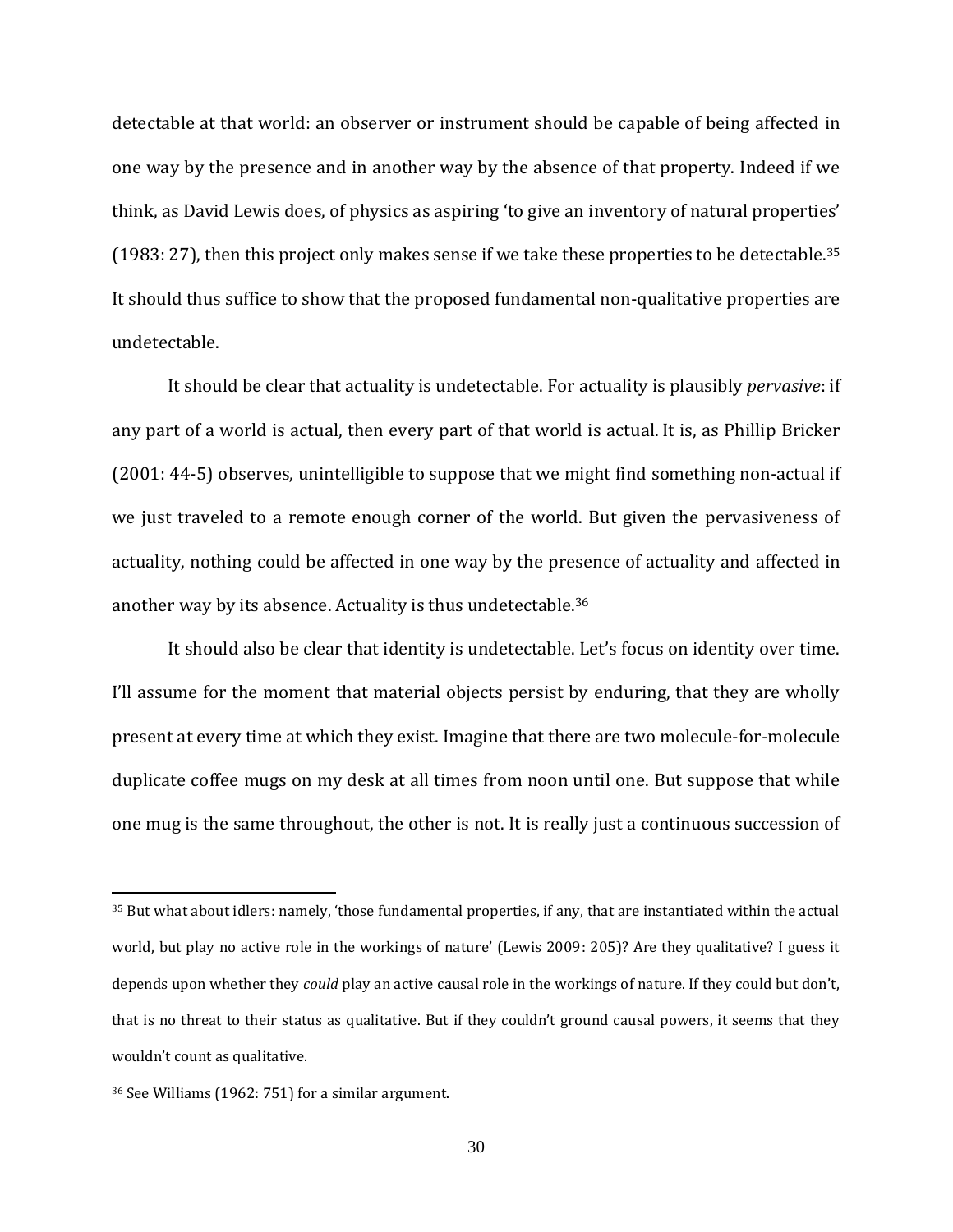distinct mugs. I contend that there would be no way to detect which mug persists for the entire hour and which does not. I could keep an eye or a hand constantly upon them, I could even monitor them with the most sensitive of instruments, but the results would be the same in each case. Nothing, it seems, could be sensitive to the presence or absence of identity from one moment to the next.<sup>37</sup> There would thus seem to be no way to detect identity over time. The real takeaway here is not that endurantism is false, but rather that our perceptual experience would be the same regardless of whether or not it were true. If we have reason to accept or reject endurantism, it would seem to have nothing to do with anything we could observe or detect even in principle. But given that endurantism is a view about strict numerical identity, the identity relation appears to be undetectable.

It should be equally clear that parthood and composition are both undetectable (at least assuming, as we have, that they are fundamental logical relations). I will focus on composition. The Special Composition Question asks for the conditions under which some objects, the *x*s, compose something, *y* (see van Inwagen 1990). The only plausible, nondisjunctive answers to this question, given our assumptions, are nihilism (the view that the *x*s compose *y* whenever the *x*s are exactly one) and universalism (the view that the *x*s compose *y* whenever the *x*s exist). For assuming that composition is a logical relation, it must apply to any domain. But since composition applies to any domain, whatever informative, necessary, and sufficient conditions we might hope to give for when some objects compose something cannot themselves be qualitative (for these conditions are supposed to apply to objects that have no qualitative character whatsoever). And assuming that composition is

<sup>37</sup> See Hume ([1739] 1888: 253-4) for an argument along these lines.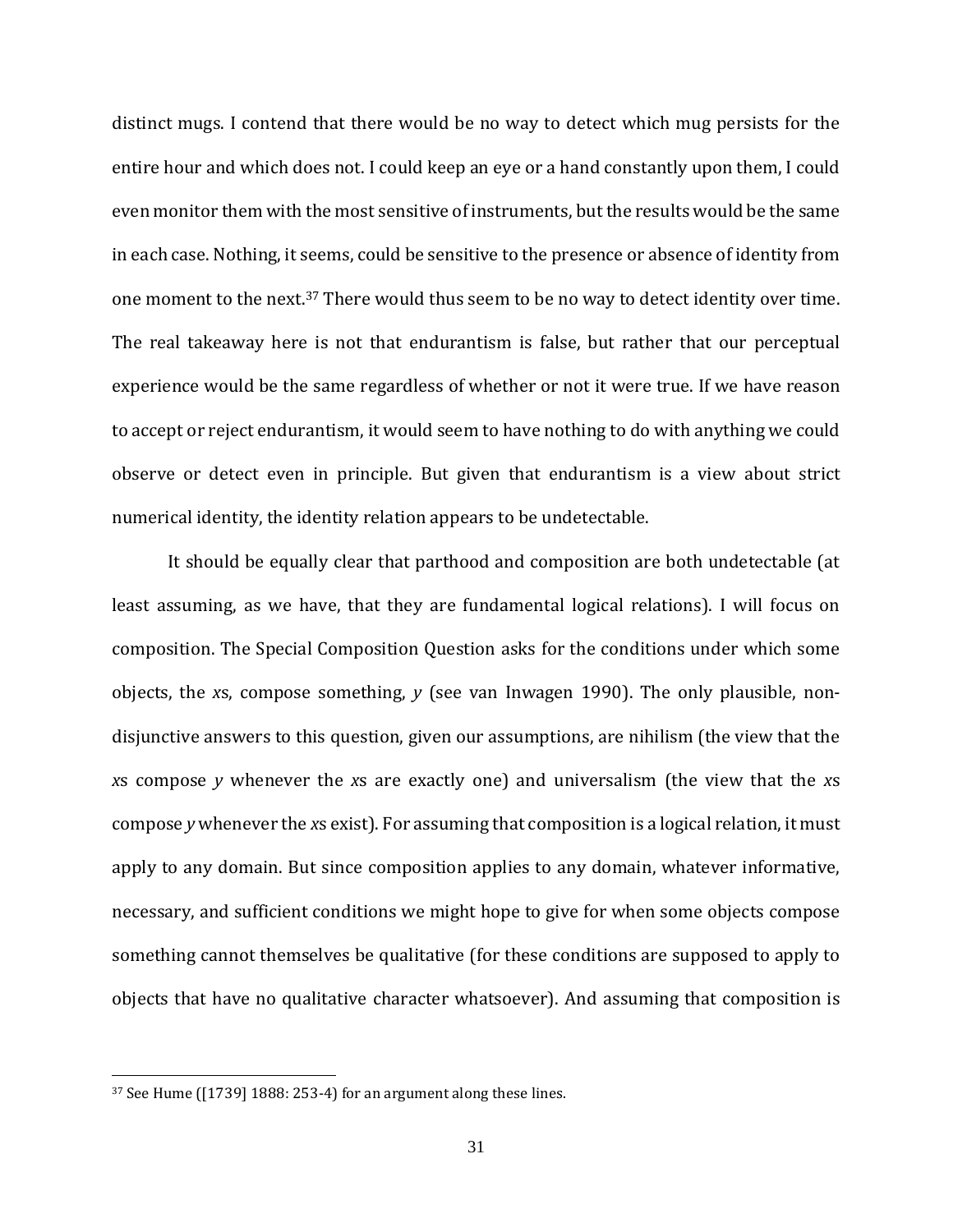also a fundamental relation, we cannot hope to grasp it merely by grasping the qualitative conditions under which concrete material objects compose something. For composition applies not only to concrete material objects, but to abstract mathematical objects as well, and anything we might plausibly say to account for when material objects compose a further object—such as when they are in contact, when they are fastened together, or when they constitute a life—is not also going to apply to mathematical objects such as the pure sets or the *sui generis* numbers. This would seem to rule out any plausible sounding moderate answers to the Special Composition Question. We are left, then, with either nihilism or universalism. I have been implicitly assuming that universalism is true. But whatever reason we have to decide between these views has, once again, nothing to do with anything we could observe or detect. For our perceptual experience would seem to be the same regardless of whether nihilism or universalism were true.<sup>38</sup> But if we cannot detect that, say, some particles arranged mugwise compose a mug rather than not, we cannot detect the presence rather than the absence of the composition relation. (Indeed assuming universalism, we can mirror the argument that actuality is undetectable. For any plurality of objects that we come across will compose something. But since composition always occurs, we cannot be differently affected by the presence or absence of the composition relation. It is undetectable.)

I also think that the singleton and set-membership relations are undetectable. Our perceptual experience would, I think, be the same whether or not there were impure sets.

<sup>38</sup> See Merricks (2001: 8-9), Dorr (2002: sect. 1.4.1), and Rosen and Dorr (2002: 155) for arguments along these lines.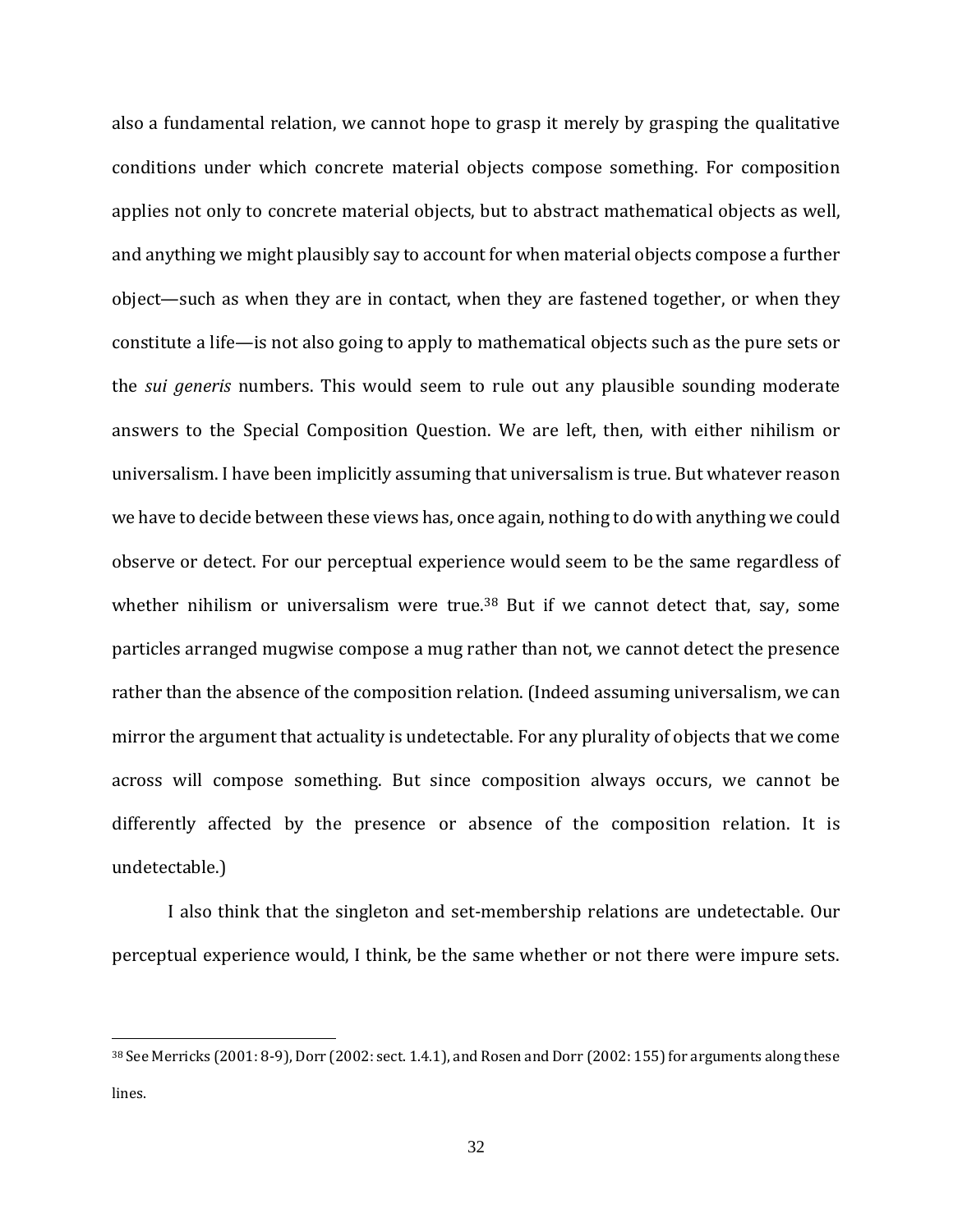But if so, then we seem incapable of detecting the presence or absence of the singleton or set-membership relations. These relations thus appear to be undetectable.<sup>39</sup> (Indeed assuming that there are no impure sets whatsoever, these relations will again appear to be undetectable. For in this case, no part of any world will bear the singleton relation to anything at all. We would be incapable of detecting its absence rather than its presence. It would thus be undetectable in the relevant sense.)

Let's turn finally to the third component. Are there fundamental properties that allow for redundancy? The mereological relations of parthood, proper parthood, and overlap are all candidate sources of objective similarity. They are also interdefinable. But, as Theodore Sider (2011: 217-22) argues, a non-redundancy requirement on the fundamental would force us to make an arbitrary choice here. This would be an undesirable result. For objective similarity is not up to us in this—or, indeed, in any—way. The fundamental non-qualitative properties appear to allow for redundancy. But Sider's argument also extends to properties that appear to be qualitative. The temporal relation *earlier than* and its converse *later than* both appear to be fundamental. They are also interdefinable. But taking only one to be fundamental is arbitrary, taking both is redundant.<sup>40</sup> Our choice of spatial distance relations is also caught between arbitrariness and redundancy: should we measure distances in meters, feet, or something else? Choosing only one is arbitrary, choosing them all is

<sup>&</sup>lt;sup>39</sup> I take it that Maddy (1990) would disagree with this claim. For she thinks that we have the ability to detect certain impure sets.

<sup>40</sup> See also Sider (1993: sect. 3.2.1).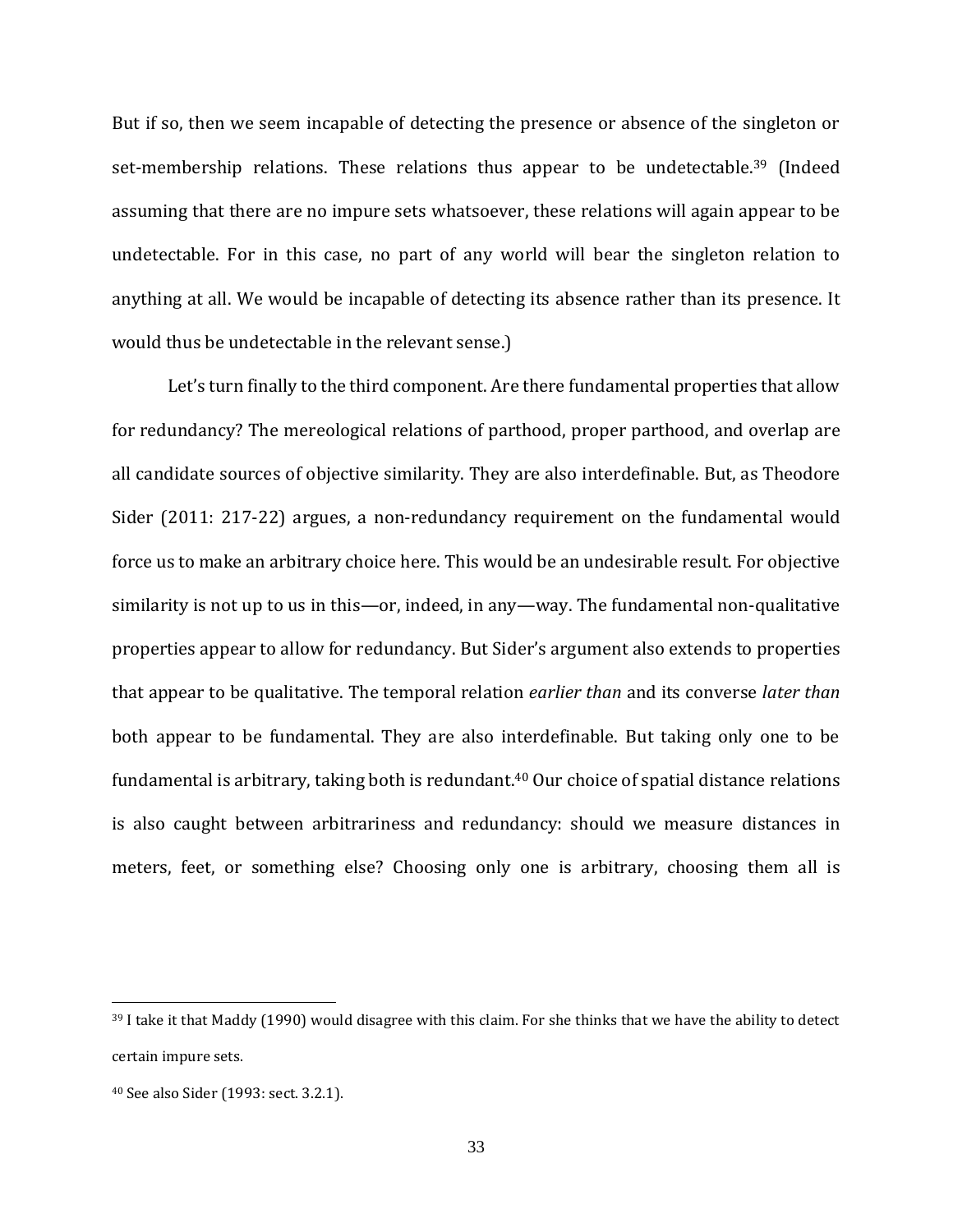redundant. The fundamental qualitative properties appear to allow for redundancy as well.<sup>41</sup> Redundancy appears to be unavoidable. Yet even if these properties allow for logical or modal redundancies, they might resist other forms of redundancy. If, for example, our catalog of fundamental qualitative properties were essentially causally redundant (and overdetermining), we would lack even defeasible reason to believe that only one property plays any given causal role. But whatever pressure there might be to say that the fundamental qualitative properties ground causal powers and hence form a causally minimal basis does not extend to the fundamental non-qualitative properties, since they are not themselves causally efficacious.

I think that the only thing it takes for a property to be fundamental is for that property to be an ultimate bearer of objective similarity. Objects that share these properties form broadly natural classes, which would appear to have a high degree of internal unity. This gives us a broad conception of naturalness. But there is a narrower one as well. Some fundamental properties not only make for objective similarity, but are also fit to play various causal roles. These are the fundamental qualitative properties. They correspond to the properties that Lewis often refers to as perfectly natural.

<sup>41</sup> I am assuming here that spatial, temporal, and spatiotemporal relations are all qualitative. I am, however, somewhat skeptical of this assumption. Spatial and temporal relations do not appear to play an active role in the workings of nature. And while the view that matter and spacetime causally interact (and hence that spatiotemporal relations play fundamental causal roles in general relativistic spacetime theories) might enjoy 'common acceptance', there are 'reasons to regard [it] as questionable' (Hoefer 2009: 701-4).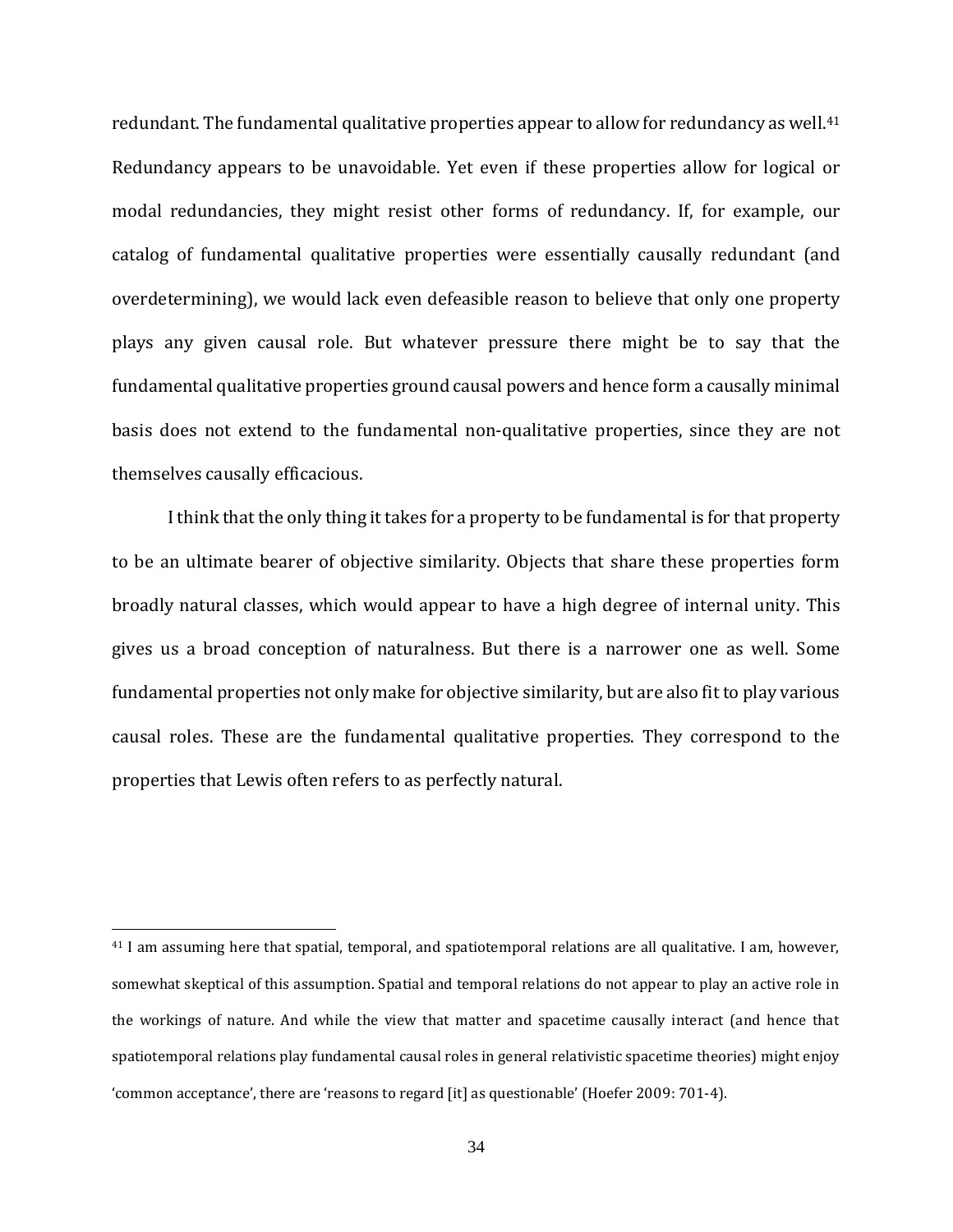### **5 The unity of the non-qualitative**

The picture developed in the previous section provides additional support for the causal thesis. But my aim is not just to unify the fundamental non-qualitative properties in their failure to ground causal powers, I also seek a positive characterization of their unity. This can be found in the source of their resistance to recombination.

The basic combinatorial idea is that '[a]ny pattern of instantiation of any fundamental properties and relations is metaphysically possible' (Wang 2013: 52). The fundamental qualitative properties and relations appear to be subject to recombination. They are, by the causal thesis, apt to ground causal powers. But causation does not, by Humean assumption, involve necessary connections or exclusions. There might, however, be non-causal necessary connections and exclusions between fundamental qualitative properties and relations that are determinates of the same determinable. Two problems arise for the basic combinatorial idea: the first involves exclusions of determinate properties, the second involves necessitations of determinate relations.

Let's start with the exclusion problem.<sup>42</sup> The instantiation of a determinate property appears to necessarily exclude the instantiation of other determinates of the same determinable. So, for example, nothing could instantiate both the property *having exactly 5 kg mass* and the property *having exactly 1 kg mass*. But these properties appear to be fundamental: they appear to underwrite objective similarities. Any pattern of instantiation that admits coinstantiations of distinct determinate properties of the same determinable

<sup>42</sup> See Wang (2013: 542-4) and Bricker (2017) for discussion of the exclusion problem. Wang argues that the principles of recombination should either be amended or else abandoned. Bricker attempts to tackle the problem head on by arguing that determinables rather than determinates are fundamental.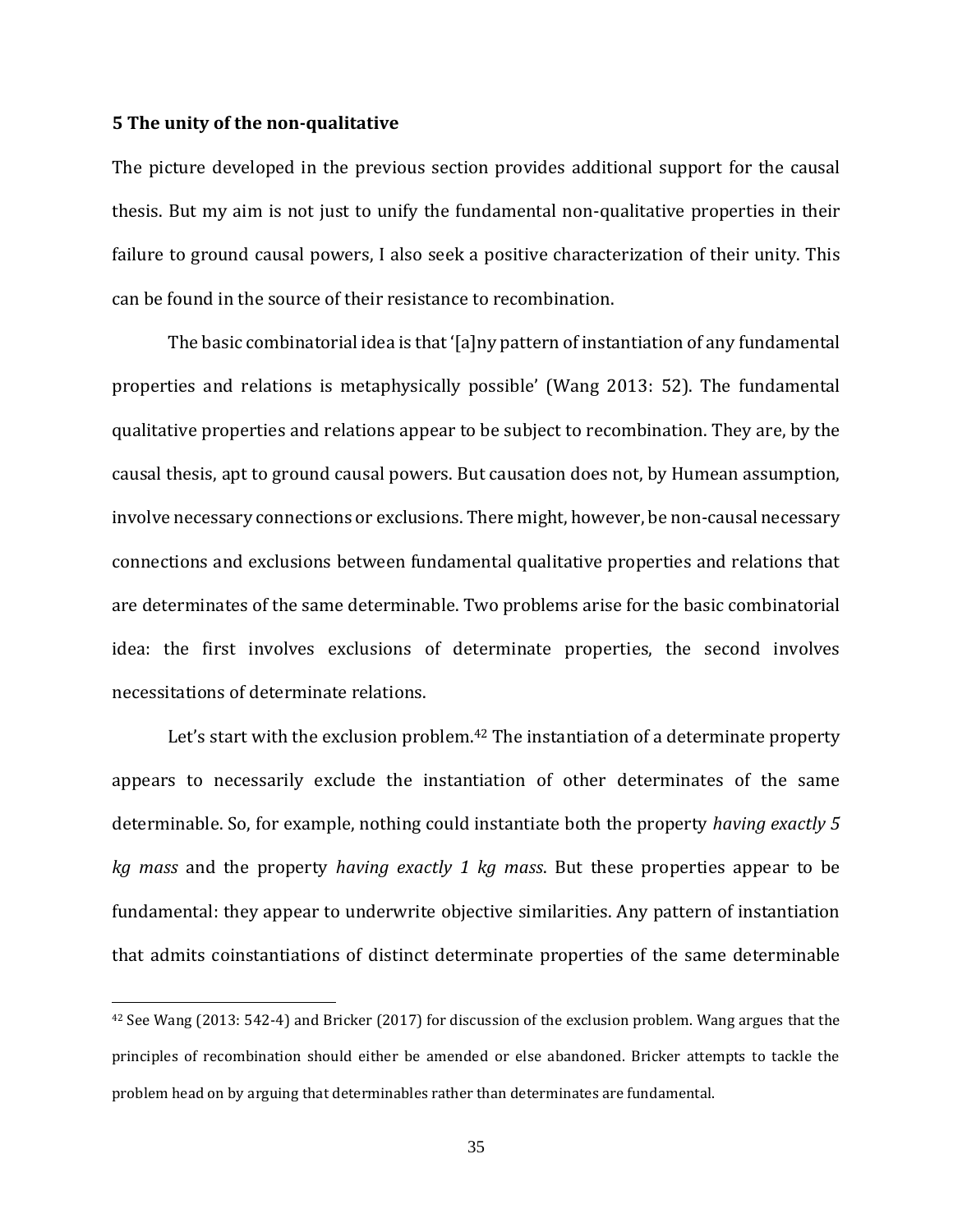does not seem to be metaphysically possible. We can, however, maintain that possibility is preserved across patterns of instantiation that differ only by wholesale permutations, wholesale replacements, and wholesale eliminations of fundamental determinate monadic properties.

Let's turn next to the necessitation problem.<sup>43</sup> The instantiation of certain determinate relations appears to necessitate the instantiation of further determinate relations. So, for example, the determinate relations of spatial distance are symmetric and obey the triangle inequality.<sup>44</sup> But these relations appear to be fundamental: they appear to underwrite objective similarities. Any pattern of instantiation of fundamental relations of determinates of the same determinable that violates certain formal constraints does not seem to be metaphysically possible. We can, however, maintain that possibility is preserved by a pattern of instantiation that removes all fundamental determinates of the same determinable relation from an individual.

A fully worked-out theory of recombination would need to address these problems. It would provide us with the true principles of recombination. I shall not attempt to formulate such principles here. But such principles should be consistent with the claim that any pattern of instantiation of determinably-distinct fundamental qualitative properties and

<sup>43</sup> See Wang (2013: 539-41) for discussion of the necessitation problem.

<sup>44</sup> The triangle inequality tells us that, for any points *x*, *y*, and *z*, the distance between *x* and *z* is less than or equal to the sum of the distance between *x* and *y* and the distance between *y* and *z*; or, more formally, that *d*(*x*, *z*) ≤ *d*(*x*, *y*) + *d*(*y*, *z*).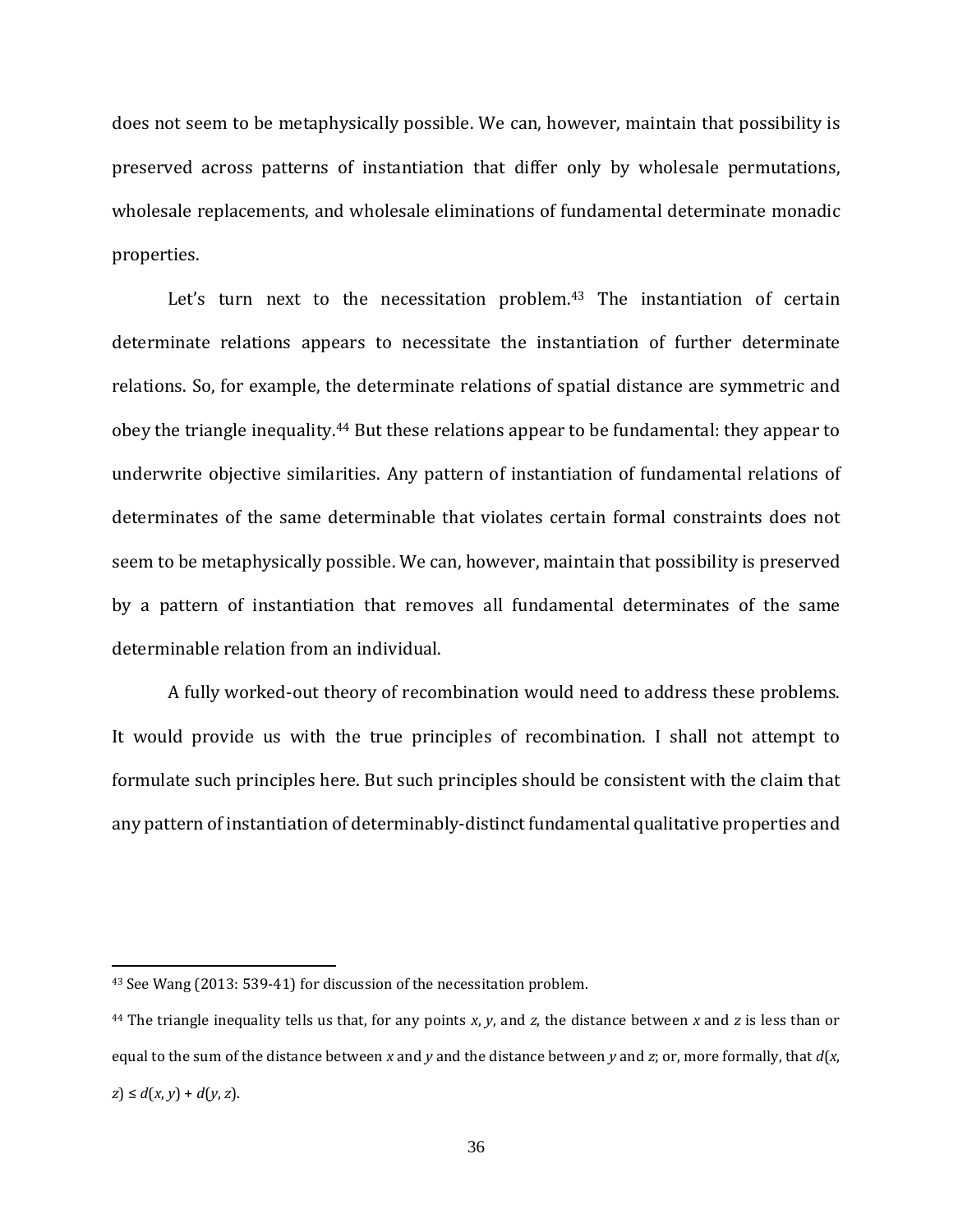relations is metaphysically possible. <sup>45</sup> For there are no necessary connections or exclusions between determinably-distinct fundamental qualitative properties.

The fundamental non-qualitative properties are a different story. They appear to involve necessary connections and exclusions that have nothing to do with determinates or determinables. The fundamental haeccceitistic properties don't appear to be determinates of any determinable. But they don't appear to be recombinable either. If they were, then, as Cowling (forthcoming: sect. 1.3) points out, there would be worlds where *being Socrates* is enjoyed by thirty-three distinct individuals. But there are no such worlds. The fundamental haecceitistic properties are not alone in their resistance to recombination: actuality, identity, parthood, composition, singleton and set-membership all resist it as well, and the source of their resistance has nothing to do with determinates or determinables. Actuality is, as observed above, pervasive: everything at a world is actual if anything is. It is simply unintelligible to suppose that there is a world where some things are actual and other things are not. Identity obeys a principle of indiscernibility: if objects *x* and *y* are identical, then *x* and *y* are (absolutely) indiscernible. It is unintelligible to suppose that there is a world where a duplicate of my wallet is identical to a duplicate of my cellphone. <sup>46</sup> Parthood is transitive. It is unintelligible to suppose that there is a world where a leg is part of a table and a particle is part of the leg, but the particle is not part of the table. The singleton relation appears to be generative: whenever something exists, there is singleton set of that thing. If that's right, then it would be impossible to imagine a part of a world that does not have a singleton.

<sup>45</sup> We can say, roughly, that properties are *determinably-distinct* when they are not determinates of the same determinable. See Saucedo (2011: 246) for a more precise definition.

<sup>46</sup> See, however, Baxter (2014: 247-9) for an argument to the contrary.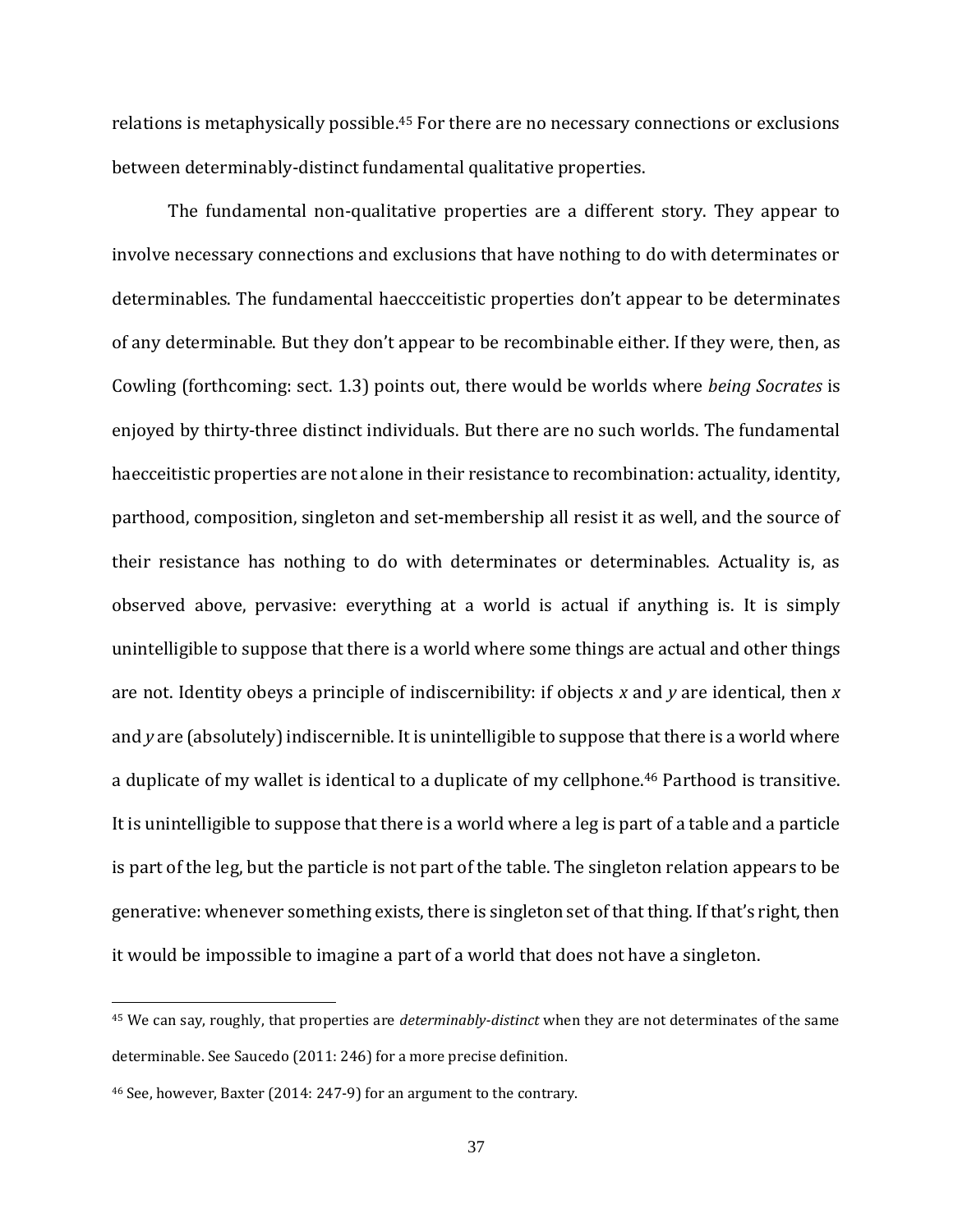These observations suggest that there is a unified phenomenon here. We can make good sense of this phenomenon if we take the fundamental non-qualitative properties to be those properties that impose especially strong constraints on their instantiation. They give rise to necessary connections and exclusions that have nothing to do with determinates or determinables, and thus are not subject to even the true principles of recombination. This yields the following:

**The Necessary Connections Thesis:** a fundamental property is *non-qualitative* if and only if it is not subject to the true principles of recombination.<sup>47</sup>

We have arrived at a positive characterization of the fundamental non-qualitative properties.

A potential problem arises here.<sup>48</sup> Suppose that worlds are unified by fundamental qualitative external relations.<sup>49</sup> But, as noted above, we should be able to completely server these relations from an individual. If, however, we take away all the fundamental qualitative external relations that connect my coffee mug to the rest of the world, the result should be a world where a coffee mug is externally isolated from a coffee pot. But there are no worlds where two things fail to stand in qualitative external relations (or chains of qualitative external relations) to each other. For, by assumption, worlds are unified by fundamental qualitative external relations. Recombination of the fundamental qualitative relations

<sup>&</sup>lt;sup>47</sup> Bricker (2006: 49-50) endorses something like this thesis. He endorses the 'if' direction. I'm not sure whether he would also endorse the 'only if' direction.

<sup>48</sup> It is a transformed version of the island universe problem for modal realism. See Bricker (2001).

<sup>49</sup> This view is suggested by some remarks in Bricker (1996: 237 n 22, 2008: 131 n 12) and appears to be endorsed by Cowling (2012: 407).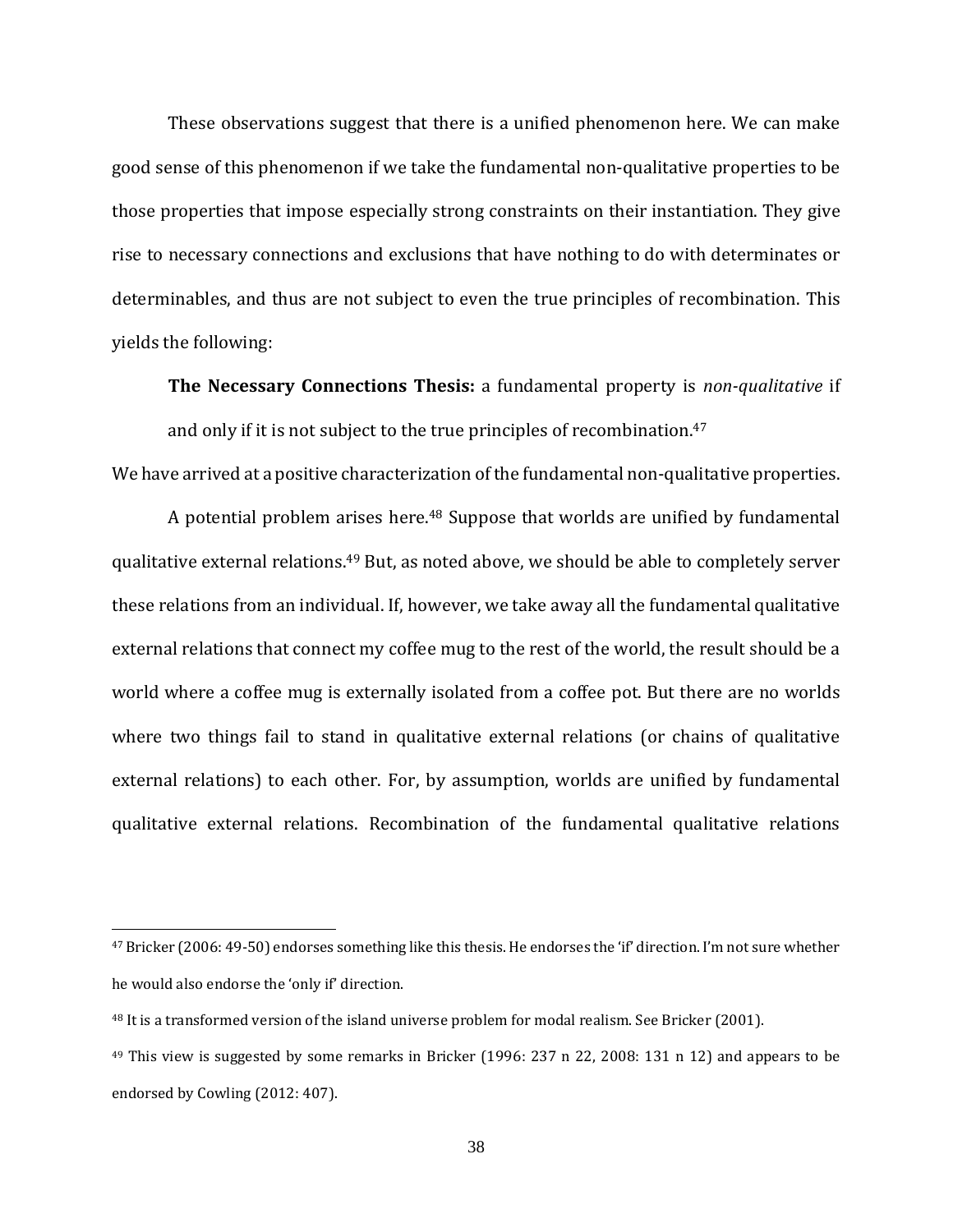appears to take us from a possibility to an impossibility. The necessary connections thesis thus appears to be false.

The problem depends upon the claim that if there is no world at which the fundamental properties are arranged in a certain pattern, then it is not possible for the fundamental properties to be arranged in that pattern. I think this claim is false. But something very much like it is true. Instead, I accept the following: if there is no world *or plurality of worlds* at which the fundamental properties are arranged in a certain pattern, then it is not possible for the fundamental properties to be arranged in that pattern.<sup>50</sup> I grant that there is no world where a coffee mug is externally isolated from a coffee pot. But I contend that there is a plurality of worlds—namely, a world otherwise exactly like our own which removes (duplicates of) everything except my coffee mug and a world otherwise exactly like our own which only removes (a duplicate of) my coffee mug—at which the fundamental properties are arranged in the desired pattern. So, when properly understood, the necessary connections thesis is not violated.

We can capture the dual unity of the qualitative/non-qualitative distinction if we accept both the causal and the necessary connections theses: the fundamental qualitative properties are unified by their aptitude to play various causal roles, while the fundamental non-qualitative properties are unified by the source of their resistance to recombination. This dual unity appears to be reinforced by the following:

**The Humean Link:** a fundamental property plays a fundamental causal (or nomic) role at some world if and only if it is subject to the true principles of recombination.

<sup>50</sup> See Bricker (2001, 2006) for a defense of this move.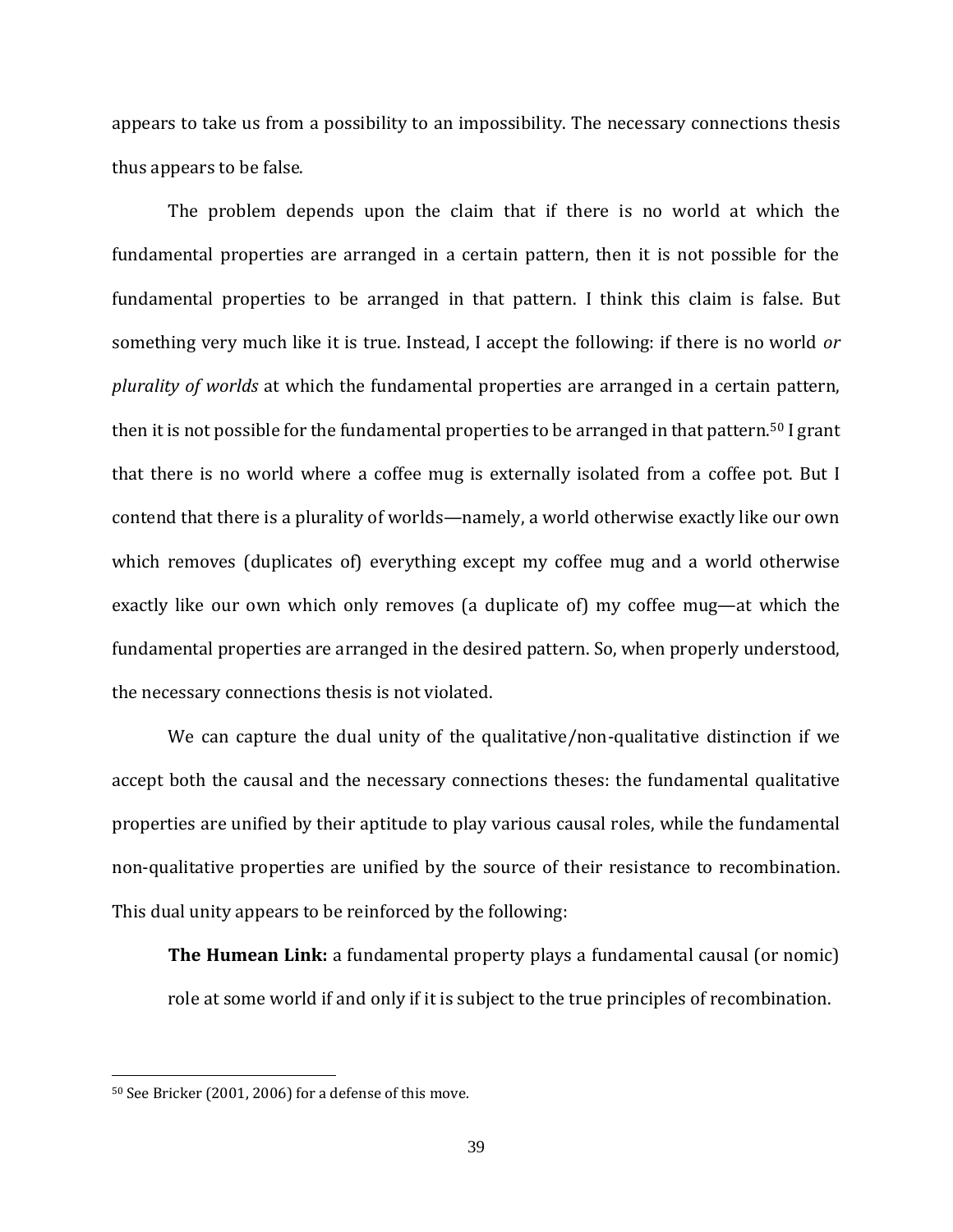The plausibility of this link lends mutual support to the causal and necessary connections theses.

The positive account of the fundamental non-qualitative properties developed here, unlike the positive account of the qualitative properties developed above, is not intended to be metaphysically neutral. It is committed to the existence of worlds that differ qualitatively but not structurally. For assume that unit positive and unit negative charge are fundamental determinates of the same determinable. We have, as noted above, seen no reason to prohibit patterns of recombination whereby unit positive and unit negative charge switch their causal and nomic roles. There would thus seem to be worlds that differ from our own by a permutation of fundamental qualitative properties (see Lewis 2009: 205-12). It thus fails to be neutral between quidditism and structuralism.

Its relationship to the debate between Humeans and anti-Humeans about laws and causation is more complicated. Some anti-Humeans will deny the Humean assumption that the properties that ground causal powers can be recombined. A causal essentialist might claim that what it is to be charge is to play various causal roles and that these roles are holistically interdefined. Some of the properties that ground causal powers would, on this view, be interdependent and thus not subject to recombination. The causal essentialist might thus deny the necessary connections thesis.

Other anti-Humeans can accept everything we have said—provided that they take their relation of necessitation to be non-qualitative. Suppose that, as things stand, there aren't any deep causal connections between any events. Our world is instead one where causal successions are nothing more than accidental regularities. The causal connections at our world are thin and non-oomphy. Now consider another world, otherwise just like our

40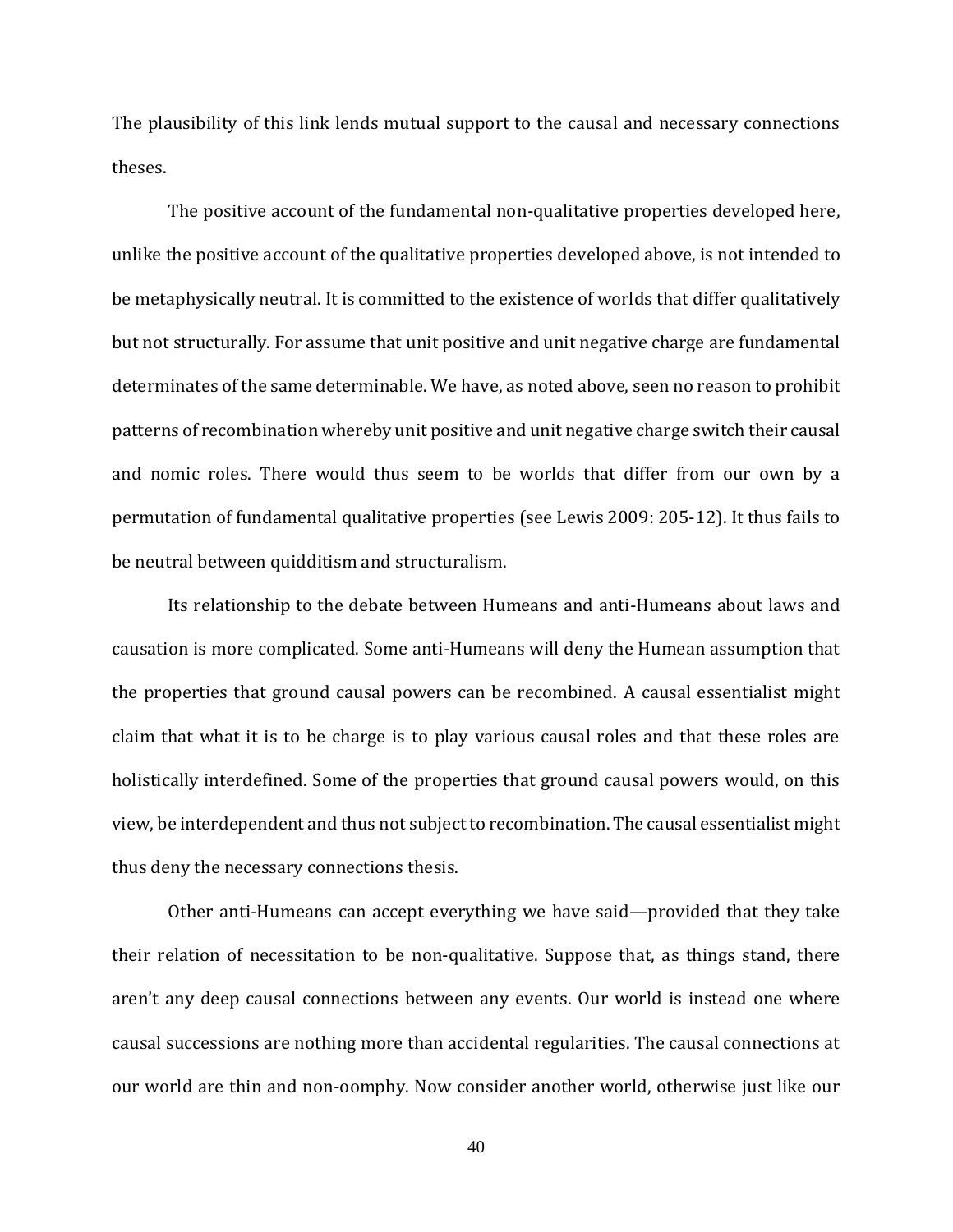own, where these regularities are underwritten by irreducible relations of causal or lawful connection. These oomphy causal connections cannot be imposed upon the world wily-nilly. They must respect its regularities and thus resist recombination. I think that it is plausible to say, in this example, that our Humean world of accidental regularities is qualitatively indiscernible from the non-Humean world with irreducible causal connections. For there would be no way for us to tell which world we were in, these worlds look exactly the same from the inside: causal or lawful connections are no more qualitatively robust than accidental regularities. We might take these necessary connections to provide the best explanation of some observed phenomenon, but they would not thereby be observable or detectable in any way. The fundamental qualitative properties thus appear to provide a Humean base that may sometimes be augmented with a non-Humean superstructure. The necessary connections thesis plausibly predicts that the irreducible causal connections that make up this non-Humean superstructure are non-qualitative relations.

Does this violate the Humean link? It will do so only if these irreducible causal connections are themselves apt to play causal roles. But these fundamental non-Humean relations between events do not seem to be causing—or even apt to cause—anything at all. For if they were, then they should be detectable. But it does not seem possible for there to be a device that would be differently affected by their presence or absence. The necessitation relation is not subject to principles of recombination, but neither is it apt to play causal roles. The Humean link has not been violated. I take this to be an interesting and potentially satisfying result.

41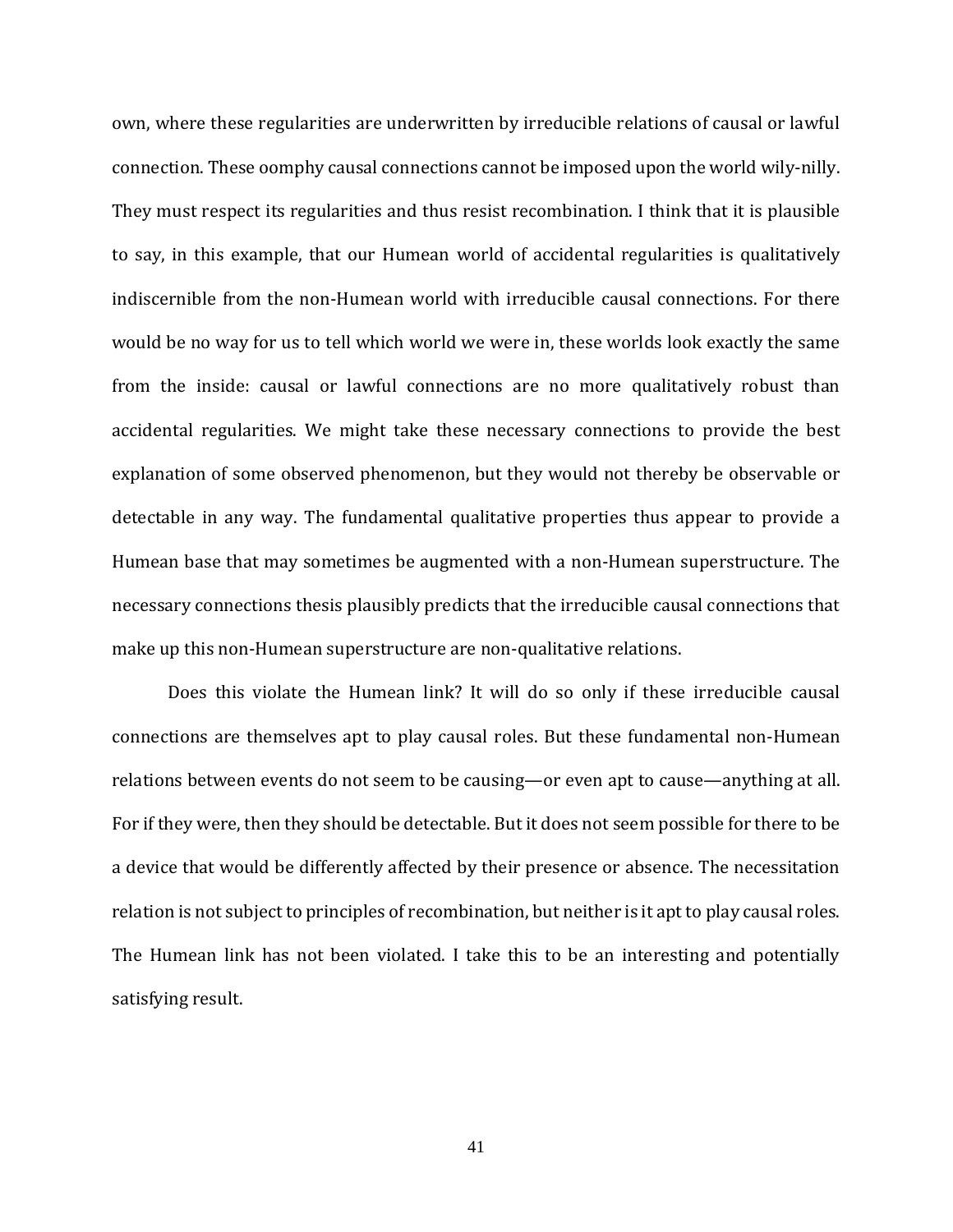### **6 Conclusion**

Let us take stock. I have argued that the traditional understanding of the non-qualitative properties as haecceitistic is far too narrow. I have also argued that the dual-unity of the qualitative/non-qualitative distinction is nicely captured by the following Humean picture:

**The Causal Thesis:** a fundamental property is *qualitative* if and only if it plays a fundamental causal (or nomic) role at some world.

**The Necessary Connections Thesis:** a fundamental property is *non-qualitative* if and only if it is not subject to the true principles of recombination.

**The Humean Link:** a fundamental property plays a fundamental causal (or nomic) role at some world if and only if it is subject to the true principles of recombination. I have not argued that this is the only way to capture the dual-unity of the distinction. But this Humean picture gains strong—albeit indirect—support given both the intuitive dual-

#### **Acknowledgements**

Thanks to Sam Cowling, André Gallois, Arturo Javier-Castellanos, Li Kang, Ned Markosian, Kris McDaniel, Preston Werner, two anonymous referees, and an audience at the 2016 Pacific division meeting of the APA for helpful comments on earlier drafts of this paper.

# **References**

Adams, Robert. 1974. Theories of Actuality, *Noûs* 8/3: 211-231.

unity of the distinction and the overall plausibility of the causal thesis.

Adams, Robert 1979. Primitive Thisness and Primitive Identity, *Journal of Philosophy* 76/1: 5-26.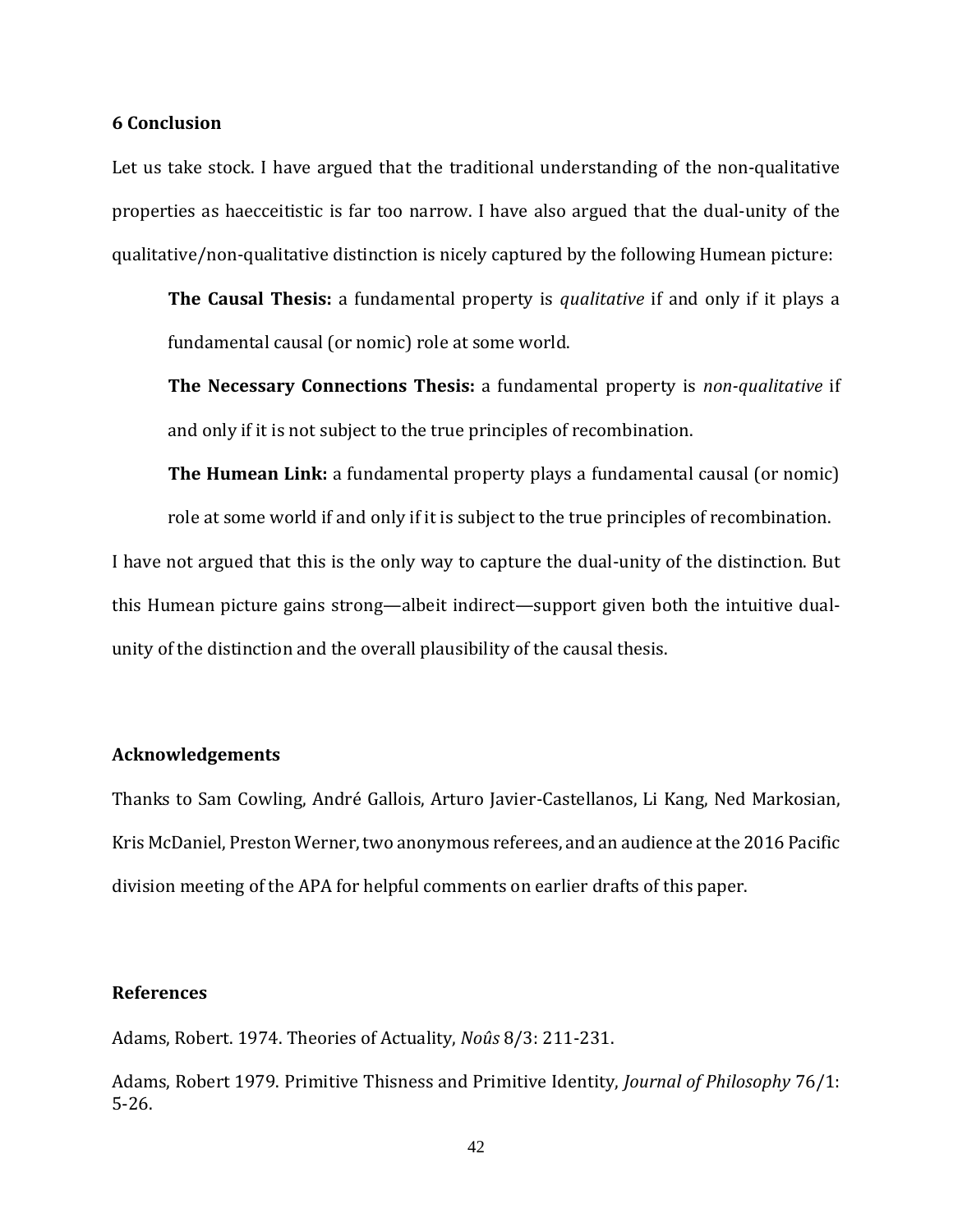Baxter, Donald L.M. 2014. Identity, Discernibility, and Composition, in *Composition as Identity*, ed. Aaron J. Cotnoir and Donald L. M. Baxter, Oxford: Oxford University Press: 244- 253.

Black, Max 1952. The Identity of Indiscernibles, *Mind* 61/242: 153-64.

Bricker, Phillip 1996. Isolation and Unification: The Realist Analysis of Possible Worlds, *Philosophical Studies* 84/2: 225-38.

Bricker, Phillip 2001. Island Universes and the Analysis of Modality, in *Reality and Humean Supervenience: Essays on the Philosophy of David Lewis*, ed. Gerhard Preyer and Frank Siebelt, Lanham, MD: Rowman & Littlefield: 27-55.

Bricker, Phillip 2006. Absolute Actuality and the Plurality of Worlds, *Philosophical Perspectives* 20/1: 41–76.

Bricker, Phillip 2008. Concrete Possible Worlds, in *Contemporary Debates in Metaphysics*, ed. Theodore Sider, John Hawthorne, and Dean W. Zimmerman, Oxford: Basil Blackwell: 111- 134.

Bricker, Phillip 2017. Is There a Humean Account of Quantities? *Philosophical Issues* 27/1: 26-51.

Bricker, Phillip forthcoming. Realism without Parochialism, in *Modal Matters: Essays in Metaphysics*, Oxford: Oxford University Press.

Broad, C.D. 1923. *Scientific Thought*, New York: Harcourt, Brace, and Company.

Broad, C.D. 1938. *An Examination of McTaggart's Philosophy*, volume 2, part 1, Cambridge: Cambridge University Press.

Carnap, Rudolf 1947a. *Meaning and Necessity*, Chicago, IL: University of Chicago Press.

Carnap, Rudolf 1947b. On the Application of Inductive Logic, *Philosophy and Phenomenological Research* 8/1: 133-148.

Carnap, Rudolf 1950. *Logical Foundations of Probability*, Chicago, IL: University of Chicago Press.

Cowling, Sam 2012. Haecceitism for Modal Realists, *Erkenntnis* 77/3: 399-417.

Cowling, Sam 2015. Non-Qualitative Properties, *Erkenntnis* 80/2: 275-301.

Cowling, Sam forthcoming. Recombining Non-Qualitative Reality, *Synthese*.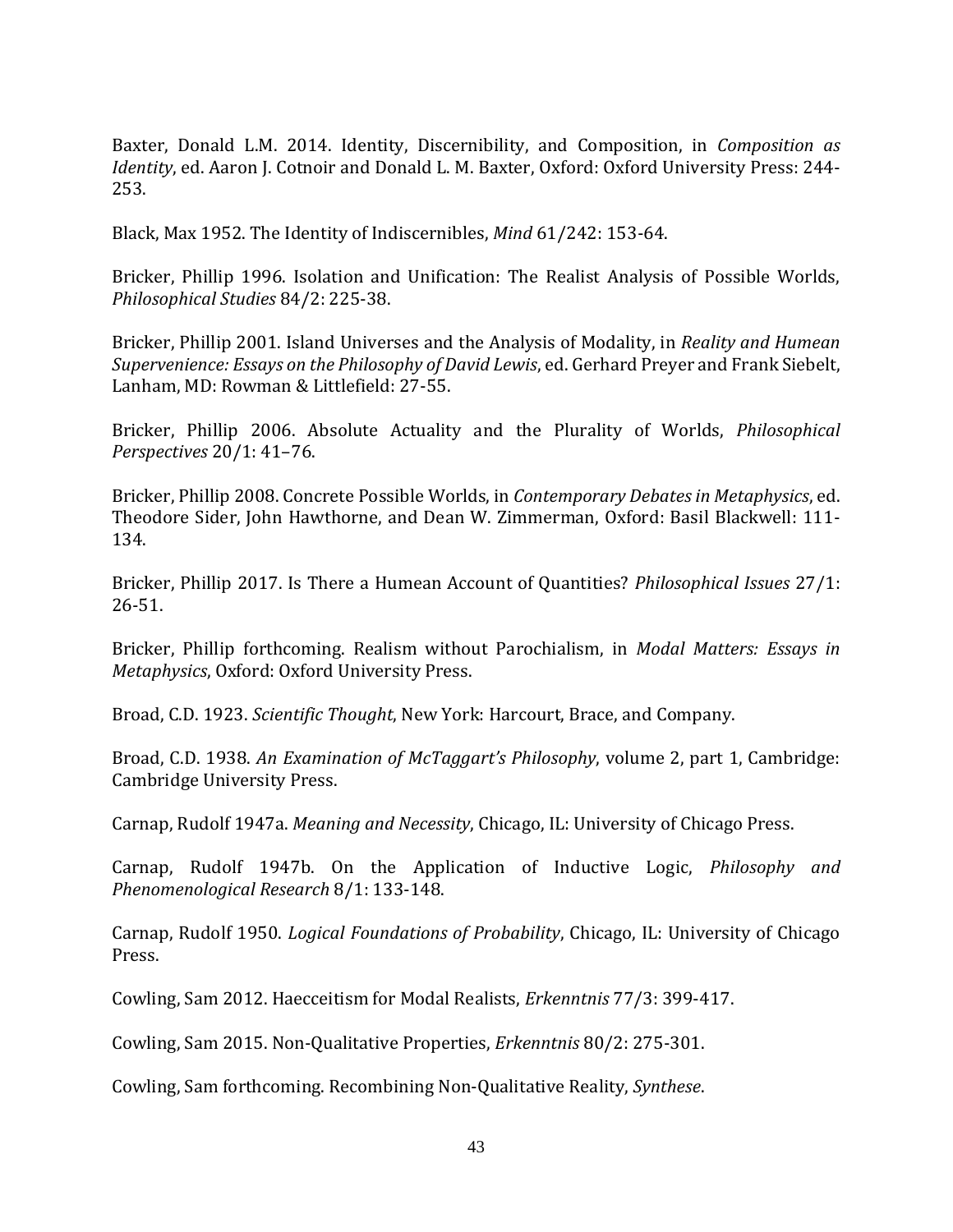Divers, John 2002. *Possible Worlds*, London: Routledge.

Dorr, Cian 2002. *The Simplicity of Everything*, Ph.D. diss., Princeton University.

Eddon, Maya 2009. *Quantity and Quality: Naturalness in Metaphysics*, Ph.D. diss., Rutgers University.

Fine, Kit 1977. Properties, Propositions and Sets, *Journal of Philosophical Logic* 6/1: 135-191.

Gallois, André 1998. *Occasions of Identity: A Study in the Metaphysics of Persistence, Change, and Sameness*, Oxford: Oxford University Press.

Hawley, Katherine 2009. Identity and Indiscernibility, *Mind* 118/469: 101-119.

Hawthorne, John 2001. Causal Structuralism, *Philosophical Perspectives* 15, 361-378. Reprinted in Hawthorne 2006: 211-227.

Hawthorne, John 2006. *Metaphysical Essays*, Oxford: Oxford University Press.

Hildebrand, Tyler 2016. Two Types of Quidditism, *Australasian Journal of Philosophy* 94/3: 516-532.

Hoefer, Carl 2009. Causation in Spacetime Theories, in *The Oxford Handbook of Causation*, ed. Helen Beebee, Christopher Hitchcock, and Peter Menzies, Oxford: Oxford University Press: 687-706.

Hume, David [1739] 1888. *A Treatise of Human Nature*, ed. L.A. Selby-Bigge, Oxford: Clarendon Press.

Ismael, Jenann 2001. *Essays in Symmetry*, New York: Garland Publishing.

Ismael, Jenann and van Fraassen, Bas C. 2003. Symmetry as a Guide to Superfluous Theoretical Structure, in *Symmetries in Physics: Philosophical Reflections*, ed. Katherine Brading and Elizabeth Castellani, Cambridge: Cambridge University Press: 371-392.

Kant, Immanuel [1781/1787] 1998. *Critique of Pure Reason*, trans. and ed. Paul Guyer and Allen W. Wood. Cambridge: Cambridge University Press.

Lange, Marc 1995. Are There Natural Laws Concerning Particular Biological Species? *Journal of Philosophy* 92/8: 430-451.

Lange, Marc 2000. *Natural Laws in Scientific Practice*, Oxford: Oxford University Press.

Leibniz, G.W. [1717] 1956. *The Leibniz-Clarke Correspondence*, ed. H.G. Alexander, Manchester: Manchester University Press.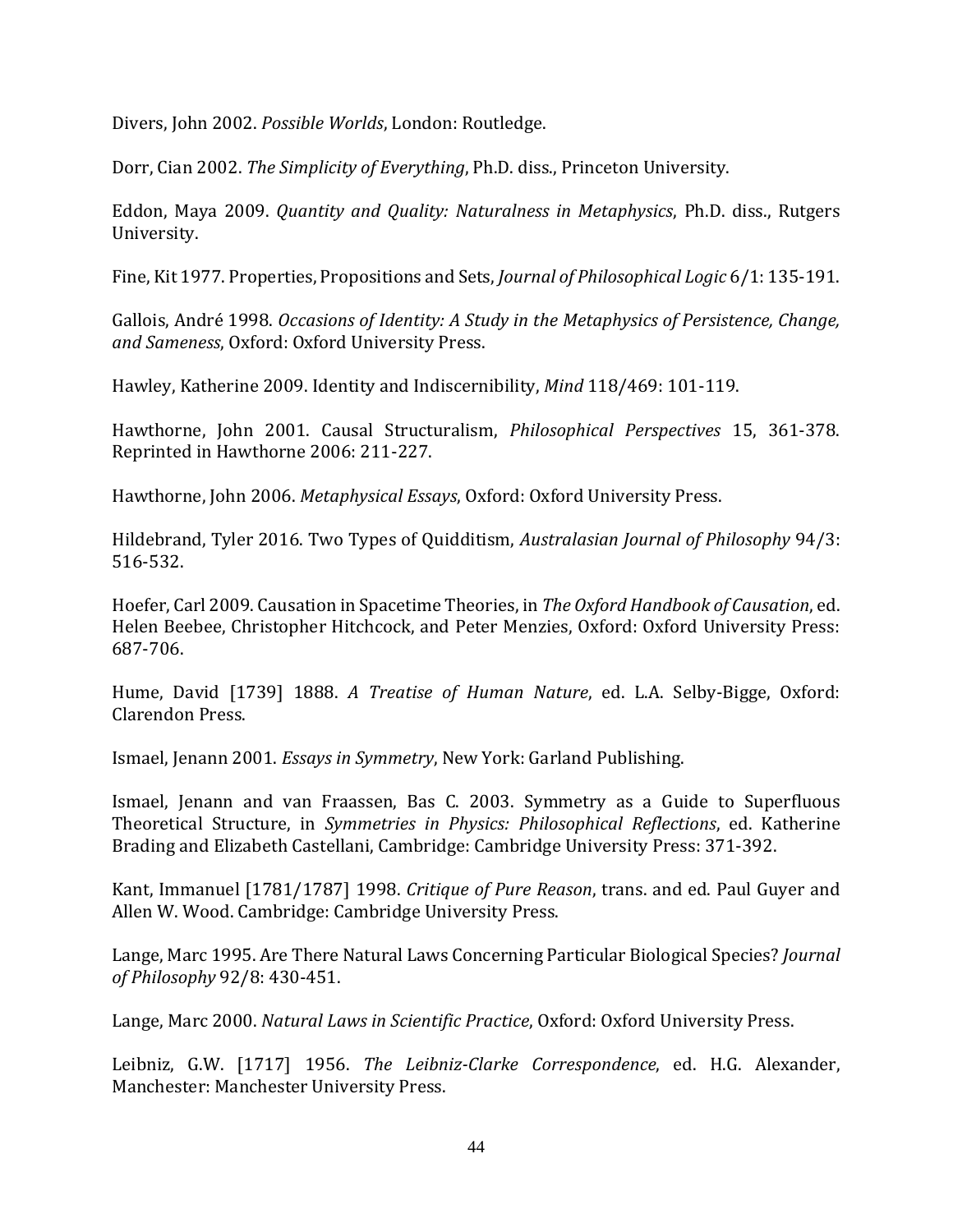Lewis, David 1983. New Work for a Theory of Universals, *Australasian Journal of Philosophy* 61/4: 343-377. Reprinted in Lewis 1999: 8-55.

Lewis, David 1986. *On the Plurality of Worlds*, Oxford: Basil Blackwell.

Lewis, David 1999. *Papers in Metaphysics and Epistemology*, Cambridge: Cambridge University Press.

Lewis, David 2001. Redefining 'Intrinsic', *Philosophy and Phenomenological Research* 63/2: 381-395.

Lewis, David 2009. Ramseyan Humility, in *Conceptual Analysis and Philosophical Naturalism*, ed. David Braddon-Mitchell and Robert Nola, Cambridge, MA: MIT Press: 203-222.

MacFarlane, John 2000. *What Does it Mean to Say that Logic is Formal*? Ph.D. diss., University of Pittsburgh.

Maddy, Penelope 1990. *Realism in Mathematics*, Oxford: Clarendon Press.

Merricks, Trenton 2001. *Objects and Persons*, Oxford: Clarendon Press.

Rickles, Dean 2006. Time and Structure in Canonical Gravity, in *The Structural Foundations of Quantum Gravity*, ed. Dean Rickles, Steven French, and Juha Saatsi, Oxford: Clarendon Press: 152-195.

Rickles, Dean 2008. *Symmetry, Structure, and Spacetime,* Amsterdam: Elsevier.

Rosen, Gideon and Dorr, Cian 2002. Composition as a Fiction, in *The Blackwell Guide to Metaphysics*, ed. Richard M. Gale, Oxford: Basil Blackwell: 151-174.

Rosenkrantz, Gary 1979. The Pure and the Impure, *Logique et Analyse* 22/88: 515-23.

Saucedo, Raul 2011. Parthood and Location, *Oxford Studies in Metaphysics* 6: 225-284.

Sider, Theodore 1993. *Naturalness, Intrinsicality, and Duplication,* Ph.D. diss., University of Massachusetts, Amherst.

Sider, Theodore 2011. *Writing the Book of the World*, Oxford: Oxford University Press.

Simmons, Byron forthcoming. Impure Concepts and Non-Qualitative Properties, *Synthese*.

Teller, Paul 1984. A Poor Man's Guide to Supervenience and Determination, *Southern Journal of Philosophy* 22/Special Issue: 137-162.

Tooley, Michael 1977. The Nature of Laws, *Canadian Journal of Philosophy* 7/4: 667-698.